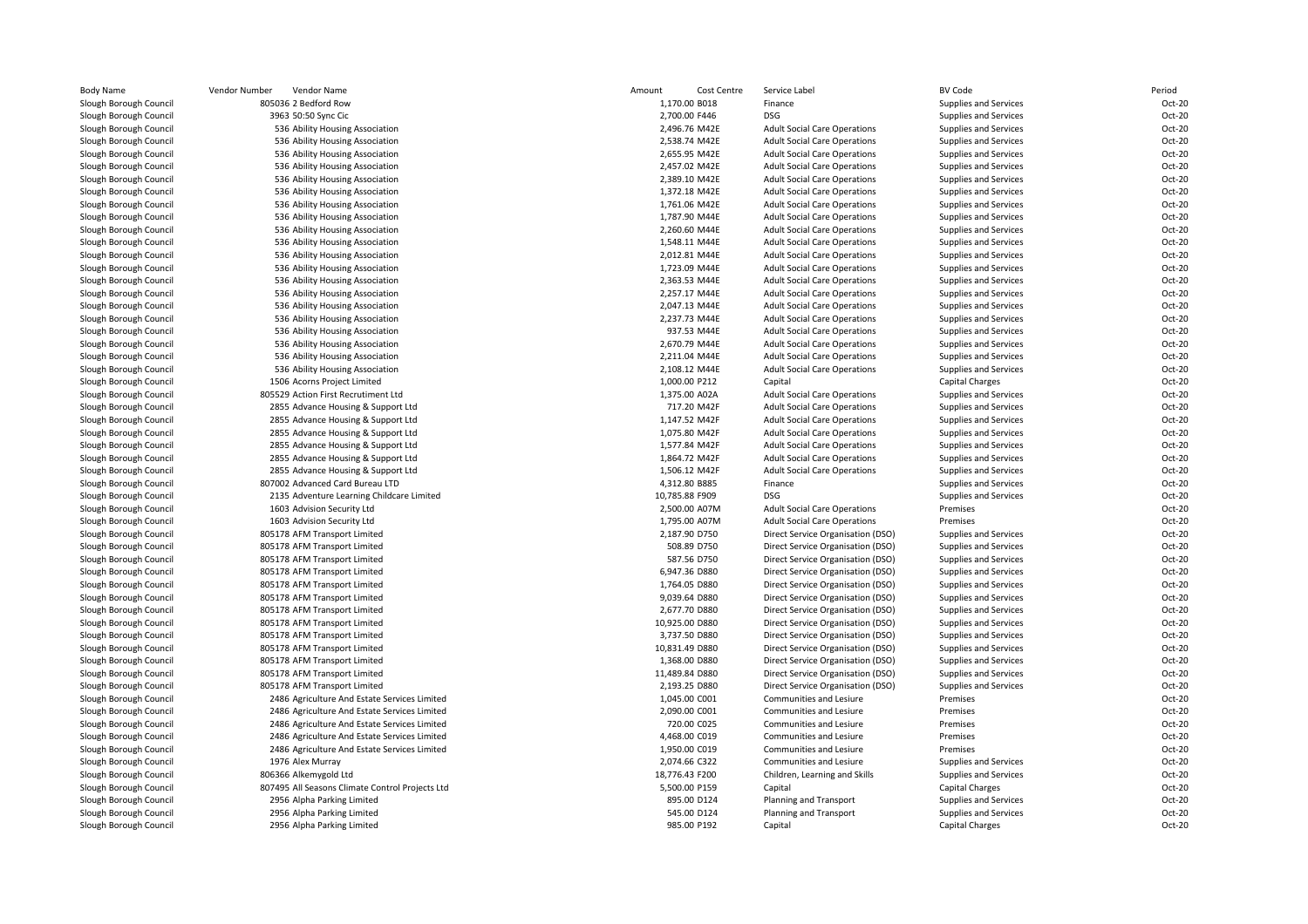| Slough Borough Council                           | 2956 Alpha Parking Limited                                                      | 1,350.00 P192   | Capital                             | Capital Charges                              | Oct-20 |
|--------------------------------------------------|---------------------------------------------------------------------------------|-----------------|-------------------------------------|----------------------------------------------|--------|
| Slough Borough Council                           | 2956 Alpha Parking Limited                                                      | 1,215.00 P192   | Capital                             | Capital Charges                              | Oct-20 |
| Slough Borough Council                           | 2956 Alpha Parking Limited                                                      | 3.150.00 D508   | Major Infrastructure Projects       | Supplies and Services                        | Oct-20 |
| Slough Borough Council                           | 2197 Altwood Housing Ltd                                                        | 2,250.00 H205   | <b>Strategic Housing Services</b>   | Supplies and Services                        | Oct-20 |
| Slough Borough Council                           | 2197 Altwood Housing Ltd                                                        | 900.00 H205     | <b>Strategic Housing Services</b>   | Supplies and Services                        | Oct-20 |
| Slough Borough Council                           | 2197 Altwood Housing Ltd                                                        | 720.00 H205     | <b>Strategic Housing Services</b>   | Supplies and Services                        | Oct-20 |
| Slough Borough Council                           | 2197 Altwood Housing Ltd                                                        | 2,250.00 H205   | <b>Strategic Housing Services</b>   | Supplies and Services                        | Oct-20 |
| Slough Borough Council                           | 2197 Altwood Housing Ltd                                                        | 900.00 H205     | <b>Strategic Housing Services</b>   | Supplies and Services                        | Oct-20 |
| Slough Borough Council                           | 2197 Altwood Housing Ltd                                                        | 900.00 H205     | <b>Strategic Housing Services</b>   | Supplies and Services                        | Oct-20 |
| Slough Borough Council                           | 2197 Altwood Housing Ltd                                                        | 1,200.00 H205   | <b>Strategic Housing Services</b>   | Supplies and Services                        | Oct-20 |
| Slough Borough Council                           | 2197 Altwood Housing Ltd                                                        | 770.00 H205     | <b>Strategic Housing Services</b>   | Supplies and Services                        | Oct-20 |
| Slough Borough Council                           | 2197 Altwood Housing Ltd                                                        | 930.00 H205     | <b>Strategic Housing Services</b>   | Supplies and Services                        | Oct-20 |
| Slough Borough Council                           | 2197 Altwood Housing Ltd                                                        | 900.00 H205     | <b>Strategic Housing Services</b>   | Supplies and Services                        | Oct-20 |
| Slough Borough Council                           | 2197 Altwood Housing Ltd                                                        | 930.00 H205     | <b>Strategic Housing Services</b>   | Supplies and Services                        | Oct-20 |
| Slough Borough Council                           | 2197 Altwood Housing Ltd                                                        | 900.00 H216     | <b>Strategic Housing Services</b>   | Supplies and Services                        | Oct-20 |
| Slough Borough Council                           | 2197 Altwood Housing Ltd                                                        | 672.00 H216     | <b>Strategic Housing Services</b>   | Supplies and Services                        | Oct-20 |
| Slough Borough Council                           | 86 Altwood Properties Ltd                                                       | 48,359.14 H205  | <b>Strategic Housing Services</b>   | Premises                                     | Oct-20 |
|                                                  |                                                                                 |                 |                                     |                                              | Oct-20 |
| Slough Borough Council                           | 86 Altwood Properties Ltd                                                       | 900.00 H216     | <b>Strategic Housing Services</b>   | Supplies and Services                        |        |
| Slough Borough Council                           | 807515 Always Growing Together Community Interest Company Limited               | 8,945.87 F909   | <b>DSG</b>                          | Supplies and Services                        | Oct-20 |
| Slough Borough Council                           | 3137 Applegarth Care Home Ltd                                                   | 7,396.70 A05C   | Adult Social Care Commissioning     | Supplies and Services                        | Oct-20 |
| Slough Borough Council                           | 3137 Applegarth Care Home Ltd                                                   | 3,400.00 M25C   | <b>Adult Social Care Operations</b> | Supplies and Services                        | Oct-20 |
| Slough Borough Council                           | 3137 Applegarth Care Home Ltd                                                   | 3,200.00 M25C   | <b>Adult Social Care Operations</b> | Supplies and Services                        | Oct-20 |
| Slough Borough Council                           | 3137 Applegarth Care Home Ltd                                                   | 3,500.00 M27C   | <b>Adult Social Care Operations</b> | Supplies and Services                        | Oct-20 |
| Slough Borough Council                           | 3350 Arbour Vale School                                                         | 2,664.38 F556   | <b>DSG</b>                          | Supplies and Services                        | Oct-20 |
| Slough Borough Council                           | 3350 Arbour Vale School                                                         | 411,712.53 E509 | <b>DSG</b>                          | Supplies and Services                        | Oct-20 |
| Slough Borough Council                           | 806299 ARC Group London Limited                                                 | 56,022.18 P577  | Capital                             | <b>Capital Charges</b>                       | Oct-20 |
| Slough Borough Council                           | 806299 ARC Group London Limited                                                 | 17,037.85 P577  | Capital                             | Capital Charges                              | Oct-20 |
| Slough Borough Council                           | 806299 ARC Group London Limited                                                 | 58,820.87 P577  | Capital                             | Capital Charges                              | Oct-20 |
| Slough Borough Council                           | 2073 Arc Preschool                                                              | 12,497.78 F909  | <b>DSG</b>                          | Supplies and Services                        | Oct-20 |
| Slough Borough Council                           | 831 Argos Business Solutions Ltd                                                | 4,537.40 D305   | <b>Customer and Communications</b>  | Supplies and Services                        | Oct-20 |
| Slough Borough Council                           | 831 Argos Business Solutions Ltd                                                | 2,695.00 D305   | <b>Customer and Communications</b>  | Supplies and Services                        | Oct-20 |
| Slough Borough Council                           | 831 Argos Business Solutions Ltd                                                | 2,156.00 D305   | <b>Customer and Communications</b>  | Supplies and Services                        | Oct-20 |
| Slough Borough Council                           | 420 Ashburn Estate Agents                                                       | 97,620.00 H205  | <b>Strategic Housing Services</b>   | Premises                                     | Oct-20 |
| Slough Borough Council                           | 420 Ashburn Estate Agents                                                       | 90,015.00 H205  | <b>Strategic Housing Services</b>   | Premises                                     | Oct-20 |
| Slough Borough Council                           | 1251 Asian Star Community Radio Ltd                                             | 1,540.00 A01P   | Public Health                       | Supplies and Services                        | Oct-20 |
| Slough Borough Council                           | 803552 Askews and Holts Library Services Ltd                                    | 1,327.92 C104   | Communities and Lesiure             | Supplies and Services                        | Oct-20 |
| Slough Borough Council                           | 803552 Askews and Holts Library Services Ltd                                    | 1,571.77 C104   | Communities and Lesiure             | Supplies and Services                        | Oct-20 |
| Slough Borough Council                           | 803552 Askews and Holts Library Services Ltd                                    | 2,787.68 C104   | Communities and Lesiure             | Supplies and Services                        | Oct-20 |
| Slough Borough Council                           | 3666 Assisted Living South West                                                 | 4,334.39 M26E   | <b>Adult Social Care Operations</b> | Supplies and Services                        | Oct-20 |
| Slough Borough Council                           | 3666 Assisted Living South West                                                 | 3,130.28 M26E   | <b>Adult Social Care Operations</b> | Supplies and Services                        | Oct-20 |
| Slough Borough Council                           | 3666 Assisted Living South West                                                 | 3,130.28 M26E   | <b>Adult Social Care Operations</b> | <b>Supplies and Services</b>                 | Oct-20 |
| Slough Borough Council                           | 804324 Astoria Healthcare                                                       | 4,071.30 M27F   | <b>Adult Social Care Operations</b> | Supplies and Services                        | Oct-20 |
| Slough Borough Council                           | 570 Atkins Limited                                                              | 19,890.00 P053  | Capital                             | Capital Charges                              | Oct-20 |
| Slough Borough Council                           | 570 Atkins Limited                                                              | 8,000.00 P209   | Capital                             | Capital Charges                              | Oct-20 |
| Slough Borough Council                           | 570 Atkins Limited                                                              | 15,000.00 D015  | <b>Planning and Transport</b>       | Supplies and Services                        | Oct-20 |
| Slough Borough Council                           | 1973 Bates Office Services Limited                                              | 1,137.00 P204   | Capital                             | Capital Charges                              | Oct-20 |
| Slough Borough Council                           | 1973 Bates Office Services Limited                                              | 1,137.00 P204   | Capital                             | Capital Charges                              | Oct-20 |
| Slough Borough Council                           | 3370 Baylis Court School                                                        | 2,541.67 E709   | <b>DSG</b>                          | Supplies and Services                        | Oct-20 |
| Slough Borough Council                           | 1444 Baylis Media Ltd                                                           | 840.00 F210     | Communities and Lesiure             | Supplies and Services                        | Oct-20 |
| Slough Borough Council                           | 1681 Bcq                                                                        | 4,048.00 B246   | Governance                          | <b>Supplies and Services</b>                 | Oct-20 |
| Slough Borough Council                           | 1681 Bcq                                                                        | 609.00 J100     | Housing Revenue Account             | Supplies and Services                        | Oct-20 |
| Slough Borough Council                           | 1681 Bcq                                                                        | 5,011.00 B246   | Governance                          | <b>Supplies and Services</b>                 | Oct-20 |
| Slough Borough Council                           | 1933 Bdo Llp                                                                    | 20,000.00 B007  | Finance                             | Capital                                      | Oct-20 |
| Slough Borough Council                           | 1933 Bdo Llp                                                                    | 17,436.00 B007  | Finance                             | Capital                                      | Oct-20 |
| Slough Borough Council                           | 3208 Be Happy Pre School                                                        | 4,862.77 F909   | <b>DSG</b>                          | Supplies and Services                        | Oct-20 |
| Slough Borough Council                           | 3208 Be Happy Pre School                                                        | 5,377.82 F909   | <b>DSG</b>                          | Supplies and Services                        | Oct-20 |
| Slough Borough Council                           | 1818 Bear Buses                                                                 | 995.54 D512     | Major Infrastructure Projects       | Supplies and Services                        | Oct-20 |
|                                                  |                                                                                 | 9,750.00 E519   | <b>DSG</b>                          |                                              | Oct-20 |
| Slough Borough Council<br>Slough Borough Council | 609 Beechwood Secondary School<br>612 Berkshire Healthcare Nhs Foundation Trust | 2,812.96 A07M   | <b>Adult Social Care Operations</b> | Supplies and Services<br><b>Agency Staff</b> | Oct-20 |
|                                                  |                                                                                 |                 |                                     |                                              |        |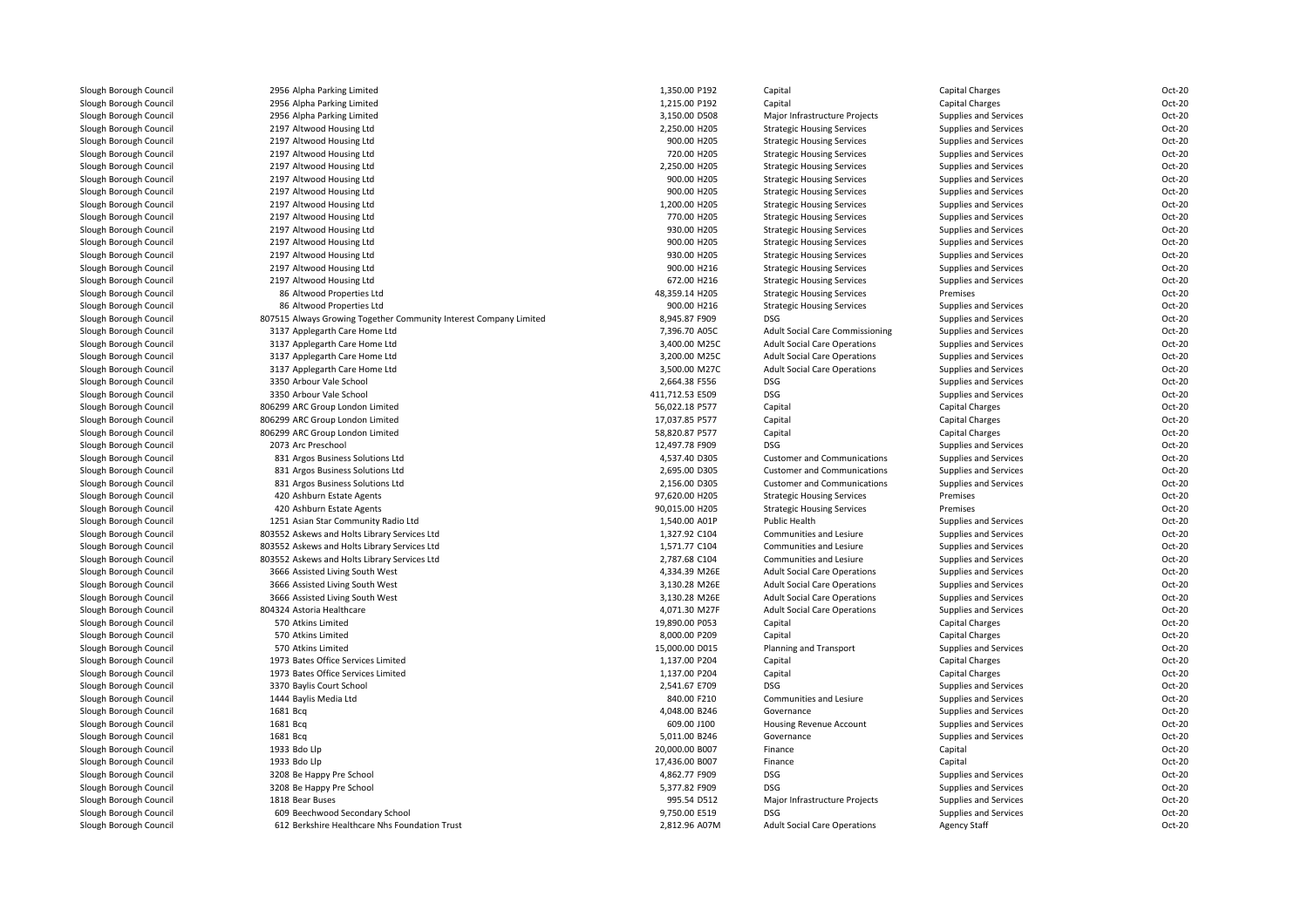| Slough Borough Council                           | 612 Berkshire Healthcare Nhs Foundation Trust                  | 2,608.36 A07M                      | <b>Adult Social Care Operations</b>    | Agency Staff           | Oct-20 |
|--------------------------------------------------|----------------------------------------------------------------|------------------------------------|----------------------------------------|------------------------|--------|
| Slough Borough Council                           | 806987 Better Life Care Ltd                                    | 4,450.00 A05C                      | <b>Adult Social Care Commissioning</b> | Supplies and Services  | Oct-20 |
| Slough Borough Council                           | 806987 Better Life Care Ltd                                    | 8,668.00 M44E                      | <b>Adult Social Care Operations</b>    | Supplies and Services  | Oct-20 |
| Slough Borough Council                           | 1736 Bevan Brittan Llp                                         | 1,677.00 M01A                      | Children, Learning and Skills          | Supplies and Services  | Oct-20 |
| Slough Borough Council                           | 1736 Bevan Brittan Llp                                         | 1,239.50 P128                      | Capital                                | <b>Capital Charges</b> | Oct-20 |
| Slough Borough Council                           | 1736 Bevan Brittan Llp                                         | 931.00 P128                        | Capital                                | <b>Capital Charges</b> | Oct-20 |
| Slough Borough Council                           | 1736 Bevan Brittan Llp                                         | 1,976.00 P128                      | Capital                                | Capital Charges        | Oct-20 |
| Slough Borough Council                           | 1224 Big Yellow Self Storage                                   | 2,952.60 F253                      | Children, Learning and Skills          | Premises               | Oct-20 |
| Slough Borough Council                           | 1224 Big Yellow Self Storage                                   | 1,138.28 F253                      | Children, Learning and Skills          | Premises               | Oct-20 |
| Slough Borough Council                           | 1224 Big Yellow Self Storage                                   | 7,879.30 D303                      | <b>Regulatory Services</b>             | Supplies and Services  | Oct-20 |
| Slough Borough Council                           | 3611 Birch Assist Ltd T/A Bluebird Care (South Bucks & Slough) | 2,929.50 M44C                      | <b>Adult Social Care Operations</b>    | Supplies and Services  | Oct-20 |
| Slough Borough Council                           | 3611 Birch Assist Ltd T/A Bluebird Care (South Bucks & Slough) | 2,268.00 M44D                      | <b>Adult Social Care Operations</b>    | Supplies and Services  | Oct-20 |
| Slough Borough Council                           | 804965 Blair Tookey                                            | 1,597.50 C322                      | Communities and Lesiure                | Supplies and Services  | Oct-20 |
| Slough Borough Council                           | 803828 Blue Willow Day Nursery Ltd                             | 16,150.09 F909                     | DSG                                    | Supplies and Services  | Oct-20 |
| Slough Borough Council                           | 803601 Bolinda UK Ltd                                          | 661.49 C104                        | Communities and Lesiure                | Supplies and Services  | Oct-20 |
| Slough Borough Council                           | 803601 Bolinda UK Ltd                                          | 1,331.38 C104                      | Communities and Lesiure                | Supplies and Services  | Oct-20 |
| Slough Borough Council                           | 803601 Bolinda UK Ltd                                          | 1,050.00 C104                      | Communities and Lesiure                | Supplies and Services  | Oct-20 |
| Slough Borough Council                           | 803601 Bolinda UK Ltd                                          | 620.02 C104                        | Communities and Lesiure                | Supplies and Services  | Oct-20 |
| Slough Borough Council                           | 807511 Bosence Community Farm Ltd                              | 1,208.89 A04C                      | <b>Adult Social Care Commissioning</b> | Supplies and Services  | Oct-20 |
| Slough Borough Council                           | 807511 Bosence Community Farm Ltd                              | 6,953.58 A04C                      | <b>Adult Social Care Commissioning</b> | Supplies and Services  | Oct-20 |
| Slough Borough Council                           | 1815 Botanica Nurseries Ltd                                    | 2,800.91 B064                      | <b>Building Management</b>             | Supplies and Services  | Oct-20 |
| Slough Borough Council                           | 971 Bournemouth University                                     | 515.00 B409                        | People                                 | Supplies and Services  | Oct-20 |
|                                                  | 971 Bournemouth University                                     | 5,000.00 B409                      |                                        |                        | Oct-20 |
| Slough Borough Council                           |                                                                |                                    | People                                 | Supplies and Services  | Oct-20 |
| Slough Borough Council<br>Slough Borough Council | 805160 Bouygues E&S FM UK Limited                              | -4,962.23 B060<br>$-2,341.11$ B060 | <b>Building Management</b>             | Premises<br>Premises   | Oct-20 |
|                                                  | 805160 Bouygues E&S FM UK Limited                              |                                    | <b>Building Management</b>             |                        | Oct-20 |
| Slough Borough Council                           | 805160 Bouygues E&S FM UK Limited                              | 47,619.00 K522                     | <b>Building Management</b>             | Premises               |        |
| Slough Borough Council                           | 805160 Bouygues E&S FM UK Limited                              | 47,619.00 K522                     | <b>Building Management</b>             | Premises               | Oct-20 |
| Slough Borough Council                           | 805160 Bouygues E&S FM UK Limited                              | 5,239.22 K521                      | <b>Building Management</b>             | Premises               | Oct-20 |
| Slough Borough Council                           | 805160 Bouygues E&S FM UK Limited                              | 15,379.77 K521                     | <b>Building Management</b>             | Premises               | Oct-20 |
| Slough Borough Council                           | 805160 Bouygues E&S FM UK Limited                              | 22,531.72 K521                     | <b>Building Management</b>             | Premises               | Oct-20 |
| Slough Borough Council                           | 805160 Bouygues E&S FM UK Limited                              | 3,284.55 K521                      | <b>Building Management</b>             | Premises               | Oct-20 |
| Slough Borough Council                           | 805160 Bouygues E&S FM UK Limited                              | 17,902.32 K521                     | <b>Building Management</b>             | Premises               | Oct-20 |
| Slough Borough Council                           | 805160 Bouygues E&S FM UK Limited                              | 7,960.96 K521                      | <b>Building Management</b>             | Premises               | Oct-20 |
| Slough Borough Council                           | 805160 Bouygues E&S FM UK Limited                              | 57,553.74 K523                     | <b>Building Management</b>             | Premises               | Oct-20 |
| Slough Borough Council                           | 805160 Bouygues E&S FM UK Limited                              | 3,340.14 K523                      | <b>Building Management</b>             | Premises               | Oct-20 |
| Slough Borough Council                           | 805160 Bouygues E&S FM UK Limited                              | 57,553.74 K523                     | <b>Building Management</b>             | Premises               | Oct-20 |
| Slough Borough Council                           | 805160 Bouygues E&S FM UK Limited                              | 57,553.74 K523                     | <b>Building Management</b>             | Premises               | Oct-20 |
| Slough Borough Council                           | 805160 Bouygues E&S FM UK Limited                              | 3,277.87 K525                      | <b>Building Management</b>             | Premises               | Oct-20 |
| Slough Borough Council                           | 805160 Bouygues E&S FM UK Limited                              | 3,277.88 K525                      | <b>Building Management</b>             | Premises               | Oct-20 |
| Slough Borough Council                           | 805160 Bouygues E&S FM UK Limited                              | 6,992.06 K522                      | <b>Building Management</b>             | Supplies and Services  | Oct-20 |
| Slough Borough Council                           | 805160 Bouygues E&S FM UK Limited                              | 6,992.07 K522                      | <b>Building Management</b>             | Supplies and Services  | Oct-20 |
| Slough Borough Council                           | 805160 Bouygues E&S FM UK Limited                              | 5,366.49 B060                      | <b>Building Management</b>             | Transport              | Oct-20 |
| Slough Borough Council                           | 805160 Bouygues E&S FM UK Limited                              | 5,366.49 B060                      | <b>Building Management</b>             | Transport              | Oct-20 |
| Slough Borough Council                           | 807487 Boyer Planning Ltd                                      | 7,458.75 D224                      | Planning and Transport                 | Supplies and Services  | Oct-20 |
| Slough Borough Council                           | 2856 Brain Injury Rehabilitation Trust                         | 5,457.15 M26E                      | <b>Adult Social Care Operations</b>    | Supplies and Services  | Oct-20 |
| Slough Borough Council                           | 2856 Brain Injury Rehabilitation Trust                         | 7,299.17 M27C                      | <b>Adult Social Care Operations</b>    | Supplies and Services  | Oct-20 |
| Slough Borough Council                           | 807490 Bramble Hub Limited                                     | 12,337.13 B126                     | Planning and Transport                 | Supplies and Services  | Oct-20 |
| Slough Borough Council                           | 805179 Braywood Tree Surgery Ltd                               | 5,160.00 D760                      | Direct Service Organisation (DSO)      | Supplies and Services  | Oct-20 |
| Slough Borough Council                           | 805179 Braywood Tree Surgery Ltd                               | 800.00 D760                        | Direct Service Organisation (DSO)      | Supplies and Services  | Oct-20 |
| Slough Borough Council                           | 805179 Braywood Tree Surgery Ltd                               | 698.70 D880                        | Direct Service Organisation (DSO)      | Supplies and Services  | Oct-20 |
| Slough Borough Council                           | 805179 Braywood Tree Surgery Ltd                               | 733.36 D880                        | Direct Service Organisation (DSO)      | Supplies and Services  | Oct-20 |
| Slough Borough Council                           | 805179 Braywood Tree Surgery Ltd                               | 2,600.00 D880                      | Direct Service Organisation (DSO)      | Supplies and Services  | Oct-20 |
| Slough Borough Council                           | 805179 Braywood Tree Surgery Ltd                               | 1,881.88 P220                      | Capital                                | Capital Charges        | Oct-20 |
| Slough Borough Council                           | 805179 Braywood Tree Surgery Ltd                               | 4,022.14 P220                      | Capital                                | <b>Capital Charges</b> | Oct-20 |
| Slough Borough Council                           | 805817 Bright World Nurseries                                  | 11,913.16 F909                     | <b>DSG</b>                             | Supplies and Services  | Oct-20 |
| Slough Borough Council                           | 9 British Youth Council                                        | 565.00 C400                        | Communities and Lesiure                | Supplies and Services  | Oct-20 |
| Slough Borough Council                           | 504 Britwell Baptist Pre School                                | 5,577.23 F909                      | <b>DSG</b>                             | Supplies and Services  | Oct-20 |
| Slough Borough Council                           | 805881 Browns Community Services CIC                           | 6,250.00 H235                      | <b>Regulatory Services</b>             | Supplies and Services  | Oct-20 |
| Slough Borough Council                           | 805881 Browns Community Services CIC                           | 48,400.00 H235                     | <b>Regulatory Services</b>             | Supplies and Services  | Oct-20 |
|                                                  |                                                                |                                    |                                        |                        |        |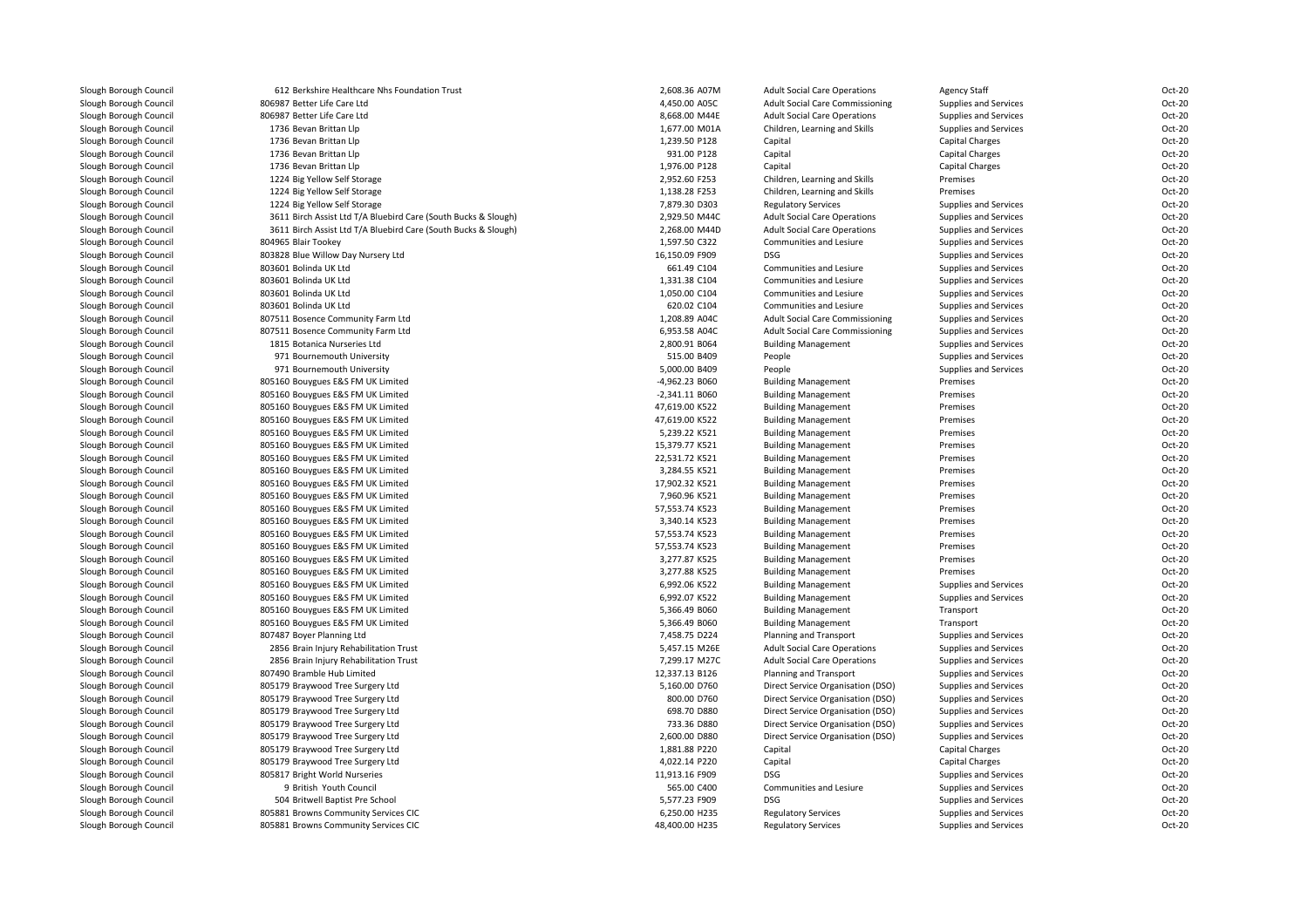| Slough Borough Council | 619 Buchanan Computing Ltd                                           | 1,358.00 D123                    | Planning and Transport              | Indirect Employee Expenses                     | Oct-20           |
|------------------------|----------------------------------------------------------------------|----------------------------------|-------------------------------------|------------------------------------------------|------------------|
| Slough Borough Council | 806892 Bucks & Berks SLT Consultancy                                 | 777.27 F417                      | DSG                                 | Supplies and Services                          | Oct-20           |
| Slough Borough Council | 805404 Building Futures Together                                     | 630.00 F210                      | Communities and Lesiure             | Salaries and Wages-Employees Expenses          | Oct-20           |
| Slough Borough Council | 805404 Building Futures Together                                     | 1,438.00 F210                    | Communities and Lesiure             | Salaries and Wages-Employees Expenses          | Oct-20           |
| Slough Borough Council | 805404 Building Futures Together                                     | 5,000.00 F210                    | Communities and Lesiure             | Supplies and Services                          | Oct-20           |
| Slough Borough Council | 741 Bunnies Pre-School                                               | 6,169.79 F909                    | <b>DSG</b>                          | Supplies and Services                          | Oct-20           |
| Slough Borough Council | 803553 BUPA CARE HOME (CFH CARE)                                     | 3,019.94 M25D                    | <b>Adult Social Care Operations</b> | Supplies and Services                          | Oct-20           |
| Slough Borough Council | 804448 Bupa Care Homes (ANS) Ltd                                     | 5,297.14 M15D                    | <b>Adult Social Care Operations</b> | Supplies and Services                          | Oct-20           |
| Slough Borough Council | 804448 Bupa Care Homes (ANS) Ltd                                     | 5,785.71 M18C                    | <b>Adult Social Care Operations</b> | Supplies and Services                          | Oct-20           |
| Slough Borough Council | 2675 Burnham Lodge Ltd                                               | 4,871.43 M18C                    | <b>Adult Social Care Operations</b> | Supplies and Services                          | Oct-20           |
| Slough Borough Council | 2675 Burnham Lodge Ltd                                               | 2,042.86 M18C                    | <b>Adult Social Care Operations</b> | Supplies and Services                          | Oct-20           |
| Slough Borough Council | 2675 Burnham Lodge Ltd                                               | 4,714.29 M18C                    | <b>Adult Social Care Operations</b> | Supplies and Services                          | Oct-20           |
| Slough Borough Council | 2177 C F Roberts (Electrical Contractors)Plc                         | 13,622.53 P180                   | Capital                             | <b>Capital Charges</b>                         | Oct-20           |
| Slough Borough Council | 2177 C F Roberts (Electrical Contractors)Plc                         | 2,771.51 P180                    | Capital                             | <b>Capital Charges</b>                         | Oct-20           |
| Slough Borough Council | 2177 C F Roberts (Electrical Contractors)Plc                         | 166,428.50 P180                  | Capital                             | Capital Charges                                | Oct-20           |
| Slough Borough Council | 2177 C F Roberts (Electrical Contractors)Plc                         | 639.57 P180                      | Capital                             | <b>Capital Charges</b>                         | Oct-20           |
| Slough Borough Council | 629 C.H.O.I.C.E Limited                                              | 8,150.38 M26E                    | <b>Adult Social Care Operations</b> | Supplies and Services                          | Oct-20           |
| Slough Borough Council | 629 C.H.O.I.C.E Limited                                              | 10,756.82 M26E                   | <b>Adult Social Care Operations</b> | Supplies and Services                          | Oct-20           |
| Slough Borough Council | 629 C.H.O.I.C.E Limited                                              | 11,447.41 M26E                   | <b>Adult Social Care Operations</b> | Supplies and Services                          | Oct-20           |
| Slough Borough Council | 629 C.H.O.I.C.E Limited                                              | 10,433.01 M26E                   | <b>Adult Social Care Operations</b> | Supplies and Services                          | Oct-20           |
| Slough Borough Council | 629 C.H.O.I.C.E Limited                                              | 10,756.82 M26E                   | <b>Adult Social Care Operations</b> | Supplies and Services                          | Oct-20           |
| Slough Borough Council | 629 C.H.O.I.C.E Limited                                              | 9,798.30 M26E                    | <b>Adult Social Care Operations</b> | Supplies and Services                          | Oct-20           |
| Slough Borough Council | 629 C.H.O.I.C.E Limited                                              |                                  | <b>Adult Social Care Operations</b> |                                                | Oct-20           |
| Slough Borough Council | 629 C.H.O.I.C.E Limited                                              | 10,409.83 M26E<br>10,997.65 M26E | <b>Adult Social Care Operations</b> | Supplies and Services<br>Supplies and Services | Oct-20           |
| Slough Borough Council | 629 C.H.O.I.C.E Limited                                              | 9,300.00 M26E                    |                                     |                                                | Oct-20           |
|                        | 629 C.H.O.I.C.E Limited                                              | 8,738.50 M42E                    | <b>Adult Social Care Operations</b> | Supplies and Services                          | Oct-20           |
| Slough Borough Council |                                                                      |                                  | <b>Adult Social Care Operations</b> | Supplies and Services                          |                  |
| Slough Borough Council | 1324 Calabash Group Services Ltd                                     | -850.00 B186                     | <b>Building Management</b>          | Supplies and Services                          | Oct-20           |
| Slough Borough Council | 1324 Calabash Group Services Ltd                                     | -850.00 B188                     | <b>Building Management</b>          | Supplies and Services                          | Oct-20           |
| Slough Borough Council | 1324 Calabash Group Services Ltd                                     | -850.00 B190                     | <b>Building Management</b>          | Supplies and Services                          | Oct-20           |
| Slough Borough Council | 1324 Calabash Group Services Ltd<br>1324 Calabash Group Services Ltd | -1,000.00 B191                   | <b>Building Management</b>          | Supplies and Services                          | Oct-20<br>Oct-20 |
| Slough Borough Council |                                                                      | 1,600.00 B196                    | <b>Building Management</b>          | Supplies and Services                          |                  |
| Slough Borough Council | 805954 Caloo Ltd                                                     | 14,912.20 C001                   | Communities and Lesiure             | Premises                                       | Oct-20           |
| Slough Borough Council | 805954 Caloo Ltd                                                     | 19,071.80 C001                   | Communities and Lesiure             | Premises                                       | Oct-20           |
| Slough Borough Council | 623 Canon (Uk) Ltd<br>623 Canon (Uk) Ltd                             | 645.88 K059                      | <b>Customer and Communications</b>  | Supplies and Services                          | Oct-20<br>Oct-20 |
| Slough Borough Council |                                                                      | 1,282.02 K059                    | <b>Customer and Communications</b>  | Supplies and Services                          |                  |
| Slough Borough Council | 623 Canon (Uk) Ltd                                                   | 647.79 K059                      | <b>Customer and Communications</b>  | Supplies and Services                          | Oct-20           |
| Slough Borough Council | 623 Canon (Uk) Ltd                                                   | 2,997.41 K059                    | <b>Customer and Communications</b>  | Supplies and Services                          | Oct-20           |
| Slough Borough Council | 806971 Capital Staffing Services Ltd                                 | 3,439.20 F446                    | <b>DSG</b>                          | Supplies and Services                          | Oct-20           |
| Slough Borough Council | 804861 Care Management Group Ltd                                     | 1,810.29 M42F                    | <b>Adult Social Care Operations</b> | Supplies and Services                          | Oct-20           |
| Slough Borough Council | 1690 Care Shop Bunzl Healthcare                                      | 2,000.00 A07R                    | <b>Adult Social Care Operations</b> | Supplies and Services                          | Oct-20           |
| Slough Borough Council | 1690 Care Shop Bunzl Healthcare                                      | 2,500.00 A07R                    | <b>Adult Social Care Operations</b> | Supplies and Services                          | Oct-20           |
| Slough Borough Council | 805621 Care Staff Services                                           | 1,055.60 M44C                    | <b>Adult Social Care Operations</b> | Supplies and Services                          | Oct-20           |
| Slough Borough Council | 805621 Care Staff Services                                           | 5,605.96 M44C                    | <b>Adult Social Care Operations</b> | Supplies and Services                          | Oct-20           |
| Slough Borough Council | 805621 Care Staff Services                                           | 1,965.60 M44C                    | <b>Adult Social Care Operations</b> | Supplies and Services                          | Oct-20           |
| Slough Borough Council | 805621 Care Staff Services                                           | 1,765.40 M44C                    | <b>Adult Social Care Operations</b> | Supplies and Services                          | Oct-20           |
| Slough Borough Council | 805621 Care Staff Services                                           | 1,274.00 M44C                    | <b>Adult Social Care Operations</b> | Supplies and Services                          | Oct-20           |
| Slough Borough Council | 805621 Care Staff Services                                           | 1,783.60 M44C                    | <b>Adult Social Care Operations</b> | Supplies and Services                          | Oct-20           |
| Slough Borough Council | 805621 Care Staff Services                                           | 2,620.80 M44C                    | <b>Adult Social Care Operations</b> | Supplies and Services                          | Oct-20           |
| Slough Borough Council | 805621 Care Staff Services                                           | 2,111.20 M44C                    | <b>Adult Social Care Operations</b> | Supplies and Services                          | Oct-20           |
| Slough Borough Council | 805621 Care Staff Services                                           | 509.60 M44C                      | <b>Adult Social Care Operations</b> | Supplies and Services                          | Oct-20           |
| Slough Borough Council | 805621 Care Staff Services                                           | 627.90 M44C                      | <b>Adult Social Care Operations</b> | Supplies and Services                          | Oct-20           |
| Slough Borough Council | 805621 Care Staff Services                                           | 637.00 M44C                      | <b>Adult Social Care Operations</b> | Supplies and Services                          | Oct-20           |
| Slough Borough Council | 805621 Care Staff Services                                           | 1,146.60 M44C                    | <b>Adult Social Care Operations</b> | Supplies and Services                          | Oct-20           |
| Slough Borough Council | 805621 Care Staff Services                                           | 2,293.20 M44C                    | <b>Adult Social Care Operations</b> | Supplies and Services                          | Oct-20           |
| Slough Borough Council | 805621 Care Staff Services                                           | 614.25 M44C                      | <b>Adult Social Care Operations</b> | Supplies and Services                          | Oct-20           |
| Slough Borough Council | 805621 Care Staff Services                                           | 837.20 M44C                      | <b>Adult Social Care Operations</b> | Supplies and Services                          | Oct-20           |
| Slough Borough Council | 805621 Care Staff Services                                           | 1,274.00 M44C                    | <b>Adult Social Care Operations</b> | Supplies and Services                          | Oct-20           |
| Slough Borough Council | 805621 Care Staff Services                                           | 2,184.00 M44C                    | <b>Adult Social Care Operations</b> | Supplies and Services                          | Oct-20           |
| Slough Borough Council | 805621 Care Staff Services                                           | 1,437.80 M44C                    | <b>Adult Social Care Operations</b> | Supplies and Services                          | Oct-20           |
|                        |                                                                      |                                  |                                     |                                                |                  |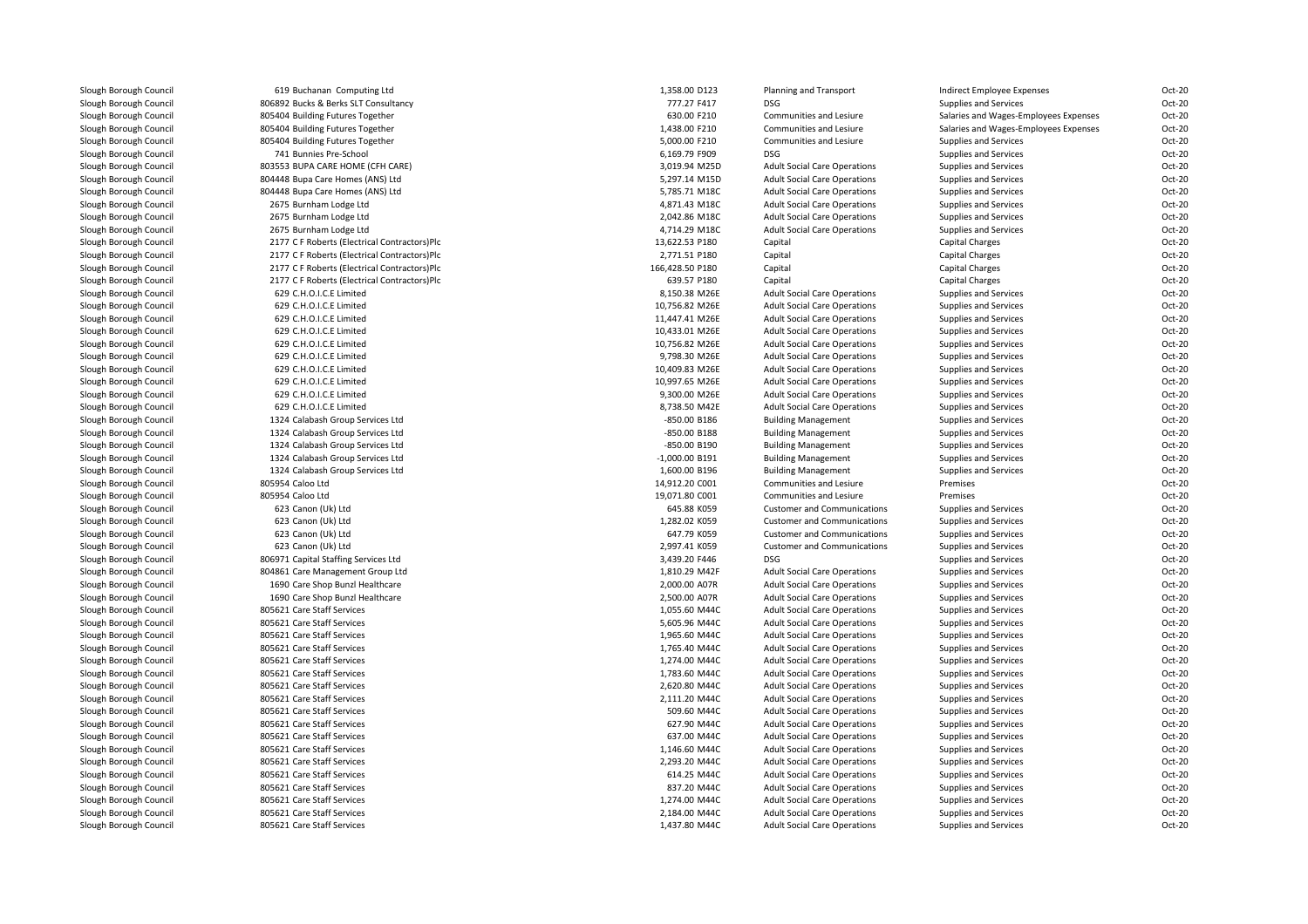| Slough Borough Council | 805621 Care Staff Services             | 605.15 M44C     | <b>Adult Social Care Operations</b>    | Supplies and Services | Oct-20 |
|------------------------|----------------------------------------|-----------------|----------------------------------------|-----------------------|--------|
| Slough Borough Council | 805621 Care Staff Services             | 782.60 M44C     | <b>Adult Social Care Operations</b>    | Supplies and Services | Oct-20 |
| Slough Borough Council | 805621 Care Staff Services             | 583.67 M44C     | <b>Adult Social Care Operations</b>    | Supplies and Services | Oct-20 |
| Slough Borough Council | 805621 Care Staff Services             | 691.60 M44C     | <b>Adult Social Care Operations</b>    | Supplies and Services | Oct-20 |
| Slough Borough Council | 805621 Care Staff Services             | 1,164.80 M44C   | <b>Adult Social Care Operations</b>    | Supplies and Services | Oct-20 |
| Slough Borough Council | 805621 Care Staff Services             | 1,747.20 M44C   | <b>Adult Social Care Operations</b>    | Supplies and Services | Oct-20 |
| Slough Borough Council | 805621 Care Staff Services             | 1,037.40 M44C   | <b>Adult Social Care Operations</b>    | Supplies and Services | Oct-20 |
| Slough Borough Council | 805621 Care Staff Services             | 1,437.80 M44C   | <b>Adult Social Care Operations</b>    | Supplies and Services | Oct-20 |
| Slough Borough Council | 805621 Care Staff Services             | 891.80 M44C     | <b>Adult Social Care Operations</b>    | Supplies and Services | Oct-20 |
| Slough Borough Council | 805621 Care Staff Services             | 509.60 M44C     | <b>Adult Social Care Operations</b>    | Supplies and Services | Oct-20 |
| Slough Borough Council | 805621 Care Staff Services             | 982.80 M44D     | <b>Adult Social Care Operations</b>    | Supplies and Services | Oct-20 |
| Slough Borough Council | 805621 Care Staff Services             | 891.80 M44D     | <b>Adult Social Care Operations</b>    | Supplies and Services | Oct-20 |
| Slough Borough Council | 805621 Care Staff Services             | 764.40 M44D     | <b>Adult Social Care Operations</b>    | Supplies and Services | Oct-20 |
| Slough Borough Council | 805621 Care Staff Services             | 637.00 M44D     | <b>Adult Social Care Operations</b>    | Supplies and Services | Oct-20 |
| Slough Borough Council | 805621 Care Staff Services             | 509.60 M44D     | <b>Adult Social Care Operations</b>    | Supplies and Services | Oct-20 |
| Slough Borough Council | 805621 Care Staff Services             | 728.00 M44D     | <b>Adult Social Care Operations</b>    | Supplies and Services | Oct-20 |
| Slough Borough Council | 805621 Care Staff Services             | 655.20 M44F     | <b>Adult Social Care Operations</b>    | Supplies and Services | Oct-20 |
| Slough Borough Council | 805621 Care Staff Services             | 982.80 M44F     | <b>Adult Social Care Operations</b>    | Supplies and Services | Oct-20 |
| Slough Borough Council | 805621 Care Staff Services             | 764.40 M44F     | <b>Adult Social Care Operations</b>    | Supplies and Services | Oct-20 |
| Slough Borough Council | 805621 Care Staff Services             | 818.65 M45C     | <b>Adult Social Care Operations</b>    | Supplies and Services | Oct-20 |
| Slough Borough Council | 805621 Care Staff Services             | 919.10 M48C     | <b>Adult Social Care Operations</b>    | Supplies and Services | Oct-20 |
| Slough Borough Council | 1162 Care Uk Community Partnership Ltd | 44,380.18 A05C  | <b>Adult Social Care Commissioning</b> | Supplies and Services | Oct-20 |
| Slough Borough Council | 1162 Care Uk Community Partnership Ltd | 10,617.64 A03E  | <b>Adult Social Care Operations</b>    | Supplies and Services | Oct-20 |
| Slough Borough Council | 1162 Care Uk Community Partnership Ltd | 2,827.20 M15D   | <b>Adult Social Care Operations</b>    | Supplies and Services | Oct-20 |
| Slough Borough Council | 1162 Care Uk Community Partnership Ltd | 3,571.44 M15D   | <b>Adult Social Care Operations</b>    | Supplies and Services | Oct-20 |
| Slough Borough Council | 1162 Care Uk Community Partnership Ltd | 3,571.44 M15D   | <b>Adult Social Care Operations</b>    | Supplies and Services | Oct-20 |
| Slough Borough Council | 1162 Care Uk Community Partnership Ltd | 3,571.44 M15D   | <b>Adult Social Care Operations</b>    | Supplies and Services | Oct-20 |
| Slough Borough Council | 1162 Care Uk Community Partnership Ltd | 3,728.00 M17C   | <b>Adult Social Care Operations</b>    | Supplies and Services | Oct-20 |
| Slough Borough Council | 1162 Care Uk Community Partnership Ltd | 3,728.00 M17C   | <b>Adult Social Care Operations</b>    | Supplies and Services | Oct-20 |
| Slough Borough Council | 1162 Care Uk Community Partnership Ltd | 3,728.00 M17C   | <b>Adult Social Care Operations</b>    | Supplies and Services | Oct-20 |
| Slough Borough Council | 1162 Care Uk Community Partnership Ltd | 16,720.64 M17C  | <b>Adult Social Care Operations</b>    | Supplies and Services | Oct-20 |
| Slough Borough Council | 1162 Care Uk Community Partnership Ltd | 3,728.00 M17C   | <b>Adult Social Care Operations</b>    | Supplies and Services | Oct-20 |
| Slough Borough Council | 1162 Care Uk Community Partnership Ltd | 3,728.00 M17C   | <b>Adult Social Care Operations</b>    | Supplies and Services | Oct-20 |
| Slough Borough Council | 1162 Care Uk Community Partnership Ltd | 3,728.00 M17C   | <b>Adult Social Care Operations</b>    | Supplies and Services | Oct-20 |
| Slough Borough Council | 1162 Care Uk Community Partnership Ltd | 3,728.00 M17C   | <b>Adult Social Care Operations</b>    | Supplies and Services | Oct-20 |
| Slough Borough Council | 1162 Care Uk Community Partnership Ltd | 3,571.44 M17C   | <b>Adult Social Care Operations</b>    | Supplies and Services | Oct-20 |
| Slough Borough Council | 1162 Care Uk Community Partnership Ltd | 3,728.00 M18C   | <b>Adult Social Care Operations</b>    | Supplies and Services | Oct-20 |
| Slough Borough Council | 1162 Care Uk Community Partnership Ltd | 3,571.44 M18C   | <b>Adult Social Care Operations</b>    | Supplies and Services | Oct-20 |
| Slough Borough Council | 1162 Care Uk Community Partnership Ltd | 3,728.00 M18C   | <b>Adult Social Care Operations</b>    | Supplies and Services | Oct-20 |
| Slough Borough Council | 1162 Care Uk Community Partnership Ltd | 3,571.44 M18C   | <b>Adult Social Care Operations</b>    | Supplies and Services | Oct-20 |
| Slough Borough Council | 1162 Care Uk Community Partnership Ltd | 3,571.44 M18C   | <b>Adult Social Care Operations</b>    | Supplies and Services | Oct-20 |
| Slough Borough Council | 1162 Care Uk Community Partnership Ltd | -25,000.08 M18C | <b>Adult Social Care Operations</b>    | Supplies and Services | Oct-20 |
| Slough Borough Council | 1162 Care Uk Community Partnership Ltd | 3,571.44 M18C   | <b>Adult Social Care Operations</b>    | Supplies and Services | Oct-20 |
| Slough Borough Council | 1162 Care Uk Community Partnership Ltd | 3,571.44 M18C   | <b>Adult Social Care Operations</b>    | Supplies and Services | Oct-20 |
| Slough Borough Council | 1162 Care Uk Community Partnership Ltd | 3,571.44 M18C   | <b>Adult Social Care Operations</b>    | Supplies and Services | Oct-20 |
| Slough Borough Council | 1162 Care Uk Community Partnership Ltd | 3,728.00 M18C   | <b>Adult Social Care Operations</b>    | Supplies and Services | Oct-20 |
| Slough Borough Council | 1162 Care Uk Community Partnership Ltd | 3,571.44 M18C   | <b>Adult Social Care Operations</b>    | Supplies and Services | Oct-20 |
| Slough Borough Council | 1162 Care Uk Community Partnership Ltd | 3,571.44 M18C   | <b>Adult Social Care Operations</b>    | Supplies and Services | Oct-20 |
| Slough Borough Council | 1162 Care Uk Community Partnership Ltd | 3,571.44 M18C   | <b>Adult Social Care Operations</b>    | Supplies and Services | Oct-20 |
| Slough Borough Council | 1162 Care Uk Community Partnership Ltd | 39,285.84 M18C  | <b>Adult Social Care Operations</b>    | Supplies and Services | Oct-20 |
| Slough Borough Council | 1162 Care Uk Community Partnership Ltd | -9,157.92 M18C  | <b>Adult Social Care Operations</b>    | Supplies and Services | Oct-20 |
| Slough Borough Council | 1162 Care Uk Community Partnership Ltd | 3,571.44 M18C   | <b>Adult Social Care Operations</b>    | Supplies and Services | Oct-20 |
| Slough Borough Council | 1162 Care Uk Community Partnership Ltd | 3,571.44 M18C   | <b>Adult Social Care Operations</b>    | Supplies and Services | Oct-20 |
| Slough Borough Council | 1162 Care Uk Community Partnership Ltd | 3,571.44 M18C   | <b>Adult Social Care Operations</b>    | Supplies and Services | Oct-20 |
| Slough Borough Council | 1162 Care Uk Community Partnership Ltd | 3,571.44 M18C   | <b>Adult Social Care Operations</b>    | Supplies and Services | Oct-20 |
| Slough Borough Council | 1162 Care Uk Community Partnership Ltd | 3,571.44 M18C   | <b>Adult Social Care Operations</b>    | Supplies and Services | Oct-20 |
| Slough Borough Council | 1162 Care Uk Community Partnership Ltd | 3,571.44 M18C   | <b>Adult Social Care Operations</b>    | Supplies and Services | Oct-20 |
| Slough Borough Council | 1162 Care Uk Community Partnership Ltd | 3,571.44 M18C   | <b>Adult Social Care Operations</b>    | Supplies and Services | Oct-20 |
| Slough Borough Council | 1162 Care Uk Community Partnership Ltd | 3,571.44 M18C   | <b>Adult Social Care Operations</b>    | Supplies and Services | Oct-20 |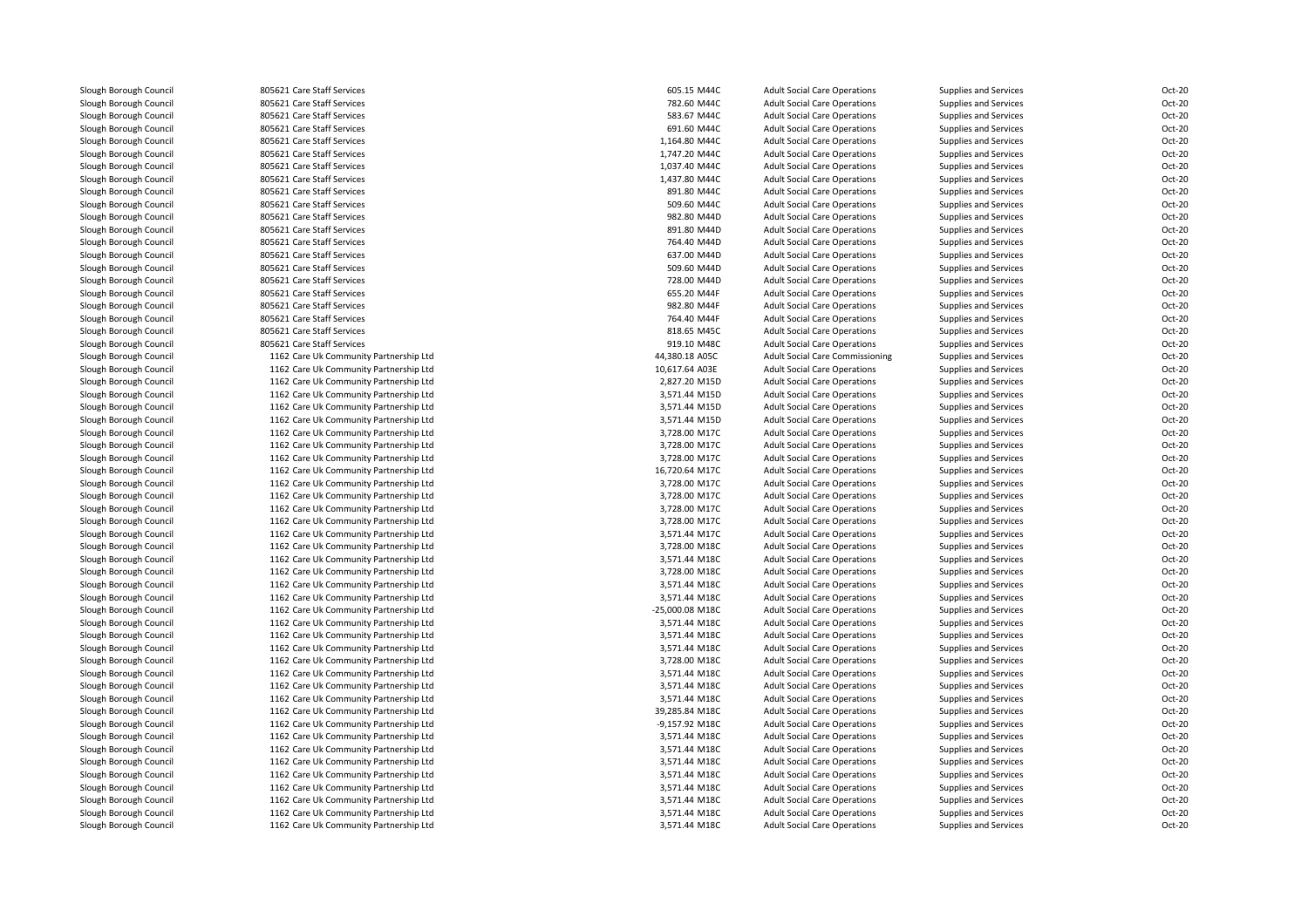| Slough Borough Council | 1162 Care Uk Community Partnership Ltd                     | 3,728.00 M18C   | <b>Adult Social Care Operations</b>    | Supplies and Services  | Oct-20 |
|------------------------|------------------------------------------------------------|-----------------|----------------------------------------|------------------------|--------|
| Slough Borough Council | 1162 Care Uk Community Partnership Ltd                     | 3,571.44 M18C   | <b>Adult Social Care Operations</b>    | Supplies and Services  | Oct-20 |
| Slough Borough Council | 1162 Care Uk Community Partnership Ltd                     | 2,933.68 M18C   | <b>Adult Social Care Operations</b>    | Supplies and Services  | Oct-20 |
| Slough Borough Council | 1162 Care Uk Community Partnership Ltd                     | 3,272.36 M25C   | <b>Adult Social Care Operations</b>    | Supplies and Services  | Oct-20 |
| Slough Borough Council | 1162 Care Uk Community Partnership Ltd                     | 3,272.36 M25C   | <b>Adult Social Care Operations</b>    | Supplies and Services  | Oct-20 |
| Slough Borough Council | 1162 Care Uk Community Partnership Ltd                     | 49,085.40 M25C  | <b>Adult Social Care Operations</b>    | Supplies and Services  | Oct-20 |
| Slough Borough Council | 1162 Care Uk Community Partnership Ltd                     | -10,814.92 M25C | <b>Adult Social Care Operations</b>    | Supplies and Services  | Oct-20 |
| Slough Borough Council | 1162 Care Uk Community Partnership Ltd                     | 3,272.36 M25C   | <b>Adult Social Care Operations</b>    | Supplies and Services  | Oct-20 |
| Slough Borough Council | 1162 Care Uk Community Partnership Ltd                     | 3,272.36 M25C   | <b>Adult Social Care Operations</b>    | Supplies and Services  | Oct-20 |
| Slough Borough Council | 1162 Care Uk Community Partnership Ltd                     | 3,272.36 M25C   | <b>Adult Social Care Operations</b>    | Supplies and Services  | Oct-20 |
| Slough Borough Council | 1162 Care Uk Community Partnership Ltd                     | 3,571.44 M26E   | <b>Adult Social Care Operations</b>    | Supplies and Services  | Oct-20 |
| Slough Borough Council | 1162 Care Uk Community Partnership Ltd                     | 3,272.36 M26E   | <b>Adult Social Care Operations</b>    | Supplies and Services  | Oct-20 |
| Slough Borough Council | 1162 Care Uk Community Partnership Ltd                     | 3,272.36 M27C   | <b>Adult Social Care Operations</b>    | Supplies and Services  | Oct-20 |
| Slough Borough Council | 1162 Care Uk Community Partnership Ltd                     | 3,272.36 M27C   | <b>Adult Social Care Operations</b>    | Supplies and Services  | Oct-20 |
| Slough Borough Council | 1162 Care Uk Community Partnership Ltd                     | 3,272.36 M27C   | <b>Adult Social Care Operations</b>    | Supplies and Services  | Oct-20 |
| Slough Borough Council | 1162 Care Uk Community Partnership Ltd                     | 2,987.68 M27C   | <b>Adult Social Care Operations</b>    | Supplies and Services  | Oct-20 |
| Slough Borough Council |                                                            |                 |                                        |                        | Oct-20 |
|                        | 1162 Care Uk Community Partnership Ltd                     | -1,705.16 M27C  | <b>Adult Social Care Operations</b>    | Supplies and Services  |        |
| Slough Borough Council | 1162 Care Uk Community Partnership Ltd                     | 3,272.36 M27C   | <b>Adult Social Care Operations</b>    | Supplies and Services  | Oct-20 |
| Slough Borough Council | 1162 Care Uk Community Partnership Ltd                     | 3,272.36 M27C   | <b>Adult Social Care Operations</b>    | Supplies and Services  | Oct-20 |
| Slough Borough Council | 1162 Care Uk Community Partnership Ltd                     | 2,987.68 M27C   | <b>Adult Social Care Operations</b>    | Supplies and Services  | Oct-20 |
| Slough Borough Council | 1162 Care Uk Community Partnership Ltd                     | 2,987.68 M27C   | <b>Adult Social Care Operations</b>    | Supplies and Services  | Oct-20 |
| Slough Borough Council | 1162 Care Uk Community Partnership Ltd                     | 3,272.36 M27C   | <b>Adult Social Care Operations</b>    | Supplies and Services  | Oct-20 |
| Slough Borough Council | 1162 Care Uk Community Partnership Ltd                     | 32,757.78 M27C  | <b>Adult Social Care Operations</b>    | Supplies and Services  | Oct-20 |
| Slough Borough Council | 1162 Care Uk Community Partnership Ltd                     | 2,987.68 M27C   | <b>Adult Social Care Operations</b>    | Supplies and Services  | Oct-20 |
| Slough Borough Council | 1162 Care Uk Community Partnership Ltd                     | 3,272.36 M27C   | <b>Adult Social Care Operations</b>    | Supplies and Services  | Oct-20 |
| Slough Borough Council | 1162 Care Uk Community Partnership Ltd                     | 2,987.68 M27C   | <b>Adult Social Care Operations</b>    | Supplies and Services  | Oct-20 |
| Slough Borough Council | 1162 Care Uk Community Partnership Ltd                     | 3,272.36 M27C   | <b>Adult Social Care Operations</b>    | Supplies and Services  | Oct-20 |
| Slough Borough Council | 1162 Care Uk Community Partnership Ltd                     | 3,272.36 M27C   | <b>Adult Social Care Operations</b>    | Supplies and Services  | Oct-20 |
| Slough Borough Council | 1162 Care Uk Community Partnership Ltd                     | 2,987.68 M27C   | <b>Adult Social Care Operations</b>    | Supplies and Services  | Oct-20 |
| Slough Borough Council | 1162 Care Uk Community Partnership Ltd                     | 3,272.36 M27C   | <b>Adult Social Care Operations</b>    | Supplies and Services  | Oct-20 |
| Slough Borough Council | 1162 Care Uk Community Partnership Ltd                     | 3,323.20 M27C   | <b>Adult Social Care Operations</b>    | Supplies and Services  | Oct-20 |
| Slough Borough Council | 1162 Care Uk Community Partnership Ltd                     | 3,571.44 M28C   | <b>Adult Social Care Operations</b>    | Supplies and Services  | Oct-20 |
| Slough Borough Council | 1162 Care Uk Community Partnership Ltd                     | 3,571.44 M28C   | <b>Adult Social Care Operations</b>    | Supplies and Services  | Oct-20 |
| Slough Borough Council | 1162 Care Uk Community Partnership Ltd                     | 637.76 M28C     | <b>Adult Social Care Operations</b>    | Supplies and Services  | Oct-20 |
| Slough Borough Council | 2517 Carers Uk                                             | 5,000.00 A07C   | <b>Adult Social Care Commissioning</b> | Supplies and Services  | Oct-20 |
| Slough Borough Council | 34 Castle Gate Legal And Commercial Ltd                    | 4,166.67 F868   | Children, Learning and Skills          | Supplies and Services  | Oct-20 |
| Slough Borough Council | 804413 Castle Water                                        | 507.03 B185     | <b>Building Management</b>             | Premises               | Oct-20 |
| Slough Borough Council | 804413 Castle Water                                        | 580.77 C019     | Communities and Lesiure                | Premises               | Oct-20 |
| Slough Borough Council | 804413 Castle Water                                        | 1,212.86 C019   | Communities and Lesiure                | Premises               | Oct-20 |
| Slough Borough Council | 804413 Castle Water                                        | 716.59 C019     | Communities and Lesiure                | Premises               | Oct-20 |
| Slough Borough Council | 804413 Castle Water                                        | 8,532.99 H111   | Neighbourhood Services                 | Premises               | Oct-20 |
| Slough Borough Council | 804413 Castle Water                                        | 6,214.28 H111   | Neighbourhood Services                 | Premises               | Oct-20 |
| Slough Borough Council | 418 Castleview School                                      | 34,131.26 E239  | DSG                                    | Supplies and Services  | Oct-20 |
|                        |                                                            |                 |                                        |                        | Oct-20 |
| Slough Borough Council | 807383 CC Ground Investigation                             | 3,280.00 P213   | Capital                                | <b>Capital Charges</b> |        |
| Slough Borough Council | 805619 Centennial Property Limited T/A The Housing Network | 22,405.00 H205  | <b>Strategic Housing Services</b>      | Premises               | Oct-20 |
| Slough Borough Council | 3609 Centurion Healthcare Ltd                              | 6,031.67 M26E   | <b>Adult Social Care Operations</b>    | Supplies and Services  | Oct-20 |
| Slough Borough Council | 805174 Certas Energy                                       | 12,008.25 D910  | Direct Service Organisation (DSO)      | Supplies and Services  | Oct-20 |
| Slough Borough Council | 805174 Certas Energy                                       | 12,297.60 D910  | Direct Service Organisation (DSO)      | Supplies and Services  | Oct-20 |
| Slough Borough Council | 805174 Certas Energy                                       | 828.00 D910     | Direct Service Organisation (DSO)      | Supplies and Services  | Oct-20 |
| Slough Borough Council | 805174 Certas Energy                                       | 824.80 D910     | Direct Service Organisation (DSO)      | Supplies and Services  | Oct-20 |
| Slough Borough Council | 806920 Cetus Solutions Limited                             | 5,306.33 B282   | Digital and Strategic IT               | Supplies and Services  | Oct-20 |
| Slough Borough Council | 806920 Cetus Solutions Limited                             | 4,320.00 P084   | Capital                                | Capital Charges        | Oct-20 |
| Slough Borough Council | 806920 Cetus Solutions Limited                             | 3,510.00 P084   | Capital                                | <b>Capital Charges</b> | Oct-20 |
| Slough Borough Council | 806920 Cetus Solutions Limited                             | 1,080.00 P084   | Capital                                | <b>Capital Charges</b> | Oct-20 |
| Slough Borough Council | 806920 Cetus Solutions Limited                             | 3,240.00 P084   | Capital                                | <b>Capital Charges</b> | Oct-20 |
| Slough Borough Council | 806920 Cetus Solutions Limited                             | 2,430.00 P084   | Capital                                | <b>Capital Charges</b> | Oct-20 |
| Slough Borough Council | 806920 Cetus Solutions Limited                             | 2,260.00 P084   | Capital                                | <b>Capital Charges</b> | Oct-20 |
| Slough Borough Council | 806920 Cetus Solutions Limited                             | 66,172.40 P084  | Capital                                | <b>Capital Charges</b> | Oct-20 |
| Slough Borough Council | 2892 Chalfont Lodge                                        | 5,978.57 M15D   | <b>Adult Social Care Operations</b>    | Supplies and Services  | Oct-20 |
|                        |                                                            |                 |                                        |                        |        |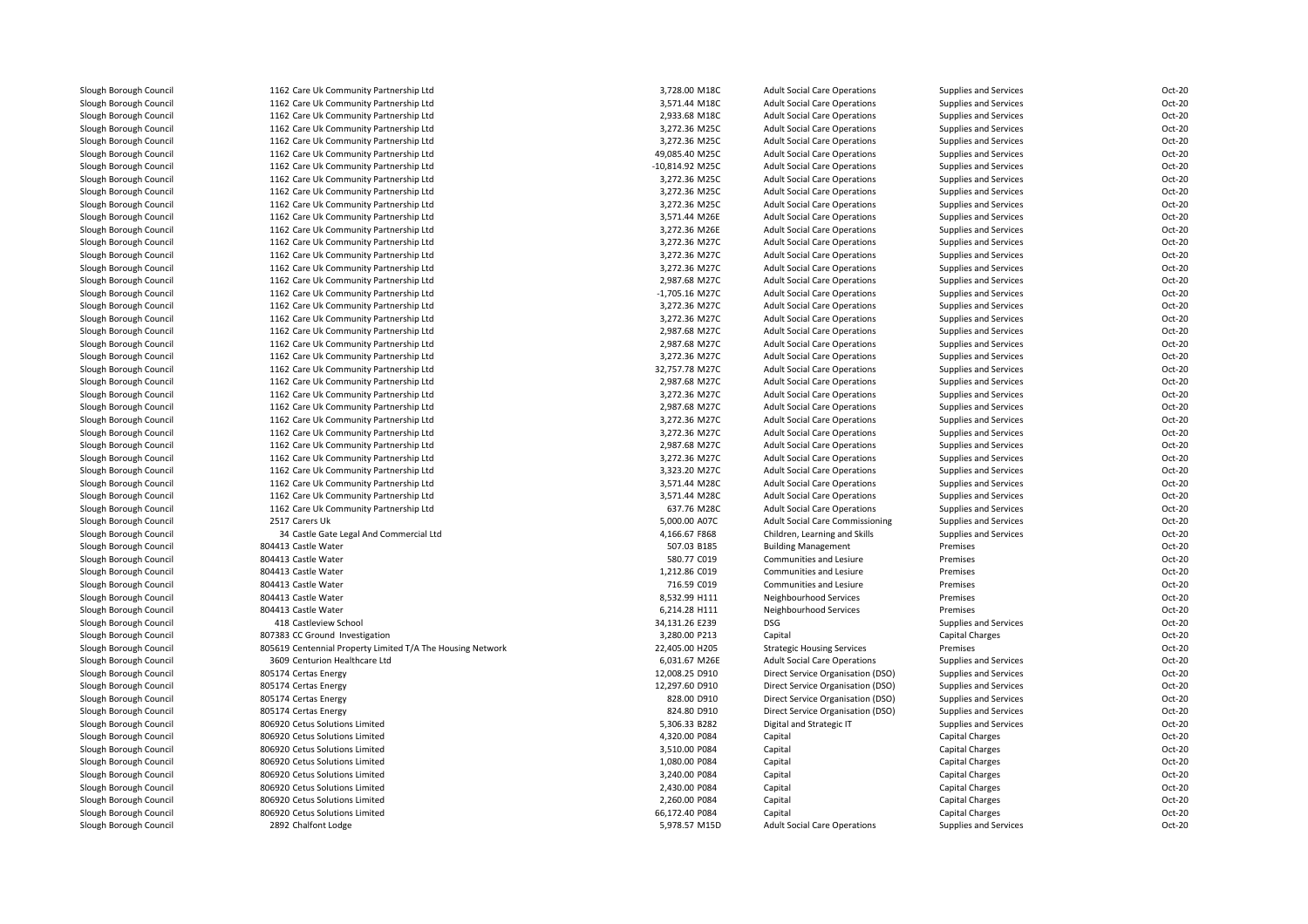| Slough Borough Council                           | 2892 Chalfont Lodge                          | 3,321.43 M15D                | <b>Adult Social Care Operations</b>    | Supplies and Services      | Oct-20           |
|--------------------------------------------------|----------------------------------------------|------------------------------|----------------------------------------|----------------------------|------------------|
| Slough Borough Council                           | 2892 Chalfont Lodge                          | 8,857.14 M15F                | <b>Adult Social Care Operations</b>    | Supplies and Services      | Oct-20           |
| Slough Borough Council                           | 2608 Chandos Lodge Nursing Home              | 3,600.00 M18C                | <b>Adult Social Care Operations</b>    | Supplies and Services      | Oct-20           |
| Slough Borough Council                           | 2608 Chandos Lodge Nursing Home              | 3,000.00 M18C                | <b>Adult Social Care Operations</b>    | Supplies and Services      | Oct-20           |
| Slough Borough Council                           | 807017 Chelmsford Safety Supplies Ltd        | 780.35 D610                  | Direct Service Organisation (DSO)      | Supplies and Services      | Oct-20           |
| Slough Borough Council                           | 807017 Chelmsford Safety Supplies Ltd        | 2,016.30 D880                | Direct Service Organisation (DSO)      | Supplies and Services      | Oct-20           |
| Slough Borough Council                           | 807017 Chelmsford Safety Supplies Ltd        | 2,422.39 D880                | Direct Service Organisation (DSO)      | Supplies and Services      | Oct-20           |
| Slough Borough Council                           | 807017 Chelmsford Safety Supplies Ltd        | 754.36 D610                  | Direct Service Organisation (DSO)      | Supplies and Services      | Oct-20           |
| Slough Borough Council                           | 807017 Chelmsford Safety Supplies Ltd        | 2,008.14 D880                | Direct Service Organisation (DSO)      | Supplies and Services      | Oct-20           |
| Slough Borough Council                           | 807017 Chelmsford Safety Supplies Ltd        | 500.00 D610                  | Direct Service Organisation (DSO)      | Supplies and Services      | Oct-20           |
| Slough Borough Council                           | 807017 Chelmsford Safety Supplies Ltd        | 6.757.50 D610                | Direct Service Organisation (DSO)      | Supplies and Services      | Oct-20           |
| Slough Borough Council                           | 807017 Chelmsford Safety Supplies Ltd        | 578.04 D610                  | Direct Service Organisation (DSO)      | Supplies and Services      | Oct-20           |
| Slough Borough Council                           | 807017 Chelmsford Safety Supplies Ltd        | 675.75 D750                  | Direct Service Organisation (DSO)      | Supplies and Services      | Oct-20           |
| Slough Borough Council                           | 1877 Chelsie Innes                           | 2,616.00 C322                | <b>Communities and Lesiure</b>         | Supplies and Services      | Oct-20           |
| Slough Borough Council                           | 3114 Cherry Trees Day Nursery                | 28,039.68 F909               | <b>DSG</b>                             | Supplies and Services      | Oct-20           |
| Slough Borough Council                           | 2871 Cherry Trees Residential Care           | 1,660.71 M42F                | <b>Adult Social Care Operations</b>    | Supplies and Services      | Oct-20           |
| Slough Borough Council                           | 2871 Cherry Trees Residential Care           | 3,321.43 M42F                | <b>Adult Social Care Operations</b>    | Supplies and Services      | Oct-20           |
| Slough Borough Council                           | 807225 Chiltern Way Academy                  | 1,956.25 F551                | <b>DSG</b>                             | Supplies and Services      | Oct-20           |
| Slough Borough Council                           | 807225 Chiltern Way Academy                  | 1,956.25 F551                | <b>DSG</b>                             | Supplies and Services      | Oct-20           |
| Slough Borough Council                           | 807225 Chiltern Way Academy                  | 1,956.25 F551                | <b>DSG</b>                             | Supplies and Services      | Oct-20           |
| Slough Borough Council                           | 807225 Chiltern Way Academy                  | 1,956.25 F551                | DSG                                    | Supplies and Services      | Oct-20           |
| Slough Borough Council                           | 807225 Chiltern Way Academy                  | 1,956.25 F558                | <b>DSG</b>                             | Supplies and Services      | Oct-20           |
| Slough Borough Council                           | 807225 Chiltern Way Academy                  | 1,956.25 F558                | <b>DSG</b>                             | Supplies and Services      | Oct-20           |
| Slough Borough Council                           | 3752 Chrome Tree Ltd                         | 10,858.00 A05C               | <b>Adult Social Care Commissioning</b> | Supplies and Services      | Oct-20           |
| Slough Borough Council                           | 3752 Chrome Tree Ltd                         | 1,234.88 M44C                | <b>Adult Social Care Operations</b>    | Supplies and Services      | Oct-20           |
| Slough Borough Council                           | 3752 Chrome Tree Ltd                         | 1,752.31 M44C                | <b>Adult Social Care Operations</b>    | Supplies and Services      | Oct-20           |
| Slough Borough Council                           | 3752 Chrome Tree Ltd                         | 925.89 M44C                  | <b>Adult Social Care Operations</b>    | Supplies and Services      | Oct-20           |
|                                                  | 3752 Chrome Tree Ltd                         | 3,032.59 M44C                | <b>Adult Social Care Operations</b>    | Supplies and Services      | Oct-20           |
| Slough Borough Council<br>Slough Borough Council | 3752 Chrome Tree Ltd                         | 1,249.44 M44C                | <b>Adult Social Care Operations</b>    | Supplies and Services      | Oct-20           |
|                                                  | 3752 Chrome Tree Ltd                         | 588.09 M44C                  |                                        | Supplies and Services      | Oct-20           |
| Slough Borough Council                           | 3752 Chrome Tree Ltd                         | 686.88 M44C                  | <b>Adult Social Care Operations</b>    |                            | Oct-20           |
| Slough Borough Council                           |                                              |                              | <b>Adult Social Care Operations</b>    | Supplies and Services      |                  |
| Slough Borough Council<br>Slough Borough Council | 3752 Chrome Tree Ltd<br>3752 Chrome Tree Ltd | 1,445.69 M44C<br>574.83 M44C | <b>Adult Social Care Operations</b>    | Supplies and Services      | Oct-20<br>Oct-20 |
|                                                  |                                              |                              | <b>Adult Social Care Operations</b>    | Supplies and Services      |                  |
| Slough Borough Council                           | 3752 Chrome Tree Ltd                         | 864.22 M44C                  | <b>Adult Social Care Operations</b>    | Supplies and Services      | Oct-20           |
| Slough Borough Council                           | 3752 Chrome Tree Ltd                         | 1,943.95 M44C                | <b>Adult Social Care Operations</b>    | Supplies and Services      | Oct-20           |
| Slough Borough Council                           | 3752 Chrome Tree Ltd                         | 506.86 M44D                  | <b>Adult Social Care Operations</b>    | Supplies and Services      | Oct-20           |
| Slough Borough Council                           | 3752 Chrome Tree Ltd                         | 1.929.33 M44F                | <b>Adult Social Care Operations</b>    | Supplies and Services      | Oct-20           |
| Slough Borough Council                           | 3752 Chrome Tree Ltd                         | 1,032.30 M44F                | <b>Adult Social Care Operations</b>    | Supplies and Services      | Oct-20           |
| Slough Borough Council                           | 3752 Chrome Tree Ltd                         | 586.43 M44F                  | <b>Adult Social Care Operations</b>    | Supplies and Services      | Oct-20           |
| Slough Borough Council                           | 3752 Chrome Tree Ltd                         | 1,379.73 M48C                | <b>Adult Social Care Operations</b>    | Supplies and Services      | Oct-20           |
| Slough Borough Council                           | 3752 Chrome Tree Ltd                         | 2,621.86 M48C                | <b>Adult Social Care Operations</b>    | Supplies and Services      | Oct-20           |
| Slough Borough Council                           | 3752 Chrome Tree Ltd                         | 1,548.44 M48C                | <b>Adult Social Care Operations</b>    | Supplies and Services      | Oct-20           |
| Slough Borough Council                           | 3752 Chrome Tree Ltd                         | 2,238.98 M48C                | <b>Adult Social Care Operations</b>    | Supplies and Services      | Oct-20           |
| Slough Borough Council                           | 3752 Chrome Tree Ltd                         | 1,382.71 M48C                | <b>Adult Social Care Operations</b>    | Supplies and Services      | Oct-20           |
| Slough Borough Council                           | 1573 Cipfa Business Limited                  | 975.00 B015                  | Finance                                | <b>Agency Staff</b>        | Oct-20           |
| Slough Borough Council                           | 1573 Cipfa Business Limited                  | 525.00 B015                  | Finance                                | Supplies and Services      | Oct-20           |
| Slough Borough Council                           | 807491 Cippenham School                      | 5,490.02 E729                | <b>DSG</b>                             | Supplies and Services      | Oct-20           |
| Slough Borough Council                           | 806550 City Homecare Ltd                     | 1,538.00 A05C                | Adult Social Care Commissioning        | Supplies and Services      | Oct-20           |
| Slough Borough Council                           | 1083 Civica Uk Limited                       | 6,071.96 B282                | Digital and Strategic IT               | Supplies and Services      | Oct-20           |
| Slough Borough Council                           | 1083 Civica Uk Limited                       | 602.88 B282                  | Digital and Strategic IT               | Supplies and Services      | Oct-20           |
| Slough Borough Council                           | 1083 Civica Uk Limited                       | 975.00 C104                  | Communities and Lesiure                | Supplies and Services      | Oct-20           |
| Slough Borough Council                           | 455 Cj Associates                            | 700.00 F146                  | Children, Learning and Skills          | Indirect Employee Expenses | Oct-20           |
| Slough Borough Council                           | 1151 Claycots Primary School                 | 768,633.60 E209              | <b>DSG</b>                             | Supplies and Services      | Oct-20           |
| Slough Borough Council                           | 807517 CMT LTD                               | 69,526.02 P194               | Capital                                | <b>Capital Charges</b>     | Oct-20           |
| Slough Borough Council                           | 3685 Coghlan Lodges Limited                  | 2,258.00 M42F                | <b>Adult Social Care Operations</b>    | Supplies and Services      | Oct-20           |
| Slough Borough Council                           | 3685 Coghlan Lodges Limited                  | 2,316.72 M42F                | <b>Adult Social Care Operations</b>    | Supplies and Services      | Oct-20           |
| Slough Borough Council                           | 3685 Coghlan Lodges Limited                  | 2,116.04 M44D                | <b>Adult Social Care Operations</b>    | Supplies and Services      | Oct-20           |
| Slough Borough Council                           | 805823 Collaborative Care Solutions          | 5,340.00 A05C                | <b>Adult Social Care Commissioning</b> | Supplies and Services      | Oct-20           |
| Slough Borough Council                           | 805823 Collaborative Care Solutions          | 8,857.14 M42E                | <b>Adult Social Care Operations</b>    | Supplies and Services      | Oct-20           |
|                                                  |                                              |                              |                                        |                            |                  |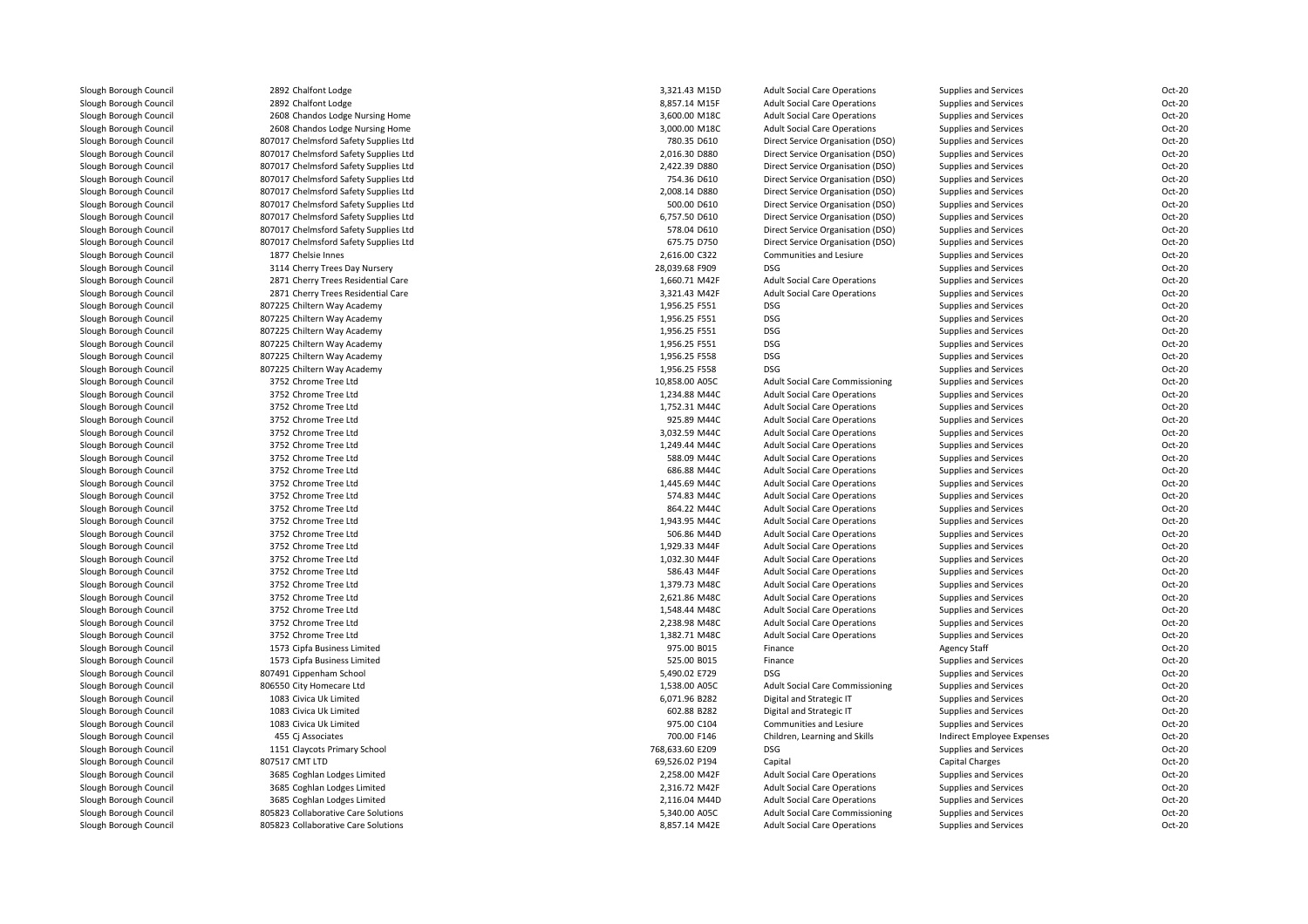| Slough Borough Council | 805823 Collaborative Care Solutions | 8,857.14 M42E  | <b>Adult Social Care Operations</b> | Supplies and Services | Oct-20           |
|------------------------|-------------------------------------|----------------|-------------------------------------|-----------------------|------------------|
| Slough Borough Council | 806524 Colliers International       | 3,666.67 J006  | Housing Revenue Account             | Supplies and Services | Oct-20           |
| Slough Borough Council | 286 Colnbrook C Of E Primary School | 17,361.66 E219 | DSG                                 | Supplies and Services | Oct-20           |
| Slough Borough Council | 2535 Comfort Care Services          | 1,743.75 M26E  | <b>Adult Social Care Operations</b> | Supplies and Services | Oct-20           |
| Slough Borough Council | 2535 Comfort Care Services          | 1,687.50 M26E  | <b>Adult Social Care Operations</b> | Supplies and Services | Oct-20           |
| Slough Borough Council | 2535 Comfort Care Services          | 2,635.00 M27F  | <b>Adult Social Care Operations</b> | Supplies and Services | Oct-20           |
| Slough Borough Council | 2535 Comfort Care Services          | 2,635.00 M27F  | <b>Adult Social Care Operations</b> | Supplies and Services | Oct-20           |
| Slough Borough Council | 2535 Comfort Care Services          | 2,247.50 M42E  | <b>Adult Social Care Operations</b> | Supplies and Services | Oct-20           |
| Slough Borough Council | 2535 Comfort Care Services          | 697.50 M42E    | <b>Adult Social Care Operations</b> | Supplies and Services | Oct-20           |
| Slough Borough Council | 2535 Comfort Care Services          | 2,325.00 M42E  | <b>Adult Social Care Operations</b> | Supplies and Services | Oct-20           |
| Slough Borough Council | 2535 Comfort Care Services          | 3,192.03 M42E  | <b>Adult Social Care Operations</b> | Supplies and Services | Oct-20           |
| Slough Borough Council | 2535 Comfort Care Services          | 713.89 M42E    | <b>Adult Social Care Operations</b> | Supplies and Services | Oct-20           |
| Slough Borough Council | 2535 Comfort Care Services          | 775.00 M42E    | <b>Adult Social Care Operations</b> | Supplies and Services | Oct-20           |
| Slough Borough Council | 2535 Comfort Care Services          | 775.00 M42E    | <b>Adult Social Care Operations</b> | Supplies and Services | Oct-20           |
| Slough Borough Council | 2535 Comfort Care Services          | 839.21 M42F    | <b>Adult Social Care Operations</b> | Supplies and Services | Oct-20           |
| Slough Borough Council | 2535 Comfort Care Services          | 839.21 M42F    | <b>Adult Social Care Operations</b> | Supplies and Services | Oct-20           |
| Slough Borough Council | 2535 Comfort Care Services          | 1,317.50 M42F  | <b>Adult Social Care Operations</b> | Supplies and Services | Oct-20           |
| Slough Borough Council | 2535 Comfort Care Services          | 2,635.00 M42F  | <b>Adult Social Care Operations</b> | Supplies and Services | Oct-20           |
| Slough Borough Council | 2535 Comfort Care Services          | 1,749.29 M42F  | <b>Adult Social Care Operations</b> | Supplies and Services | Oct-20           |
| Slough Borough Council | 2535 Comfort Care Services          | 2,635.00 M42F  | <b>Adult Social Care Operations</b> | Supplies and Services | Oct-20           |
| Slough Borough Council | 2535 Comfort Care Services          | 3,893.82 M42F  | <b>Adult Social Care Operations</b> | Supplies and Services | Oct-20           |
| Slough Borough Council | 2535 Comfort Care Services          | 2,778.71 M42F  | <b>Adult Social Care Operations</b> | Supplies and Services | Oct-20           |
| Slough Borough Council | 2535 Comfort Care Services          | 839.21 M42F    | <b>Adult Social Care Operations</b> | Supplies and Services | Oct-20           |
| Slough Borough Council | 2535 Comfort Care Services          | 1,300.80 M42F  | <b>Adult Social Care Operations</b> | Supplies and Services | Oct-20           |
| Slough Borough Council | 2535 Comfort Care Services          | 2,635.00 M42F  | <b>Adult Social Care Operations</b> | Supplies and Services | Oct-20           |
| Slough Borough Council | 2535 Comfort Care Services          | 3,474.21 M42F  | <b>Adult Social Care Operations</b> | Supplies and Services | Oct-20           |
| Slough Borough Council | 2535 Comfort Care Services          | 2,635.00 M42F  | <b>Adult Social Care Operations</b> | Supplies and Services | Oct-20           |
| Slough Borough Council | 2535 Comfort Care Services          | 1,317.50 M42F  | <b>Adult Social Care Operations</b> | Supplies and Services | Oct-20           |
| Slough Borough Council | 2535 Comfort Care Services          | 1,468.60 M42F  | <b>Adult Social Care Operations</b> | Supplies and Services | Oct-20           |
| Slough Borough Council | 2535 Comfort Care Services          | 2,075.80 M42F  | <b>Adult Social Care Operations</b> | Supplies and Services | Oct-20           |
| Slough Borough Council | 2535 Comfort Care Services          | 839.21 M42F    | <b>Adult Social Care Operations</b> |                       | Oct-20           |
|                        |                                     |                |                                     | Supplies and Services | Oct-20           |
| Slough Borough Council | 2535 Comfort Care Services          | 1,007.06 M42F  | <b>Adult Social Care Operations</b> | Supplies and Services |                  |
| Slough Borough Council | 2535 Comfort Care Services          | 2,635.00 M42F  | <b>Adult Social Care Operations</b> | Supplies and Services | Oct-20<br>Oct-20 |
| Slough Borough Council | 2535 Comfort Care Services          | 1,317.50 M42F  | <b>Adult Social Care Operations</b> | Supplies and Services |                  |
| Slough Borough Council | 2535 Comfort Care Services          | 839.21 M42F    | <b>Adult Social Care Operations</b> | Supplies and Services | Oct-20           |
| Slough Borough Council | 2535 Comfort Care Services          | 2,635.00 M42F  | <b>Adult Social Care Operations</b> | Supplies and Services | Oct-20           |
| Slough Borough Council | 2535 Comfort Care Services          | 839.21 M42F    | <b>Adult Social Care Operations</b> | Supplies and Services | Oct-20           |
| Slough Borough Council | 2535 Comfort Care Services          | 2,635.00 M42F  | <b>Adult Social Care Operations</b> | Supplies and Services | Oct-20           |
| Slough Borough Council | 2535 Comfort Care Services          | 1,477.99 M42F  | <b>Adult Social Care Operations</b> | Supplies and Services | Oct-20           |
| Slough Borough Council | 2535 Comfort Care Services          | 1,300.80 M42F  | <b>Adult Social Care Operations</b> | Supplies and Services | Oct-20           |
| Slough Borough Council | 2535 Comfort Care Services          | 839.21 M42F    | <b>Adult Social Care Operations</b> | Supplies and Services | Oct-20           |
| Slough Borough Council | 2535 Comfort Care Services          | 1,300.80 M42F  | <b>Adult Social Care Operations</b> | Supplies and Services | Oct-20           |
| Slough Borough Council | 2535 Comfort Care Services          | 1,762.35 M44C  | <b>Adult Social Care Operations</b> | Supplies and Services | Oct-20           |
| Slough Borough Council | 2535 Comfort Care Services          | 1,920.89 M44E  | <b>Adult Social Care Operations</b> | Supplies and Services | Oct-20           |
| Slough Borough Council | 2535 Comfort Care Services          | 2,635.00 M44E  | <b>Adult Social Care Operations</b> | Supplies and Services | Oct-20           |
| Slough Borough Council | 2535 Comfort Care Services          | 4,461.56 M44E  | <b>Adult Social Care Operations</b> | Supplies and Services | Oct-20           |
| Slough Borough Council | 2535 Comfort Care Services          | 564.20 M44E    | <b>Adult Social Care Operations</b> | Supplies and Services | Oct-20           |
| Slough Borough Council | 2535 Comfort Care Services          | 1,317.50 M44F  | <b>Adult Social Care Operations</b> | Supplies and Services | Oct-20           |
| Slough Borough Council | 2535 Comfort Care Services          | 3,474.21 M44F  | <b>Adult Social Care Operations</b> | Supplies and Services | Oct-20           |
| Slough Borough Council | 2535 Comfort Care Services          | 2,337.84 M44F  | <b>Adult Social Care Operations</b> | Supplies and Services | Oct-20           |
| Slough Borough Council | 2535 Comfort Care Services          | 2,635.00 M44F  | <b>Adult Social Care Operations</b> | Supplies and Services | Oct-20           |
| Slough Borough Council | 2535 Comfort Care Services          | 503.53 M44F    | <b>Adult Social Care Operations</b> | Supplies and Services | Oct-20           |
| Slough Borough Council | 2535 Comfort Care Services          | 1,317.50 M44F  | <b>Adult Social Care Operations</b> | Supplies and Services | Oct-20           |
| Slough Borough Council | 2535 Comfort Care Services          | 1,300.80 M44F  | <b>Adult Social Care Operations</b> | Supplies and Services | Oct-20           |
| Slough Borough Council | 2535 Comfort Care Services          | 1,317.50 M44F  | <b>Adult Social Care Operations</b> | Supplies and Services | Oct-20           |
| Slough Borough Council | 2535 Comfort Care Services          | 1,317.50 M44F  | <b>Adult Social Care Operations</b> | Supplies and Services | Oct-20           |
| Slough Borough Council | 2535 Comfort Care Services          | 1,317.50 M44F  | <b>Adult Social Care Operations</b> | Supplies and Services | Oct-20           |
| Slough Borough Council | 2535 Comfort Care Services          | 1,232.00 M44F  | <b>Adult Social Care Operations</b> | Supplies and Services | Oct-20           |
| Slough Borough Council | 2535 Comfort Care Services          | 2,635.00 M81D  | <b>Adult Social Care Operations</b> | Supplies and Services | Oct-20           |
|                        |                                     |                |                                     |                       |                  |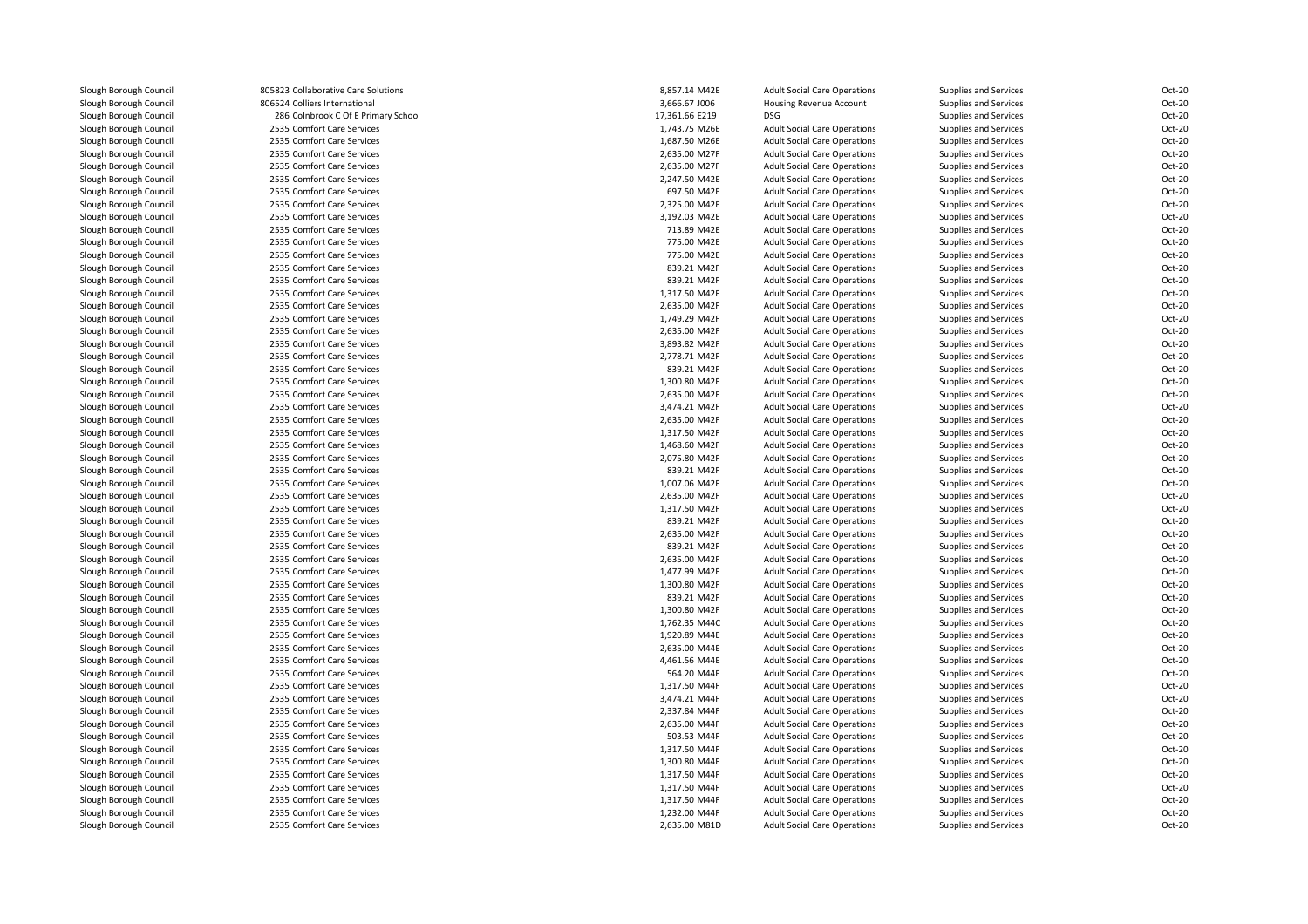| Slough Borough Council | 3840 Community Housing And Therapy                           | 1,982.14 M80F  | <b>Adult Social Care Operations</b>    | Supplies and Services      | Oct-20           |
|------------------------|--------------------------------------------------------------|----------------|----------------------------------------|----------------------------|------------------|
| Slough Borough Council | 1437 Computerised & Digital Security Systems Ltd             | 1,875.00 K089  | <b>Regulatory Services</b>             | Supplies and Services      | Oct-20           |
| Slough Borough Council | 1772 Computershare Voucher Services                          | 3,917.25 B348  | People                                 | Supplies and Services      | Oct-20           |
| Slough Borough Council | 807344 Connect Assist Ltd                                    | 760.00 A106    | <b>Customer and Communications</b>     | Indirect Employee Expenses | Oct-20           |
| Slough Borough Council | 807468 Connect Managed Services (UK) Ltd, trading as Conn3ct | 59,280.00 A106 | <b>Customer and Communications</b>     | Supplies and Services      | Oct-20           |
| Slough Borough Council | 3290 Corporate Collections London Borough Of Hillingdon      | 1,632.40 M26E  | <b>Adult Social Care Operations</b>    | Supplies and Services      | Oct-20           |
| Slough Borough Council | 3290 Corporate Collections London Borough Of Hillingdon      | 1,632.40 M26E  | <b>Adult Social Care Operations</b>    | Supplies and Services      | Oct-20           |
| Slough Borough Council | 3290 Corporate Collections London Borough Of Hillingdon      | 1,632.40 M26E  | <b>Adult Social Care Operations</b>    | Supplies and Services      | Oct-20           |
| Slough Borough Council | 3290 Corporate Collections London Borough Of Hillingdon      | 1,632.40 M26E  | <b>Adult Social Care Operations</b>    | Supplies and Services      | Oct-20           |
| Slough Borough Council | 805278 Countrystyle Recycling Ltd                            | 3,680.00 D342  | <b>Environmental Services</b>          | Supplies and Services      | Oct-20           |
| Slough Borough Council | 805278 Countrystyle Recycling Ltd                            | 2,364.90 D342  | <b>Environmental Services</b>          | Supplies and Services      | Oct-20           |
|                        |                                                              |                |                                        |                            | Oct-20           |
| Slough Borough Council | 805278 Countrystyle Recycling Ltd                            | 5,645.35 D342  | <b>Environmental Services</b>          | Supplies and Services      | Oct-20           |
| Slough Borough Council | 805278 Countrystyle Recycling Ltd                            | 5,662.55 D342  | <b>Environmental Services</b>          | Supplies and Services      |                  |
| Slough Borough Council | 167 Courtney Coaches Ltd                                     | 6,911.55 D512  | Major Infrastructure Projects          | Supplies and Services      | Oct-20           |
| Slough Borough Council | 167 Courtney Coaches Ltd                                     | 18,487.00 D512 | Major Infrastructure Projects          | Supplies and Services      | Oct-20           |
| Slough Borough Council | 3670 Craegmoor Birches Grove Priory                          | 3,622.32 M27F  | <b>Adult Social Care Operations</b>    | Supplies and Services      | Oct-20           |
| Slough Borough Council | 3670 Craegmoor Birches Grove Priory                          | 3,622.32 M27F  | <b>Adult Social Care Operations</b>    | Supplies and Services      | Oct-20           |
| Slough Borough Council | 1638 Creative Support Ltd                                    | 56,273.00 A05C | <b>Adult Social Care Commissioning</b> | Supplies and Services      | Oct-20           |
| Slough Borough Council | 1638 Creative Support Ltd                                    | 6,052.00 A05C  | <b>Adult Social Care Commissioning</b> | Supplies and Services      | Oct-20           |
| Slough Borough Council | 1638 Creative Support Ltd                                    | 7,120.00 A05C  | <b>Adult Social Care Commissioning</b> | Supplies and Services      | Oct-20           |
| Slough Borough Council | 1638 Creative Support Ltd                                    | 1,065.60 M42E  | <b>Adult Social Care Operations</b>    | Supplies and Services      | Oct-20           |
| Slough Borough Council | 1638 Creative Support Ltd                                    | 1,365.30 M42E  | <b>Adult Social Care Operations</b>    | Supplies and Services      | Oct-20           |
| Slough Borough Council | 1638 Creative Support Ltd                                    | 992.34 M42E    | <b>Adult Social Care Operations</b>    | Supplies and Services      | Oct-20           |
| Slough Borough Council | 1638 Creative Support Ltd                                    | 992.34 M42E    | <b>Adult Social Care Operations</b>    | Supplies and Services      | Oct-20           |
| Slough Borough Council | 1638 Creative Support Ltd                                    | 1,220.78 M42E  | <b>Adult Social Care Operations</b>    | Supplies and Services      | Oct-20           |
| Slough Borough Council | 1638 Creative Support Ltd                                    | 9,014.04 M42E  | <b>Adult Social Care Operations</b>    | Supplies and Services      | Oct-20           |
| Slough Borough Council | 1638 Creative Support Ltd                                    | 3,456.54 M42E  | <b>Adult Social Care Operations</b>    | Supplies and Services      | Oct-20           |
| Slough Borough Council | 1638 Creative Support Ltd                                    | 1,558.44 M42E  | <b>Adult Social Care Operations</b>    | Supplies and Services      | Oct-20           |
| Slough Borough Council | 1638 Creative Support Ltd                                    | 2,657.34 M42E  | <b>Adult Social Care Operations</b>    | Supplies and Services      | Oct-20           |
| Slough Borough Council | 1638 Creative Support Ltd                                    | 1,437.23 M42E  | <b>Adult Social Care Operations</b>    | Supplies and Services      | Oct-20           |
| Slough Borough Council | 1638 Creative Support Ltd                                    | 1,198.80 M42E  | <b>Adult Social Care Operations</b>    | Supplies and Services      | Oct-20           |
| Slough Borough Council | 1638 Creative Support Ltd                                    | 1,065.60 M42E  | <b>Adult Social Care Operations</b>    | Supplies and Services      | Oct-20           |
| Slough Borough Council | 1638 Creative Support Ltd                                    | 1,365.30 M42E  | <b>Adult Social Care Operations</b>    | Supplies and Services      | Oct-20           |
| Slough Borough Council | 1638 Creative Support Ltd                                    | 599.40 M42E    | <b>Adult Social Care Operations</b>    | Supplies and Services      | Oct-20           |
| Slough Borough Council | 1638 Creative Support Ltd                                    | 821.18 M42E    | <b>Adult Social Care Operations</b>    | Supplies and Services      | Oct-20           |
|                        |                                                              | 3,013.65 M42E  |                                        |                            | Oct-20           |
| Slough Borough Council | 1638 Creative Support Ltd                                    |                | <b>Adult Social Care Operations</b>    | Supplies and Services      |                  |
| Slough Borough Council | 1638 Creative Support Ltd                                    | 2,214.45 M42E  | <b>Adult Social Care Operations</b>    | Supplies and Services      | Oct-20<br>Oct-20 |
| Slough Borough Council | 1638 Creative Support Ltd                                    | 1,165.50 M42E  | <b>Adult Social Care Operations</b>    | Supplies and Services      |                  |
| Slough Borough Council | 1638 Creative Support Ltd                                    | 1,565.10 M42E  | <b>Adult Social Care Operations</b>    | Supplies and Services      | Oct-20           |
| Slough Borough Council | 1638 Creative Support Ltd                                    | 1,115.55 M42E  | <b>Adult Social Care Operations</b>    | Supplies and Services      | Oct-20           |
| Slough Borough Council | 1638 Creative Support Ltd                                    | 1,431.90 M42E  | <b>Adult Social Care Operations</b>    | Supplies and Services      | Oct-20           |
| Slough Borough Council | 1638 Creative Support Ltd                                    | 1,565.10 M42E  | <b>Adult Social Care Operations</b>    | Supplies and Services      | Oct-20           |
| Slough Borough Council | 1638 Creative Support Ltd                                    | 899.10 M44C    | <b>Adult Social Care Operations</b>    | Supplies and Services      | Oct-20           |
| Slough Borough Council | 1638 Creative Support Ltd                                    | 516.15 M44D    | <b>Adult Social Care Operations</b>    | Supplies and Services      | Oct-20           |
| Slough Borough Council | 1638 Creative Support Ltd                                    | 699.30 M44E    | <b>Adult Social Care Operations</b>    | Supplies and Services      | Oct-20           |
| Slough Borough Council | 1638 Creative Support Ltd                                    | 699.30 M44E    | <b>Adult Social Care Operations</b>    | Supplies and Services      | Oct-20           |
| Slough Borough Council | 1638 Creative Support Ltd                                    | 1,215.45 M44E  | <b>Adult Social Care Operations</b>    | Supplies and Services      | Oct-20           |
| Slough Borough Council | 1638 Creative Support Ltd                                    | 699.30 M44E    | <b>Adult Social Care Operations</b>    | Supplies and Services      | Oct-20           |
| Slough Borough Council | 1638 Creative Support Ltd                                    | 932.40 M44E    | <b>Adult Social Care Operations</b>    | Supplies and Services      | Oct-20           |
| Slough Borough Council | 1638 Creative Support Ltd                                    | 965.70 M44E    | <b>Adult Social Care Operations</b>    | Supplies and Services      | Oct-20           |
| Slough Borough Council | 1638 Creative Support Ltd                                    | 932.40 M44E    | <b>Adult Social Care Operations</b>    | Supplies and Services      | Oct-20           |
| Slough Borough Council | 1638 Creative Support Ltd                                    | 999.00 M44E    | <b>Adult Social Care Operations</b>    | Supplies and Services      | Oct-20           |
| Slough Borough Council | 1638 Creative Support Ltd                                    | 516.15 M44F    | <b>Adult Social Care Operations</b>    | Supplies and Services      | Oct-20           |
| Slough Borough Council | 1638 Creative Support Ltd                                    | 614.84 H211    | <b>Adult Social Care Operations</b>    | Supplies and Services      | Oct-20           |
| Slough Borough Council | 806542 Cripps LLP t/a Cripps Pemberton Greenish              | 6,474.00 B480  | <b>Regeneration Development</b>        | <b>Capital Charges</b>     | Oct-20           |
| Slough Borough Council | 806983 Critigom                                              | 647.91 H015    | <b>Customer and Communications</b>     | Supplies and Services      | Oct-20           |
| Slough Borough Council | 806983 Critigom                                              | 569.33 H020    | <b>Customer and Communications</b>     | Supplies and Services      | Oct-20           |
| Slough Borough Council | 806549 Cushman & Wakefield Debenham Tie Leung Limited        | 780.00 P156    | Capital                                | <b>Capital Charges</b>     | Oct-20           |
| Slough Borough Council | 806900 CYXTERA TECHNOLOGY UK LIMITED                         | 21,315.00 B282 | Digital and Strategic IT               | Supplies and Services      | Oct-20           |
|                        |                                                              |                |                                        |                            |                  |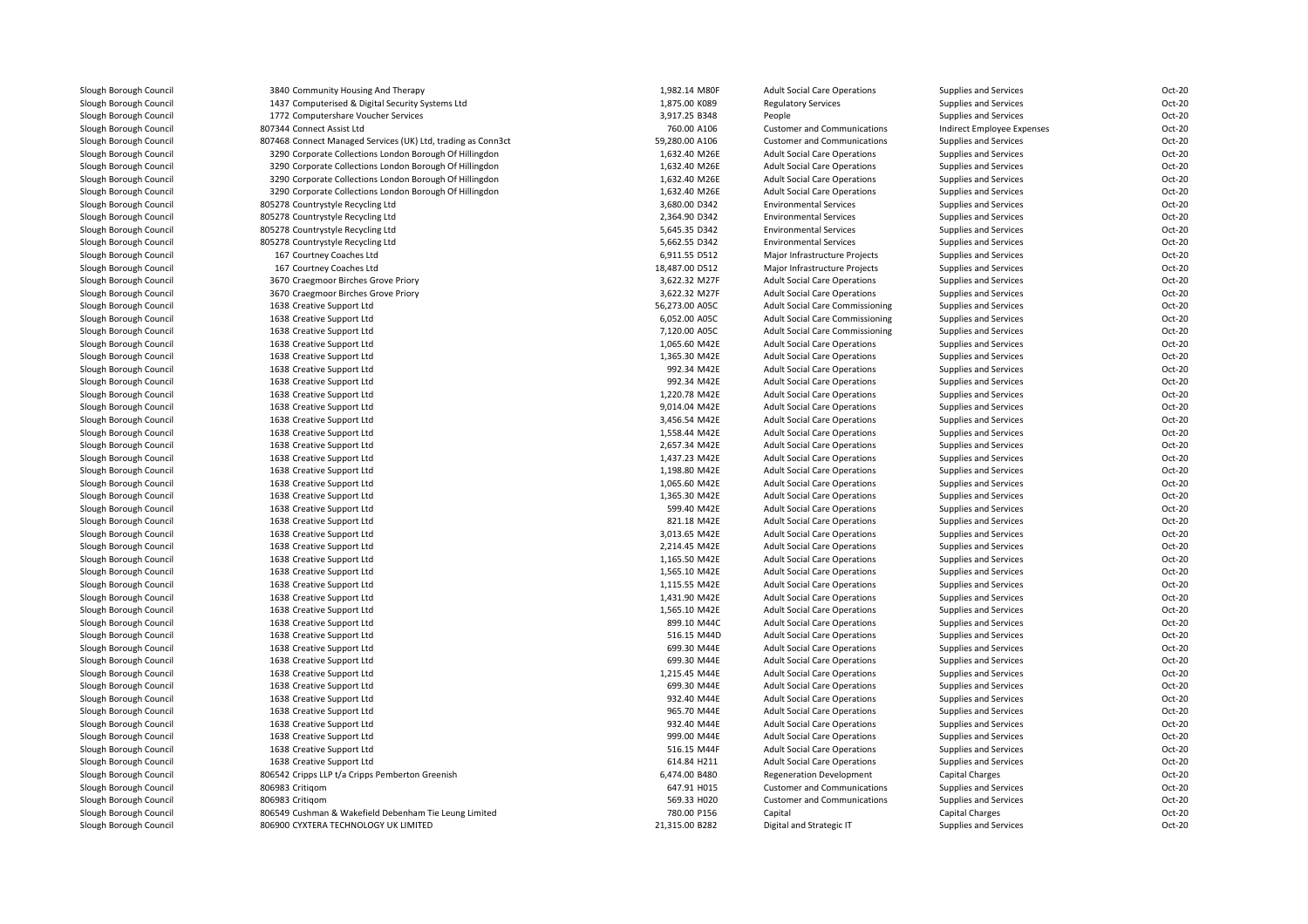| Slough Borough Council | 1897 Datchet St.Marys C Of E Academy                                      | 5,097.00 F552  | DSG                                 | Supplies and Services        | Oct-20 |
|------------------------|---------------------------------------------------------------------------|----------------|-------------------------------------|------------------------------|--------|
| Slough Borough Council | 1897 Datchet St.Marys C Of E Academy                                      | 2,266.00 F552  | <b>DSG</b>                          | Supplies and Services        | Oct-20 |
| Slough Borough Council | 1897 Datchet St.Marys C Of E Academy                                      | 1,851.00 F552  | <b>DSG</b>                          | Supplies and Services        | Oct-20 |
| Slough Borough Council | 1897 Datchet St.Marys C Of E Academy                                      | 1,905.00 F552  | <b>DSG</b>                          | Supplies and Services        | Oct-20 |
| Slough Borough Council | 1897 Datchet St.Marys C Of E Academy                                      | 6,240.00 F552  | <b>DSG</b>                          | Supplies and Services        | Oct-20 |
| Slough Borough Council | 1897 Datchet St.Marys C Of E Academy                                      | -5,097.00 F552 | <b>DSG</b>                          | Supplies and Services        | Oct-20 |
| Slough Borough Council | 1897 Datchet St.Marys C Of E Academy                                      | -6,240.00 F552 | <b>DSG</b>                          | Supplies and Services        | Oct-20 |
| Slough Borough Council | 807288 David Allwood                                                      | 2,616.00 C322  | Communities and Lesiure             | Supplies and Services        | Oct-20 |
| Slough Borough Council | 807012 David Byford of DJB Safeguarding Ltd                               | 3,000.00 A04A  | <b>Adult Social Care Operations</b> | Supplies and Services        | Oct-20 |
| Slough Borough Council | 807440 David Peplow                                                       | 1,800.00 A04A  | <b>Adult Social Care Operations</b> | Supplies and Services        | Oct-20 |
| Slough Borough Council | 1840 Davitt Jones Bould Limited                                           | 4,876.10 B082  | <b>Regeneration Development</b>     | Supplies and Services        | Oct-20 |
| Slough Borough Council | 804903 Dennis Eagle Limited                                               | 576.75 D610    | Direct Service Organisation (DSO)   | Supplies and Services        | Oct-20 |
| Slough Borough Council | 804903 Dennis Eagle Limited                                               | 1,305.45 D610  | Direct Service Organisation (DSO)   | Supplies and Services        | Oct-20 |
| Slough Borough Council | 806159 Devon Piatt-Panton                                                 | 657.00 C322    | Communities and Lesiure             | Supplies and Services        | Oct-20 |
| Slough Borough Council | 806159 Devon Piatt-Panton                                                 | 1,187.20 C322  | Communities and Lesiure             | Supplies and Services        | Oct-20 |
| Slough Borough Council | 3554 Dimensions (Uk) Ltd                                                  | 6,861.51 M42E  | <b>Adult Social Care Operations</b> | Supplies and Services        | Oct-20 |
| Slough Borough Council | 3554 Dimensions (Uk) Ltd                                                  | 6,680.31 M42E  | <b>Adult Social Care Operations</b> | Supplies and Services        | Oct-20 |
| Slough Borough Council | 3554 Dimensions (Uk) Ltd                                                  | 5,358.82 M42E  | <b>Adult Social Care Operations</b> | Supplies and Services        | Oct-20 |
| Slough Borough Council | 3554 Dimensions (Uk) Ltd                                                  | 5,602.72 M42E  | <b>Adult Social Care Operations</b> | Supplies and Services        | Oct-20 |
| Slough Borough Council | 3554 Dimensions (Uk) Ltd                                                  | 7,128.82 M42E  | <b>Adult Social Care Operations</b> | Supplies and Services        | Oct-20 |
| Slough Borough Council | 3554 Dimensions (Uk) Ltd                                                  | 6,850.08 M42E  | <b>Adult Social Care Operations</b> | Supplies and Services        | Oct-20 |
| Slough Borough Council | 3554 Dimensions (Uk) Ltd                                                  | 5,938.59 M42E  | <b>Adult Social Care Operations</b> | Supplies and Services        | Oct-20 |
| Slough Borough Council | 3554 Dimensions (Uk) Ltd                                                  | 5,635.68 M42E  | <b>Adult Social Care Operations</b> | Supplies and Services        | Oct-20 |
| Slough Borough Council | 3554 Dimensions (Uk) Ltd                                                  | 7,182.09 M42E  | <b>Adult Social Care Operations</b> | Supplies and Services        | Oct-20 |
| Slough Borough Council | 805483 Direct Tyre Managenent Ltd                                         | 9,604.10 D610  | Direct Service Organisation (DSO)   | Transport                    | Oct-20 |
| Slough Borough Council | 805483 Direct Tyre Managenent Ltd                                         | 502.41 D620    | Direct Service Organisation (DSO)   | Transport                    | Oct-20 |
| Slough Borough Council | 803306 Ditton Park Academy                                                | 16,583.33 E269 | <b>DSG</b>                          | Supplies and Services        | Oct-20 |
| Slough Borough Council | 804284 DK PRODUKTIONS LTD                                                 | 4,000.00 C322  | Communities and Lesiure             | Supplies and Services        | Oct-20 |
| Slough Borough Council | 1457 Dr Norman Gordon                                                     | 1,645.25 D320  | <b>Regulatory Services</b>          | Premises                     | Oct-20 |
| Slough Borough Council | 854 Drayton Fencing                                                       | 1,595.00 J016  | <b>Housing Revenue Account</b>      | Premises                     | Oct-20 |
| Slough Borough Council | 854 Drayton Fencing                                                       | 1,595.00 H253  | Neighbourhood Services              | Supplies and Services        | Oct-20 |
| Slough Borough Council | 803177 Early Steps Preschool                                              | 6,308.22 F909  | <b>DSG</b>                          | <b>Supplies and Services</b> | Oct-20 |
| Slough Borough Council | 806719 ECUS Ltd.                                                          | 1,228.50 P053  | Capital                             | Capital Charges              | Oct-20 |
| Slough Borough Council | 803301 Eden Girls School                                                  | 3,500.00 E279  | <b>DSG</b>                          | Supplies and Services        | Oct-20 |
| Slough Borough Council | 806044 Egress Software Technologies Ltd                                   | 8,415.00 F200  | Children, Learning and Skills       | Supplies and Services        | Oct-20 |
| Slough Borough Council | 807543 EHSL                                                               | 7,660.01 A04M  | <b>Adult Social Care Operations</b> | Supplies and Services        | Oct-20 |
| Slough Borough Council | 807001 Elegant Care Services Ltd                                          | 3,432.14 M44F  | <b>Adult Social Care Operations</b> | Supplies and Services        | Oct-20 |
| Slough Borough Council | 807001 Elegant Care Services Ltd                                          | 3,210.71 M44F  | <b>Adult Social Care Operations</b> | Supplies and Services        | Oct-20 |
| Slough Borough Council | 807001 Elegant Care Services Ltd                                          | 4,096.42 M44F  | <b>Adult Social Care Operations</b> | Supplies and Services        | Oct-20 |
| Slough Borough Council | 806355 Elysium Healthcare                                                 | 11,044.68 M26E | <b>Adult Social Care Operations</b> | Supplies and Services        | Oct-20 |
| Slough Borough Council | 806355 Elysium Healthcare                                                 | 9,576.52 M26E  | <b>Adult Social Care Operations</b> | Supplies and Services        | Oct-20 |
| Slough Borough Council | 805423 Enriched Care                                                      | 1,758.01 M80F  | <b>Adult Social Care Operations</b> | Supplies and Services        | Oct-20 |
| Slough Borough Council | 805423 Enriched Care                                                      | 2,048.17 M80F  | <b>Adult Social Care Operations</b> | Supplies and Services        | Oct-20 |
| Slough Borough Council | 807310 Enterprise Rent-A-Car UK Limited trading as Enterprise Flex-E-Rent | 1,574.06 D880  | Direct Service Organisation (DSO)   | Supplies and Services        | Oct-20 |
| Slough Borough Council | 807310 Enterprise Rent-A-Car UK Limited trading as Enterprise Flex-E-Rent | 644.58 D750    | Direct Service Organisation (DSO)   | Transport                    | Oct-20 |
| Slough Borough Council | 807310 Enterprise Rent-A-Car UK Limited trading as Enterprise Flex-E-Rent | 644.58 D750    | Direct Service Organisation (DSO)   | Transport                    | Oct-20 |
| Slough Borough Council | 639 Environment Agency                                                    | 98,154.00 D458 | Planning and Transport              | Supplies and Services        | Oct-20 |
| Slough Borough Council | 805569 Ethical Commercial Services Ltd                                    | 8,400.00 B017  | Finance                             | Supplies and Services        | Oct-20 |
| Slough Borough Council | 807198 everyLIFE. Technologies Ltd                                        | 1,445.85 A07R  | <b>Adult Social Care Operations</b> | Supplies and Services        | Oct-20 |
| Slough Borough Council | 1825 Externiture Limited                                                  | 544.80 D512    | Major Infrastructure Projects       | Premises                     | Oct-20 |
| Slough Borough Council | 805225 Falcon Surfacing Ltd                                               | 1,150.00 D750  | Direct Service Organisation (DSO)   | Supplies and Services        | Oct-20 |
| Slough Borough Council | 805225 Falcon Surfacing Ltd                                               | 925.00 D750    | Direct Service Organisation (DSO)   | Supplies and Services        | Oct-20 |
| Slough Borough Council | 805225 Falcon Surfacing Ltd                                               | 2,086.20 D880  | Direct Service Organisation (DSO)   | Supplies and Services        | Oct-20 |
| Slough Borough Council | 805225 Falcon Surfacing Ltd                                               | 2,225.52 D880  | Direct Service Organisation (DSO)   | Supplies and Services        | Oct-20 |
| Slough Borough Council | 805225 Falcon Surfacing Ltd                                               | 11,517.27 D880 | Direct Service Organisation (DSO)   | Supplies and Services        | Oct-20 |
| Slough Borough Council | 805225 Falcon Surfacing Ltd                                               | 1,130.64 D880  | Direct Service Organisation (DSO)   | Supplies and Services        | Oct-20 |
| Slough Borough Council | 805225 Falcon Surfacing Ltd                                               | 1,026.30 D880  | Direct Service Organisation (DSO)   | Supplies and Services        | Oct-20 |
| Slough Borough Council | 805225 Falcon Surfacing Ltd                                               | 767.22 D880    | Direct Service Organisation (DSO)   | Supplies and Services        | Oct-20 |
| Slough Borough Council | 805225 Falcon Surfacing Ltd                                               | 1,317.31 D880  | Direct Service Organisation (DSO)   | Supplies and Services        | Oct-20 |
|                        |                                                                           |                |                                     |                              |        |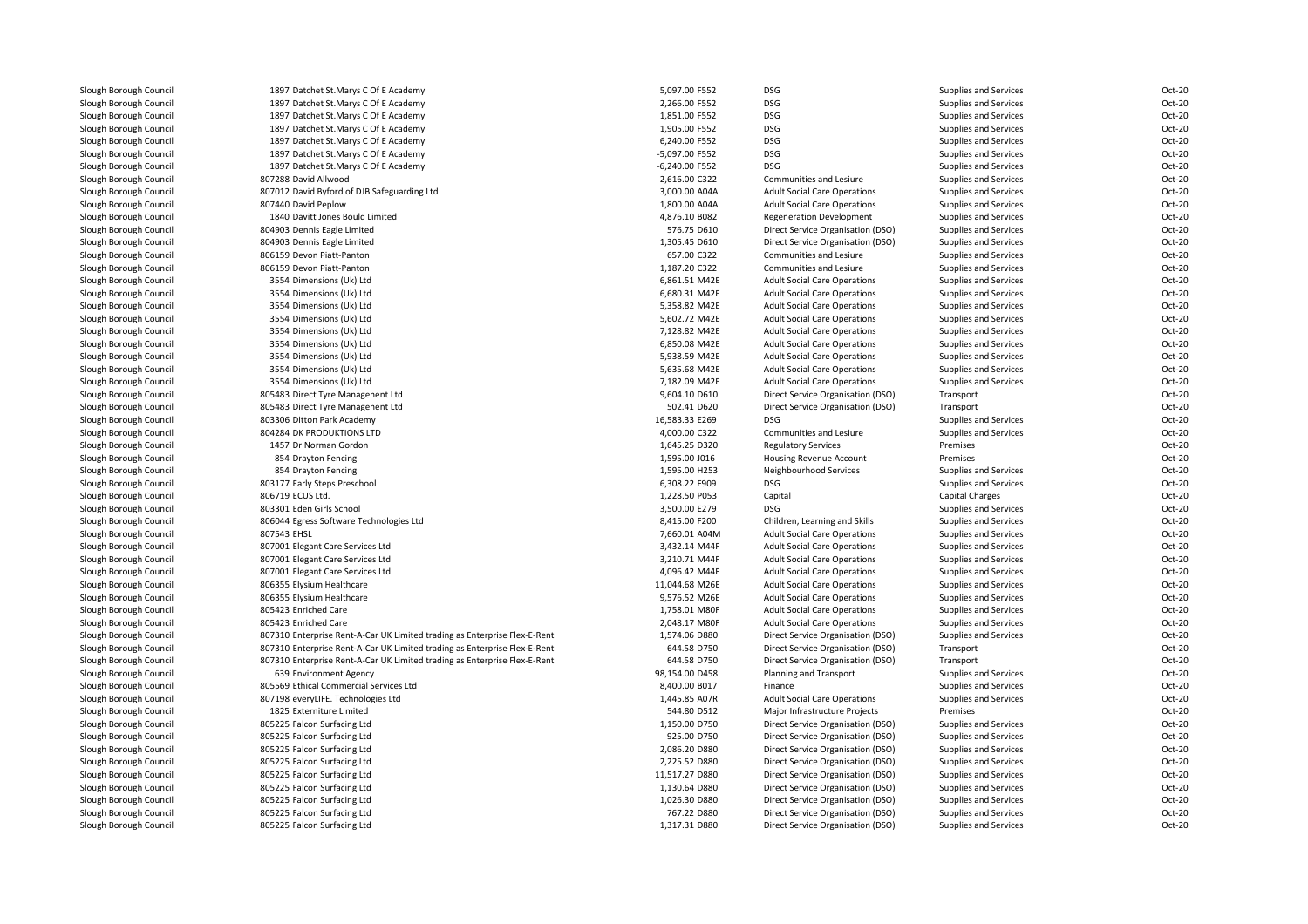| Slough Borough Council | 805225 Falcon Surfacing Ltd          | 2,907.94 D880   | Direct Service Organisation (DSO)      | Supplies and Services | Oct-20 |
|------------------------|--------------------------------------|-----------------|----------------------------------------|-----------------------|--------|
| Slough Borough Council | 805225 Falcon Surfacing Ltd          | 4,575.00 D880   | Direct Service Organisation (DSO)      | Supplies and Services | Oct-20 |
| Slough Borough Council | 805225 Falcon Surfacing Ltd          | 7,617.50 D880   | Direct Service Organisation (DSO)      | Supplies and Services | Oct-20 |
| Slough Borough Council | 805225 Falcon Surfacing Ltd          | 806.84 D880     | Direct Service Organisation (DSO)      | Supplies and Services | Oct-20 |
| Slough Borough Council | 805225 Falcon Surfacing Ltd          | 2,279.88 D880   | Direct Service Organisation (DSO)      | Supplies and Services | Oct-20 |
| Slough Borough Council | 805225 Falcon Surfacing Ltd          | 1,464.88 D880   | Direct Service Organisation (DSO)      | Supplies and Services | Oct-20 |
| Slough Borough Council | 805225 Falcon Surfacing Ltd          | 2.034.00 D880   | Direct Service Organisation (DSO)      | Supplies and Services | Oct-20 |
| Slough Borough Council | 805225 Falcon Surfacing Ltd          | 4,317.50 D880   | Direct Service Organisation (DSO)      | Supplies and Services | Oct-20 |
| Slough Borough Council | 805225 Falcon Surfacing Ltd          | 3,190.36 D880   | Direct Service Organisation (DSO)      | Supplies and Services | Oct-20 |
| Slough Borough Council | 805225 Falcon Surfacing Ltd          | 134,605.22 D880 | Direct Service Organisation (DSO)      | Supplies and Services | Oct-20 |
| Slough Borough Council | 805225 Falcon Surfacing Ltd          | 796.30 D880     | Direct Service Organisation (DSO)      | Supplies and Services | Oct-20 |
| Slough Borough Council | 805225 Falcon Surfacing Ltd          | 653.40 D880     | Direct Service Organisation (DSO)      | Supplies and Services | Oct-20 |
| Slough Borough Council | 805225 Falcon Surfacing Ltd          | 809.05 D880     | Direct Service Organisation (DSO)      | Supplies and Services | Oct-20 |
| Slough Borough Council | 805225 Falcon Surfacing Ltd          | 9,150.00 D880   | Direct Service Organisation (DSO)      | Supplies and Services | Oct-20 |
| Slough Borough Council | 805225 Falcon Surfacing Ltd          | 18,875.80 D880  | Direct Service Organisation (DSO)      | Supplies and Services | Oct-20 |
| Slough Borough Council | 805225 Falcon Surfacing Ltd          | 9,680.00 D880   | Direct Service Organisation (DSO)      | Supplies and Services | Oct-20 |
| Slough Borough Council | 805225 Falcon Surfacing Ltd          | 6,876.67 D880   | Direct Service Organisation (DSO)      | Supplies and Services | Oct-20 |
| Slough Borough Council | 805225 Falcon Surfacing Ltd          | 48,360.20 D880  | Direct Service Organisation (DSO)      | Supplies and Services | Oct-20 |
| Slough Borough Council | 805225 Falcon Surfacing Ltd          | 4,050.73 D880   | Direct Service Organisation (DSO)      | Supplies and Services | Oct-20 |
| Slough Borough Council | 641 Falon Nameplates Limited         | 727.71 D320     | <b>Regulatory Services</b>             | Supplies and Services | Oct-20 |
| Slough Borough Council | 4031 Family Support Practise Limited | 500.00 B277     | Digital and Strategic IT               | Supplies and Services | Oct-20 |
| Slough Borough Council | 4031 Family Support Practise Limited | 1,665.00 B277   | Digital and Strategic IT               | Supplies and Services | Oct-20 |
| Slough Borough Council | 4031 Family Support Practise Limited | 1,665.00 B277   | Digital and Strategic IT               | Supplies and Services | Oct-20 |
| Slough Borough Council | 4031 Family Support Practise Limited | 1,665.00 B277   | Digital and Strategic IT               | Supplies and Services | Oct-20 |
| Slough Borough Council | 4031 Family Support Practise Limited | 1,665.00 B277   | Digital and Strategic IT               | Supplies and Services | Oct-20 |
| Slough Borough Council | 4031 Family Support Practise Limited | 1,665.00 B277   | Digital and Strategic IT               | Supplies and Services | Oct-20 |
| Slough Borough Council | 475 Farnham Road Surgery             | 14,743.66 A04C  | <b>Adult Social Care Commissioning</b> | Supplies and Services | Oct-20 |
| Slough Borough Council | 955 First Beeline Buses Ltd          | 104,395.90 D512 | Major Infrastructure Projects          | Supplies and Services | Oct-20 |
| Slough Borough Council | 754 First Steps Day Nursery          | 11,190.70 F909  | <b>DSG</b>                             | Supplies and Services | Oct-20 |
| Slough Borough Council | 1626 Five Star Radio Cars Limited    | 1,700.00 F123   | Children, Learning and Skills          | Supplies and Services | Oct-20 |
| Slough Borough Council | 1626 Five Star Radio Cars Limited    | 1,080.00 F123   | Children, Learning and Skills          | Supplies and Services | Oct-20 |
| Slough Borough Council | 1626 Five Star Radio Cars Limited    | 975.00 F123     | Children, Learning and Skills          | Supplies and Services | Oct-20 |
| Slough Borough Council | 3826 Forever Homecare Ltd            | 569.50 A07R     | <b>Adult Social Care Operations</b>    | Supplies and Services | Oct-20 |
| Slough Borough Council | 3826 Forever Homecare Ltd            | 2,177.50 M44C   | <b>Adult Social Care Operations</b>    | Supplies and Services | Oct-20 |
| Slough Borough Council | 3826 Forever Homecare Ltd            | 770.50 M44C     | <b>Adult Social Care Operations</b>    | Supplies and Services | Oct-20 |
| Slough Borough Council | 3826 Forever Homecare Ltd            | 1,876.00 M44C   | <b>Adult Social Care Operations</b>    | Supplies and Services | Oct-20 |
| Slough Borough Council | 3826 Forever Homecare Ltd            | 787.00 M44C     | <b>Adult Social Care Operations</b>    | Supplies and Services | Oct-20 |
| Slough Borough Council | 3826 Forever Homecare Ltd            | 2,077.00 M44C   | <b>Adult Social Care Operations</b>    | Supplies and Services | Oct-20 |
| Slough Borough Council | 3826 Forever Homecare Ltd            | 1,038.50 M44C   | <b>Adult Social Care Operations</b>    | Supplies and Services | Oct-20 |
| Slough Borough Council | 3826 Forever Homecare Ltd            | 938.00 M44C     | <b>Adult Social Care Operations</b>    | Supplies and Services | Oct-20 |
| Slough Borough Council | 3826 Forever Homecare Ltd            | 837.50 M44C     | <b>Adult Social Care Operations</b>    | Supplies and Services | Oct-20 |
| Slough Borough Council | 3826 Forever Homecare Ltd            | 502.50 M44C     | <b>Adult Social Care Operations</b>    | Supplies and Services | Oct-20 |
| Slough Borough Council | 3826 Forever Homecare Ltd            | 2,110.50 M44C   | <b>Adult Social Care Operations</b>    | Supplies and Services | Oct-20 |
| Slough Borough Council | 3826 Forever Homecare Ltd            | 586.25 M44C     | <b>Adult Social Care Operations</b>    | Supplies and Services | Oct-20 |
| Slough Borough Council | 3826 Forever Homecare Ltd            | 3,048.50 M44C   | <b>Adult Social Care Operations</b>    | Supplies and Services | Oct-20 |
| Slough Borough Council | 3826 Forever Homecare Ltd            | 2,881.00 M44D   | <b>Adult Social Care Operations</b>    | Supplies and Services | Oct-20 |
| Slough Borough Council | 3826 Forever Homecare Ltd            | 3,400.00 M44D   | <b>Adult Social Care Operations</b>    | Supplies and Services | Oct-20 |
| Slough Borough Council | 3826 Forever Homecare Ltd            | 5,579.00 M44D   | <b>Adult Social Care Operations</b>    | Supplies and Services | Oct-20 |
| Slough Borough Council | 3826 Forever Homecare Ltd            | 938.00 M44D     | <b>Adult Social Care Operations</b>    | Supplies and Services | Oct-20 |
| Slough Borough Council | 3826 Forever Homecare Ltd            | -3,852.50 M44E  | <b>Adult Social Care Operations</b>    | Supplies and Services | Oct-20 |
| Slough Borough Council | 3826 Forever Homecare Ltd            | 5,579.00 M44E   | <b>Adult Social Care Operations</b>    | Supplies and Services | Oct-20 |
| Slough Borough Council | 3826 Forever Homecare Ltd            | 3,680.00 M44E   | <b>Adult Social Care Operations</b>    | Supplies and Services | Oct-20 |
| Slough Borough Council | 3826 Forever Homecare Ltd            | 1,072.00 M44E   | <b>Adult Social Care Operations</b>    | Supplies and Services | Oct-20 |
| Slough Borough Council | 3826 Forever Homecare Ltd            | 737.00 M44F     | <b>Adult Social Care Operations</b>    | Supplies and Services | Oct-20 |
| Slough Borough Council | 3826 Forever Homecare Ltd            | 2,110.50 M48C   | <b>Adult Social Care Operations</b>    | Supplies and Services | Oct-20 |
| Slough Borough Council | 3826 Forever Homecare Ltd            | 2,814.00 M48C   | <b>Adult Social Care Operations</b>    | Supplies and Services | Oct-20 |
| Slough Borough Council | 3826 Forever Homecare Ltd            | 2,094.00 M48C   | <b>Adult Social Care Operations</b>    | Supplies and Services | Oct-20 |
| Slough Borough Council | 1204 Forget Me Not                   | 5,917.36 A05C   | <b>Adult Social Care Commissioning</b> | Supplies and Services | Oct-20 |
| Slough Borough Council | 1204 Forget Me Not                   | 3,800.00 M25C   | <b>Adult Social Care Operations</b>    | Supplies and Services | Oct-20 |
|                        |                                      |                 |                                        |                       |        |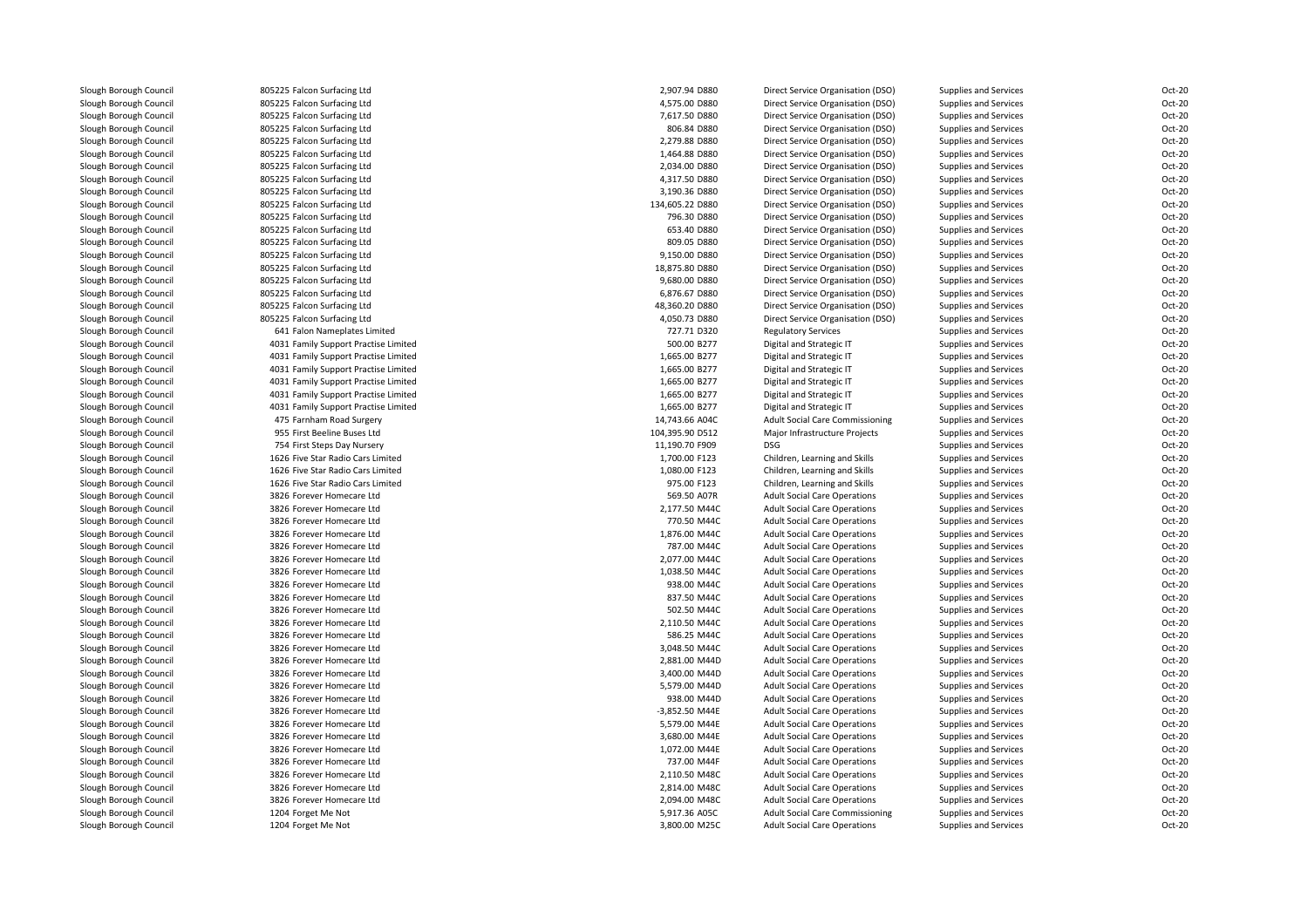| Slough Borough Council | 1204 Forget Me Not                                  | 3,000.00 M25C   | <b>Adult Social Care Operations</b>    | Supplies and Services  | Oct-20 |
|------------------------|-----------------------------------------------------|-----------------|----------------------------------------|------------------------|--------|
| Slough Borough Council | 1204 Forget Me Not                                  | 3,400.00 M27C   | <b>Adult Social Care Operations</b>    | Supplies and Services  | Oct-20 |
| Slough Borough Council | 1204 Forget Me Not                                  | 3,000.00 M27C   | <b>Adult Social Care Operations</b>    | Supplies and Services  | Oct-20 |
| Slough Borough Council | 807250 Forthmeadow Limited                          | 2,328.00 M25C   | <b>Adult Social Care Operations</b>    | Supplies and Services  | Oct-20 |
| Slough Borough Council | 647 Foxborough Primary School                       | 6,350.00 E229   | DSG                                    | Supplies and Services  | Oct-20 |
| Slough Borough Council | 805936 Freshworks Inc                               | 7,452.00 B342   | Digital and Strategic IT               | Supplies and Services  | Oct-20 |
| Slough Borough Council | 3120 Frontier Software Plc                          | 8,002.46 P161   | Capital                                | <b>Capital Charges</b> | Oct-20 |
| Slough Borough Council | 807125 Futures For Shared Lives                     | 3,436.35 A02L   | <b>Adult Social Care Operations</b>    | Supplies and Services  | Oct-20 |
| Slough Borough Council | 807125 Futures For Shared Lives                     | 3,436.35 A02L   | <b>Adult Social Care Operations</b>    | Supplies and Services  | Oct-20 |
| Slough Borough Council | 806700 G3 Comms Limited                             | 22,626.50 B342  | Digital and Strategic IT               | Supplies and Services  | Oct-20 |
| Slough Borough Council | 1555 Gallagher Bassett                              | 16,497.71 B018  | Finance                                | Supplies and Services  | Oct-20 |
| Slough Borough Council | 804911 GAP Group Limited                            | 702.75 D750     | Direct Service Organisation (DSO)      | Supplies and Services  | Oct-20 |
| Slough Borough Council | 804911 GAP Group Limited                            | 968.00 D880     | Direct Service Organisation (DSO)      | Supplies and Services  | Oct-20 |
| Slough Borough Council | 804911 GAP Group Limited                            | 990.44 D880     | Direct Service Organisation (DSO)      | Supplies and Services  | Oct-20 |
| Slough Borough Council | 804911 GAP Group Limited                            | 924.00 D880     | Direct Service Organisation (DSO)      | Supplies and Services  | Oct-20 |
| Slough Borough Council | 806026 GARIMA AGRAWAL                               | 2,310.00 F446   | DSG                                    | Supplies and Services  | Oct-20 |
| Slough Borough Council | 806026 GARIMA AGRAWAL                               | 1,540.00 F446   | DSG                                    | Supplies and Services  | Oct-20 |
| Slough Borough Council | 1758 Gas Advisory Services Limited                  | 840.00 J606     | Housing Revenue Account                | Supplies and Services  | Oct-20 |
| Slough Borough Council | 1758 Gas Advisory Services Limited                  | 3,867.50 J606   | Housing Revenue Account                | Supplies and Services  | Oct-20 |
| Slough Borough Council | 806619 Gate One                                     | 127,821.00 B203 | <b>Chief Executive</b>                 | Supplies and Services  | Oct-20 |
| Slough Borough Council | 803332 Get Berkshire Active                         | 737.35 B211     | <b>Strategy and Performance</b>        | Premises               | Oct-20 |
| Slough Borough Council | 803955 Gillotts School                              | 9,048.00 F552   | <b>DSG</b>                             | Supplies and Services  | Oct-20 |
| Slough Borough Council | 807548 Gina Knight                                  | 500.00 C010     | Communities and Lesiure                | Supplies and Services  | Oct-20 |
| Slough Borough Council | 807341 Global Care Limited                          | 2,136.00 A05C   | <b>Adult Social Care Commissioning</b> | Supplies and Services  | Oct-20 |
| Slough Borough Council | 652 Godolphin Infant School                         | 11,875.00 E289  | DSG                                    | Supplies and Services  | Oct-20 |
| Slough Borough Council | 652 Godolphin Infant School                         | 6,435.00 P101   | Capital                                | <b>Capital Charges</b> | Oct-20 |
| Slough Borough Council | 807340 Goldcrest Care Services                      | 6,230.00 A05C   | <b>Adult Social Care Commissioning</b> | Supplies and Services  | Oct-20 |
| Slough Borough Council | 2830 Golden Rose Comm Care Ltd                      | 5,340.00 A05C   | <b>Adult Social Care Commissioning</b> | Supplies and Services  | Oct-20 |
| Slough Borough Council | 2830 Golden Rose Comm Care Ltd                      | 532.00 A07R     | <b>Adult Social Care Operations</b>    | Supplies and Services  | Oct-20 |
| Slough Borough Council | 2830 Golden Rose Comm Care Ltd                      | 2,346.50 M44C   | <b>Adult Social Care Operations</b>    | Supplies and Services  | Oct-20 |
| Slough Borough Council | 2830 Golden Rose Comm Care Ltd                      | 2,394.00 M44C   | <b>Adult Social Care Operations</b>    | Supplies and Services  | Oct-20 |
| Slough Borough Council | 2830 Golden Rose Comm Care Ltd                      | 2,398.75 M44C   | <b>Adult Social Care Operations</b>    | Supplies and Services  | Oct-20 |
| Slough Borough Council | 2830 Golden Rose Comm Care Ltd                      | 2,394.00 M44C   | <b>Adult Social Care Operations</b>    | Supplies and Services  | Oct-20 |
| Slough Borough Council | 2830 Golden Rose Comm Care Ltd                      | 2,394.00 M44C   | <b>Adult Social Care Operations</b>    | Supplies and Services  | Oct-20 |
|                        | 2830 Golden Rose Comm Care Ltd                      | 2,460.50 M44C   |                                        |                        | Oct-20 |
| Slough Borough Council |                                                     |                 | <b>Adult Social Care Operations</b>    | Supplies and Services  |        |
| Slough Borough Council | 2830 Golden Rose Comm Care Ltd                      | 2,394.00 M44C   | <b>Adult Social Care Operations</b>    | Supplies and Services  | Oct-20 |
| Slough Borough Council | 2830 Golden Rose Comm Care Ltd                      | 2,128.00 M44C   | <b>Adult Social Care Operations</b>    | Supplies and Services  | Oct-20 |
| Slough Borough Council | 2830 Golden Rose Comm Care Ltd                      | 2,546.00 M44C   | <b>Adult Social Care Operations</b>    | Supplies and Services  | Oct-20 |
| Slough Borough Council | 2830 Golden Rose Comm Care Ltd                      | 2,926.00 M44C   | <b>Adult Social Care Operations</b>    | Supplies and Services  | Oct-20 |
| Slough Borough Council | 2830 Golden Rose Comm Care Ltd                      | 1,064.00 M44C   | <b>Adult Social Care Operations</b>    | Supplies and Services  | Oct-20 |
| Slough Borough Council | 2830 Golden Rose Comm Care Ltd                      | 2,375.00 M44C   | <b>Adult Social Care Operations</b>    | Supplies and Services  | Oct-20 |
| Slough Borough Council | 2830 Golden Rose Comm Care Ltd                      | 665.00 M44C     | <b>Adult Social Care Operations</b>    | Supplies and Services  | Oct-20 |
| Slough Borough Council | 2830 Golden Rose Comm Care Ltd                      | 2,128.00 M44C   | <b>Adult Social Care Operations</b>    | Supplies and Services  | Oct-20 |
| Slough Borough Council | 2830 Golden Rose Comm Care Ltd                      | 2,166.00 M44D   | <b>Adult Social Care Operations</b>    | Supplies and Services  | Oct-20 |
| Slough Borough Council | 2830 Golden Rose Comm Care Ltd                      | 2,736.00 M44D   | <b>Adult Social Care Operations</b>    | Supplies and Services  | Oct-20 |
| Slough Borough Council | 2830 Golden Rose Comm Care Ltd                      | 1,596.00 M44D   | <b>Adult Social Care Operations</b>    | Supplies and Services  | Oct-20 |
| Slough Borough Council | 2830 Golden Rose Comm Care Ltd                      | 2,783.50 M44D   | <b>Adult Social Care Operations</b>    | Supplies and Services  | Oct-20 |
| Slough Borough Council | 2830 Golden Rose Comm Care Ltd                      | 2,128.00 M44F   | <b>Adult Social Care Operations</b>    | Supplies and Services  | Oct-20 |
| Slough Borough Council | 2830 Golden Rose Comm Care Ltd                      | 2,394.00 M48C   | <b>Adult Social Care Operations</b>    | Supplies and Services  | Oct-20 |
| Slough Borough Council | 2830 Golden Rose Comm Care Ltd                      | 11,950.00 A06C  | <b>Adult Social Care Commissioning</b> | Supplies and Services  | Oct-20 |
| Slough Borough Council | 805693 Gowrings Mobility Group LTD                  | 855.00 M50A     | Major Infrastructure Projects          | Transport              | Oct-20 |
| Slough Borough Council | 805186 Grafton Merchanting GB Ltd                   | 595.85 D880     | Direct Service Organisation (DSO)      | Supplies and Services  | Oct-20 |
| Slough Borough Council | 805186 Grafton Merchanting GB Ltd                   | 921.64 D880     | Direct Service Organisation (DSO)      | Supplies and Services  | Oct-20 |
| Slough Borough Council | 805186 Grafton Merchanting GB Ltd                   | 921.64 D880     | Direct Service Organisation (DSO)      | Supplies and Services  | Oct-20 |
| Slough Borough Council | 848 Graham Peters Ltd                               | 11,515.41 P006  | Capital                                | <b>Capital Charges</b> | Oct-20 |
| Slough Borough Council | 805191 Graphiti Art Ltd                             | 1,010.00 D880   | Direct Service Organisation (DSO)      | Supplies and Services  | Oct-20 |
| Slough Borough Council | 805191 Graphiti Art Ltd                             | 1,316.00 D880   | Direct Service Organisation (DSO)      | Supplies and Services  | Oct-20 |
| Slough Borough Council | 805191 Graphiti Art Ltd                             | 992.00 D880     | Direct Service Organisation (DSO)      | Supplies and Services  | Oct-20 |
| Slough Borough Council | 804577 Green Monarch ZC2016 c/o Savills(UK) Limited | 2,000.00 B417   | Economic Development                   | Premises               | Oct-20 |
|                        |                                                     |                 |                                        |                        |        |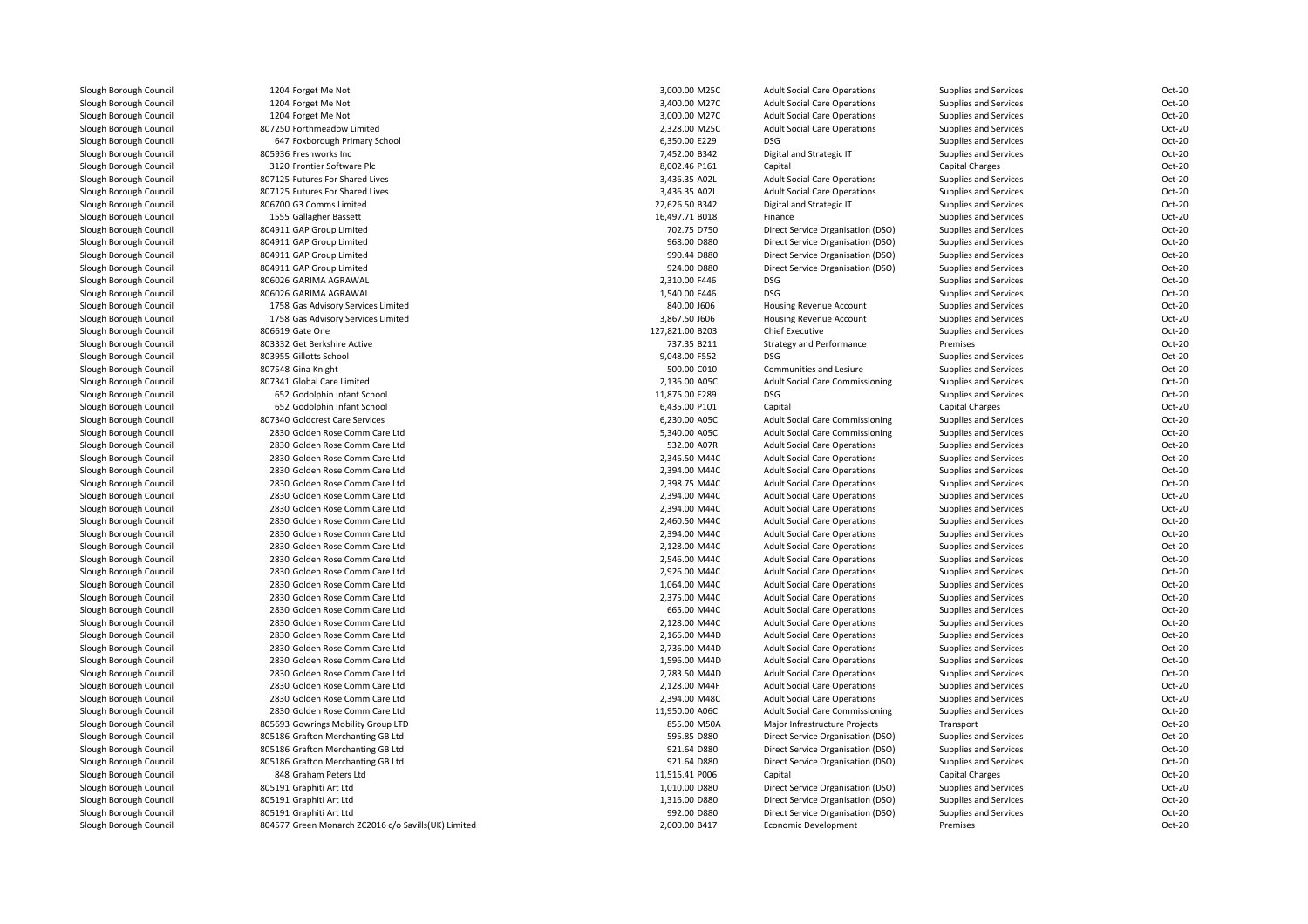| Slough Borough Council | 804577 Green Monarch ZC2016 c/o Savills(UK) Limited    | 3,583.33 H205   | <b>Strategic Housing Services</b>      | Premises                   | Oct-20 |
|------------------------|--------------------------------------------------------|-----------------|----------------------------------------|----------------------------|--------|
| Slough Borough Council | 803131 Greenfield Nordic Ltd                           | 2,275.00 D224   | Planning and Transport                 | Supplies and Services      | Oct-20 |
| Slough Borough Council | 804978 Ground Solutions (UK) Limited                   | 707.65 J015     | Housing Revenue Account                | Premises                   | Oct-20 |
| Slough Borough Council | 805069 Grove Academy                                   | 3,833.33 E299   | DSG                                    | Supplies and Services      | Oct-20 |
| Slough Borough Council | 804447 Grundon Waste Management Limited                | 486,196.53 D342 | <b>Environmental Services</b>          | Supplies and Services      | Oct-20 |
| Slough Borough Council | 3228 H Plus Care Ltd                                   | 4,180.57 M15F   | <b>Adult Social Care Operations</b>    | Supplies and Services      | Oct-20 |
| Slough Borough Council | 3228 H Plus Care Ltd                                   | 4,180.57 M17C   | <b>Adult Social Care Operations</b>    | Supplies and Services      | Oct-20 |
| Slough Borough Council | 3228 H Plus Care Ltd                                   | 4,180.57 M17C   | <b>Adult Social Care Operations</b>    | Supplies and Services      | Oct-20 |
| Slough Borough Council | 3228 H Plus Care Ltd                                   | 4,180.57 M18C   | <b>Adult Social Care Operations</b>    | Supplies and Services      | Oct-20 |
| Slough Borough Council | 3228 H Plus Care Ltd                                   | 8,928.00 M26E   | <b>Adult Social Care Operations</b>    | Supplies and Services      | Oct-20 |
| Slough Borough Council | 3228 H Plus Care Ltd                                   | 4,180.57 M26E   | <b>Adult Social Care Operations</b>    | Supplies and Services      | Oct-20 |
| Slough Borough Council | 806681 Hako Machines Ltd                               | 597.42 D620     | Direct Service Organisation (DSO)      | Supplies and Services      | Oct-20 |
| Slough Borough Council | 1828 Hallens Solicitors                                | 875.00 D900     | Direct Service Organisation (DSO)      | Indirect Employee Expenses | Oct-20 |
| Slough Borough Council | 1828 Hallens Solicitors                                | 700.00 D900     | Direct Service Organisation (DSO)      | Indirect Employee Expenses | Oct-20 |
| Slough Borough Council | 1828 Hallens Solicitors                                | 612.00 D900     | Direct Service Organisation (DSO)      | Indirect Employee Expenses | Oct-20 |
| Slough Borough Council | 1828 Hallens Solicitors                                | 875.00 F278     | Children, Learning and Skills          | Indirect Employee Expenses | Oct-20 |
|                        |                                                        |                 |                                        |                            |        |
| Slough Borough Council | 1828 Hallens Solicitors                                | 700.00 F278     | Children, Learning and Skills          | Indirect Employee Expenses | Oct-20 |
| Slough Borough Council | 744 Hampshire County Council                           | 142,287.35 D015 | Planning and Transport                 | Supplies and Services      | Oct-20 |
| Slough Borough Council | 837 Hands Free Computing Ltd                           | 771.00 M08B     | Children, Learning and Skills          | Supplies and Services      | Oct-20 |
| Slough Borough Council | 805540 harrison.evans LTD                              | 10,030.00 J020  | <b>HRA Housing Development</b>         | Supplies and Services      | Oct-20 |
| Slough Borough Council | 1465 HAS Technology Limited                            | 1,907.44 M44C   | <b>Adult Social Care Operations</b>    | Supplies and Services      | Oct-20 |
| Slough Borough Council | 804986 Havencare Ltd                                   | 1,279.50 M26E   | <b>Adult Social Care Operations</b>    | Supplies and Services      | Oct-20 |
| Slough Borough Council | 804986 Havencare Ltd                                   | 1,279.50 M26E   | <b>Adult Social Care Operations</b>    | Supplies and Services      | Oct-20 |
| Slough Borough Council | 804986 Havencare Ltd                                   | 1,279.50 M26E   | <b>Adult Social Care Operations</b>    | Supplies and Services      | Oct-20 |
| Slough Borough Council | 804986 Havencare Ltd                                   | 1,279.50 M26E   | <b>Adult Social Care Operations</b>    | Supplies and Services      | Oct-20 |
| Slough Borough Council | 804986 Havencare Ltd                                   | 1,279.50 M26E   | <b>Adult Social Care Operations</b>    | Supplies and Services      | Oct-20 |
| Slough Borough Council | 804986 Havencare Ltd                                   | 1,279.50 M26E   | <b>Adult Social Care Operations</b>    | Supplies and Services      | Oct-20 |
| Slough Borough Council | 804986 Havencare Ltd                                   | 1,279.50 M26E   | <b>Adult Social Care Operations</b>    | Supplies and Services      | Oct-20 |
| Slough Borough Council | 804986 Havencare Ltd                                   | 1,279.50 M26E   | <b>Adult Social Care Operations</b>    | Supplies and Services      | Oct-20 |
| Slough Borough Council | 1381 Haybrook College                                  | 91,348.92 E809  | <b>DSG</b>                             | Supplies and Services      | Oct-20 |
| Slough Borough Council | 3784 Haybrook College Pru                              | 54,200.00 E809  | <b>DSG</b>                             | Supplies and Services      | Oct-20 |
| Slough Borough Council | 803753 Healthcare Homes                                | 2,825.43 M15D   | <b>Adult Social Care Operations</b>    | Supplies and Services      | Oct-20 |
| Slough Borough Council | 803753 Healthcare Homes                                | 3,321.43 M18C   | <b>Adult Social Care Operations</b>    | Supplies and Services      | Oct-20 |
| Slough Borough Council | 803753 Healthcare Homes                                | 3,100.00 M27C   | <b>Adult Social Care Operations</b>    | Supplies and Services      | Oct-20 |
| Slough Borough Council | 2090 Healthwatch Slough Cic                            | 21,500.00 A02C  | <b>Adult Social Care Commissioning</b> | Supplies and Services      | Oct-20 |
| Slough Borough Council | 805368 Heathermount School                             | 14,262.67 F462  | <b>DSG</b>                             | Supplies and Services      | Oct-20 |
| Slough Borough Council | 1686 Herald Chase                                      | 8,716.25 B252   | <b>Customer and Communications</b>     | Supplies and Services      | Oct-20 |
| Slough Borough Council | 1686 Herald Chase                                      | 7,134.00 B252   | <b>Customer and Communications</b>     | Supplies and Services      | Oct-20 |
| Slough Borough Council | 1686 Herald Chase                                      | 5,931.37 D206   | Planning and Transport                 | Supplies and Services      | Oct-20 |
| Slough Borough Council | 1686 Herald Chase                                      | 7,138.70 J028   | Housing Revenue Account                | Supplies and Services      | Oct-20 |
| Slough Borough Council | 1686 Herald Chase                                      | 1,333.86 P192   | Capital                                | <b>Capital Charges</b>     | Oct-20 |
| Slough Borough Council | 803447 Herewards House Residential Home                | 2,878.57 M27C   | <b>Adult Social Care Operations</b>    | Supplies and Services      | Oct-20 |
| Slough Borough Council | 3387 Herschel Grammar School                           | 1,250.00 E309   | DSG                                    | Supplies and Services      | Oct-20 |
| Slough Borough Council | 3250 Hodge Hill Grange H C One Ltd                     | 2,380.00 M15D   | <b>Adult Social Care Operations</b>    | Supplies and Services      | Oct-20 |
| Slough Borough Council | 850 Holy Family Catholic Primary School                | 189,144.22 E259 | DSG                                    | Supplies and Services      | Oct-20 |
| Slough Borough Council | 1914 Huntcliff Limited                                 | 1,131.25 J028   | Housing Revenue Account                | Supplies and Services      | Oct-20 |
| Slough Borough Council | 1914 Huntcliff Limited                                 | 1,637.50 J028   | Housing Revenue Account                | Supplies and Services      | Oct-20 |
| Slough Borough Council | 807056 Ian Bailey Boxing                               | 1,250.00 C032   | Communities and Lesiure                | Supplies and Services      | Oct-20 |
| Slough Borough Council | 807538 ICT Revolutions Limited                         | 3,675.00 B277   | Digital and Strategic IT               | Supplies and Services      | Oct-20 |
| Slough Borough Council | 351 Imperial Polythene Products Ltd                    | 3,893.75 D620   | Direct Service Organisation (DSO)      | Supplies and Services      | Oct-20 |
| Slough Borough Council | 3570 Independent Supported Living And Disabilities Ltd | 3,000.28 M42E   | <b>Adult Social Care Operations</b>    | Supplies and Services      | Oct-20 |
| Slough Borough Council | 3570 Independent Supported Living And Disabilities Ltd | 880.00 M44D     | <b>Adult Social Care Operations</b>    | Supplies and Services      | Oct-20 |
| Slough Borough Council | 3570 Independent Supported Living And Disabilities Ltd | 3,044.16 M44D   | <b>Adult Social Care Operations</b>    | Supplies and Services      | Oct-20 |
| Slough Borough Council | 3570 Independent Supported Living And Disabilities Ltd | 1,049.80 M44E   | <b>Adult Social Care Operations</b>    | Supplies and Services      | Oct-20 |
| Slough Borough Council | 3570 Independent Supported Living And Disabilities Ltd | 1,440.00 M44E   | <b>Adult Social Care Operations</b>    | Supplies and Services      | Oct-20 |
| Slough Borough Council | 3570 Independent Supported Living And Disabilities Ltd | 4,212.00 M44E   | <b>Adult Social Care Operations</b>    | Supplies and Services      | Oct-20 |
| Slough Borough Council | 807231 Initial Projects Limited                        | 1,647.50 D308   | Major Infrastructure Projects          | Supplies and Services      | Oct-20 |
| Slough Borough Council | 807231 Initial Projects Limited                        | 1.047.50 D308   | Major Infrastructure Projects          | Supplies and Services      | Oct-20 |
| Slough Borough Council | 807136 Innovation Arts Ltd                             | 5,111.00 B203   | <b>Chief Executive</b>                 | Supplies and Services      | Oct-20 |
|                        |                                                        |                 |                                        |                            |        |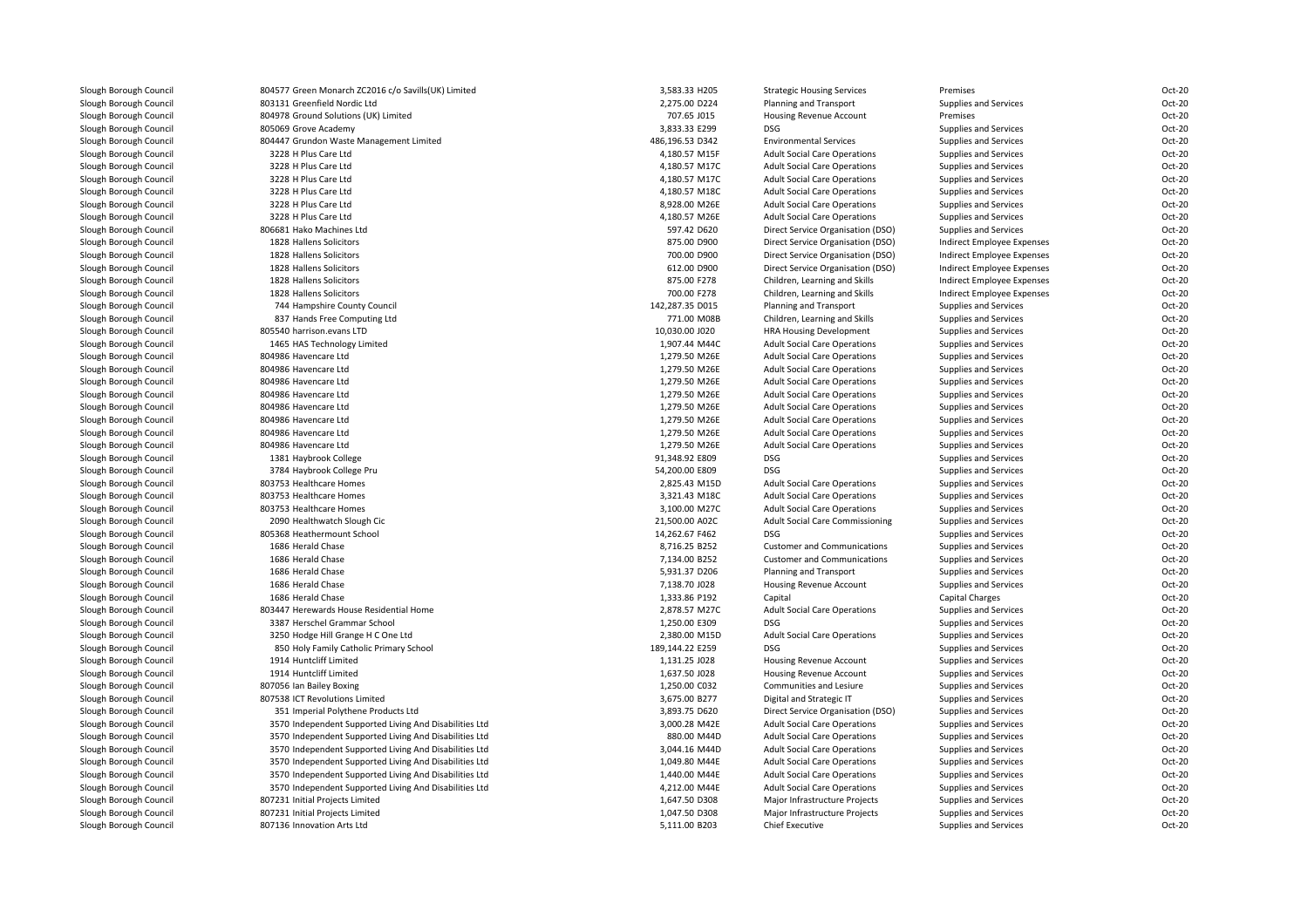| Slough Borough Council                           | 803651 Insight Direct (UK) Ltd                         | 1,652.17 B282              | Digital and Strategic IT                                               | Supplies and Services                          | Oct-20           |
|--------------------------------------------------|--------------------------------------------------------|----------------------------|------------------------------------------------------------------------|------------------------------------------------|------------------|
| Slough Borough Council                           | 803651 Insight Direct (UK) Ltd                         | 628.29 B282                | Digital and Strategic IT                                               | Supplies and Services                          | Oct-20           |
| Slough Borough Council                           | 803651 Insight Direct (UK) Ltd                         | 59,983.00 B282             | Digital and Strategic IT                                               | Supplies and Services                          | Oct-20           |
| Slough Borough Council                           | 803651 Insight Direct (UK) Ltd                         | 119,966.00 B342            | Digital and Strategic IT                                               | Supplies and Services                          | Oct-20           |
| Slough Borough Council                           | 803651 Insight Direct (UK) Ltd                         | 1,100.60 F143              | Children, Learning and Skills                                          | Supplies and Services                          | Oct-20           |
| Slough Borough Council                           | 803651 Insight Direct (UK) Ltd                         | 989.15 A01P                | Public Health                                                          | Supplies and Services                          | Oct-20           |
| Slough Borough Council                           | 803651 Insight Direct (UK) Ltd                         | 4,403.70 P084              | Capital                                                                | Capital Charges                                | Oct-20           |
| Slough Borough Council                           | 805325 Instarmac Group plc                             | 5,742.40 D880              | Direct Service Organisation (DSO)                                      | Supplies and Services                          | Oct-20           |
| Slough Borough Council                           | 807054 Internal Systems Ltd                            | 3,000.00 B282              | Digital and Strategic IT                                               | Supplies and Services                          | Oct-20           |
| Slough Borough Council                           | 807054 Internal Systems Ltd                            | 16,837.34 P095             | Capital                                                                | <b>Capital Charges</b>                         | Oct-20           |
| Slough Borough Council                           | 3500 Igra Slough Islamic Primary School                | 79,917.07 E489             | DSG                                                                    | Supplies and Services                          | Oct-20           |
| Slough Borough Council                           | 807555 ISIS Master Removals of Oxford                  | 734.37 M80F                | <b>Adult Social Care Operations</b>                                    | Supplies and Services                          | Oct-20           |
| Slough Borough Council                           | 2919 Islamic Shakhsiyah Foundation                     | 9,275.38 F909              | <b>DSG</b>                                                             | Supplies and Services                          | Oct-20           |
| Slough Borough Council                           | 807346 Jacaranda                                       | 4,867.00 M44F              | <b>Adult Social Care Operations</b>                                    | Supplies and Services                          | Oct-20           |
| Slough Borough Council                           | 753 Jack In The Box Day Nursery                        | 9,492.83 F909              | <b>DSG</b>                                                             | Supplies and Services                          | Oct-20           |
| Slough Borough Council                           | 807347 Jadu Creative Limited                           | 3,200.00 P161              | Capital                                                                | Capital Charges                                | Oct-20           |
| Slough Borough Council                           | 733 James Elliman School                               | 18,598.95 E319             | DSG                                                                    | Supplies and Services                          | Oct-20           |
| Slough Borough Council                           | 805666 James Rosental                                  | 867.50 C322                | Communities and Lesiure                                                | Supplies and Services                          | Oct-20           |
| Slough Borough Council                           | 805226 JD Surfacing & Civil Engineering Limited        | 4,100.00 D880              | Direct Service Organisation (DSO)                                      | Supplies and Services                          | Oct-20           |
| Slough Borough Council                           | 805226 JD Surfacing & Civil Engineering Limited        | 12,028.90 D880             | Direct Service Organisation (DSO)                                      | Supplies and Services                          | Oct-20           |
| Slough Borough Council                           | 805226 JD Surfacing & Civil Engineering Limited        | 935.00 D880                | Direct Service Organisation (DSO)                                      | Supplies and Services                          | Oct-20           |
| Slough Borough Council                           | 805226 JD Surfacing & Civil Engineering Limited        | 2,100.00 D880              | Direct Service Organisation (DSO)                                      | Supplies and Services                          | Oct-20           |
| Slough Borough Council                           | 805226 JD Surfacing & Civil Engineering Limited        | 1,455.00 D880              | Direct Service Organisation (DSO)                                      | Supplies and Services                          | Oct-20           |
| Slough Borough Council                           | 805226 JD Surfacing & Civil Engineering Limited        | 2,966.25 D880              | Direct Service Organisation (DSO)                                      | Supplies and Services                          | Oct-20           |
| Slough Borough Council                           | 805226 JD Surfacing & Civil Engineering Limited        | 935.00 D880                | Direct Service Organisation (DSO)                                      | Supplies and Services                          | Oct-20           |
| Slough Borough Council                           | 805226 JD Surfacing & Civil Engineering Limited        | 4,100.00 D880              | Direct Service Organisation (DSO)                                      | Supplies and Services                          | Oct-20           |
| Slough Borough Council                           | 805226 JD Surfacing & Civil Engineering Limited        | 1,410.00 D880              | Direct Service Organisation (DSO)                                      | Supplies and Services                          | Oct-20           |
| Slough Borough Council                           | 805226 JD Surfacing & Civil Engineering Limited        | 2,941.25 D880              | Direct Service Organisation (DSO)                                      | Supplies and Services                          | Oct-20           |
| Slough Borough Council                           | 805226 JD Surfacing & Civil Engineering Limited        | 2,226.00 D880              | Direct Service Organisation (DSO)                                      | Supplies and Services                          | Oct-20           |
| Slough Borough Council                           | 805226 JD Surfacing & Civil Engineering Limited        | 12,526.80 D880             | Direct Service Organisation (DSO)                                      | Supplies and Services                          | Oct-20           |
| Slough Borough Council                           | 805226 JD Surfacing & Civil Engineering Limited        | 2,856.25 D880              | Direct Service Organisation (DSO)                                      | Supplies and Services                          | Oct-20           |
| Slough Borough Council                           | 805226 JD Surfacing & Civil Engineering Limited        | 14,199.90 D880             | Direct Service Organisation (DSO)                                      | Supplies and Services                          | Oct-20           |
| Slough Borough Council                           | 805226 JD Surfacing & Civil Engineering Limited        | 1,855.00 D880              | Direct Service Organisation (DSO)                                      | Supplies and Services                          | Oct-20           |
| Slough Borough Council                           | 805226 JD Surfacing & Civil Engineering Limited        | 1,455.00 D880              | Direct Service Organisation (DSO)                                      | Supplies and Services                          | Oct-20           |
| Slough Borough Council                           | 805226 JD Surfacing & Civil Engineering Limited        | 11,619.55 D880             | Direct Service Organisation (DSO)                                      | Supplies and Services                          | Oct-20           |
| Slough Borough Council                           | 804698 Jenny Hooper SEN Consulting Ltd                 | 3,097.50 F500              | Children, Learning and Skills                                          | Supplies and Services                          | Oct-20           |
|                                                  | 807308 JLA Total Care Ltd                              | 636.91 H205                |                                                                        |                                                | Oct-20           |
| Slough Borough Council<br>Slough Borough Council | 807308 JLA Total Care Ltd                              | 636.91 H205                | <b>Strategic Housing Services</b><br><b>Strategic Housing Services</b> | Supplies and Services<br>Supplies and Services | Oct-20           |
|                                                  |                                                        |                            |                                                                        |                                                | Oct-20           |
| Slough Borough Council<br>Slough Borough Council | 807308 JLA Total Care Ltd<br>807308 JLA Total Care Ltd | 636.91 H205<br>636.91 H205 | <b>Strategic Housing Services</b>                                      | Supplies and Services                          | Oct-20           |
|                                                  |                                                        |                            | <b>Strategic Housing Services</b>                                      | Supplies and Services                          |                  |
| Slough Borough Council                           | 807308 JLA Total Care Ltd                              | 636.91 H205                | <b>Strategic Housing Services</b>                                      | Supplies and Services                          | Oct-20<br>Oct-20 |
| Slough Borough Council                           | 807308 JLA Total Care Ltd                              | 636.91 H205                | <b>Strategic Housing Services</b>                                      | Supplies and Services                          | Oct-20           |
| Slough Borough Council                           | 807308 JLA Total Care Ltd                              | 636.91 H205                | <b>Strategic Housing Services</b>                                      | Supplies and Services                          |                  |
| Slough Borough Council                           | 1592 Jmw Systems Limited                               | 16,895.00 D512             | Major Infrastructure Projects                                          | Premises                                       | Oct-20           |
| Slough Borough Council                           | 956 John Murphy & Company Ltd                          | 33,375.42 P577             | Capital                                                                | Capital Charges                                | Oct-20           |
| Slough Borough Council                           | 2200 Joshua Pilmore                                    | 1,660.00 C322              | Communities and Lesiure                                                | Supplies and Services                          | Oct-20           |
| Slough Borough Council                           | 2200 Joshua Pilmore                                    | 1,660.00 C322              | Communities and Lesiure                                                | Supplies and Services                          | Oct-20           |
| Slough Borough Council                           | 807339 Joymac Care Ltd                                 | 1,068.00 A05C              | <b>Adult Social Care Commissioning</b>                                 | Supplies and Services                          | Oct-20           |
| Slough Borough Council                           | 805699 K&J Carers Ltd                                  | 1,602.00 A05C              | <b>Adult Social Care Commissioning</b>                                 | Supplies and Services                          | Oct-20           |
| Slough Borough Council                           | 803815 Kathys Childcare                                | 2,175.41 F909              | <b>DSG</b>                                                             | Supplies and Services                          | Oct-20           |
| Slough Borough Council                           | 2620 Kcare Nursing Agency Ltd                          | 2,848.00 A05C              | <b>Adult Social Care Commissioning</b>                                 | Supplies and Services                          | Oct-20           |
| Slough Borough Council                           | 2620 Kcare Nursing Agency Ltd                          | 2,016.00 M44C              | <b>Adult Social Care Operations</b>                                    | Supplies and Services                          | Oct-20           |
| Slough Borough Council                           | 2620 Kcare Nursing Agency Ltd                          | 672.00 M44C                | <b>Adult Social Care Operations</b>                                    | Supplies and Services                          | Oct-20           |
| Slough Borough Council                           | 2620 Kcare Nursing Agency Ltd                          | 1,792.00 M44C              | <b>Adult Social Care Operations</b>                                    | Supplies and Services                          | Oct-20           |
| Slough Borough Council                           | 2620 Kcare Nursing Agency Ltd                          | 2,240.00 M44C              | <b>Adult Social Care Operations</b>                                    | Supplies and Services                          | Oct-20           |
| Slough Borough Council                           | 2620 Kcare Nursing Agency Ltd                          | 1,016.00 M44C              | <b>Adult Social Care Operations</b>                                    | Supplies and Services                          | Oct-20           |
| Slough Borough Council                           | 2620 Kcare Nursing Agency Ltd                          | 1,248.00 M44D              | <b>Adult Social Care Operations</b>                                    | Supplies and Services                          | Oct-20           |
| Slough Borough Council                           | 2620 Kcare Nursing Agency Ltd                          | 776.00 M44D                | <b>Adult Social Care Operations</b>                                    | Supplies and Services                          | Oct-20           |
| Slough Borough Council                           | 2620 Kcare Nursing Agency Ltd                          | 2,960.00 M48C              | <b>Adult Social Care Operations</b>                                    | Supplies and Services                          | Oct-20           |
|                                                  |                                                        |                            |                                                                        |                                                |                  |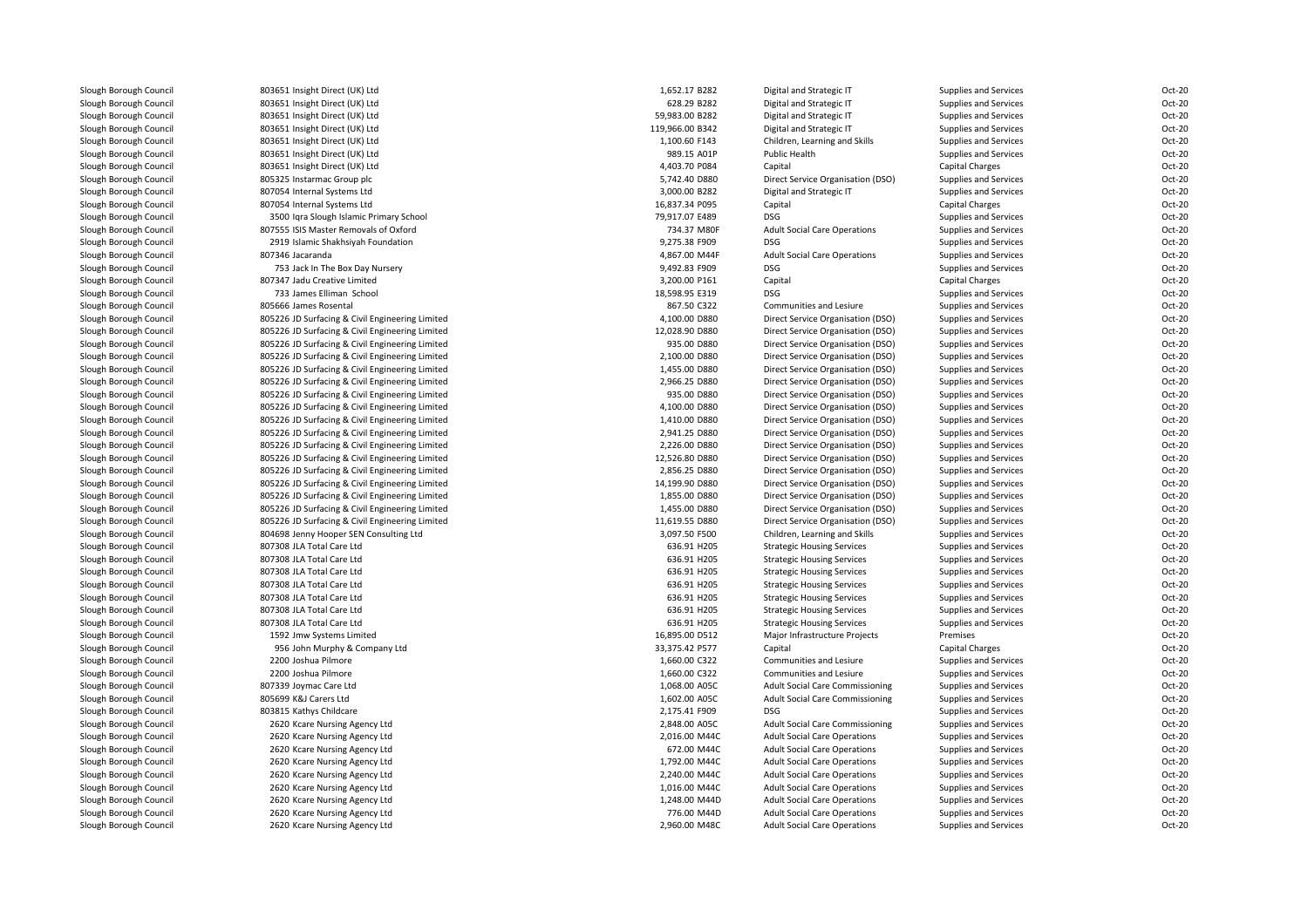| Slough Borough Council                           | 2620 Kcare Nursing Agency Ltd                                   | 672.00 M48C                      | <b>Adult Social Care Operations</b>                                        | Supplies and Services                          | Oct-20 |
|--------------------------------------------------|-----------------------------------------------------------------|----------------------------------|----------------------------------------------------------------------------|------------------------------------------------|--------|
| Slough Borough Council                           | 804887 KCare Nursing Agency Ltd Supported House Living          | 2,926.00 M42F                    | <b>Adult Social Care Operations</b>                                        | Supplies and Services                          | Oct-20 |
| Slough Borough Council                           | 804887 KCare Nursing Agency Ltd Supported House Living          | 2,926.00 M42F                    | <b>Adult Social Care Operations</b>                                        | Supplies and Services                          | Oct-20 |
| Slough Borough Council                           | 804887 KCare Nursing Agency Ltd Supported House Living          | 1,859.07 M42F                    | <b>Adult Social Care Operations</b>                                        | Supplies and Services                          | Oct-20 |
| Slough Borough Council                           | 804887 KCare Nursing Agency Ltd Supported House Living          | 1,513.90 M44F                    | <b>Adult Social Care Operations</b>                                        | Supplies and Services                          | Oct-20 |
| Slough Borough Council                           | 804887 KCare Nursing Agency Ltd Supported House Living          | 979.60 M44F                      | <b>Adult Social Care Operations</b>                                        | Supplies and Services                          | Oct-20 |
| Slough Borough Council                           | 804887 KCare Nursing Agency Ltd Supported House Living          | 1,068.63 M44F                    | <b>Adult Social Care Operations</b>                                        | Supplies and Services                          | Oct-20 |
| Slough Borough Council                           | 804887 KCare Nursing Agency Ltd Supported House Living          | 1,424.87 M44F                    | <b>Adult Social Care Operations</b>                                        | Supplies and Services                          | Oct-20 |
| Slough Borough Council                           | 803658 Kendall Kingscott                                        | 9,329.50 P577                    | Capital                                                                    | Capital Charges                                | Oct-20 |
| Slough Borough Council                           | 1996 Keysoft Solutions Limited                                  | 5,530.00 B282                    | Digital and Strategic IT                                                   | Supplies and Services                          | Oct-20 |
| Slough Borough Council                           | 1996 Keysoft Solutions Limited                                  | 6,000.00 D760                    | Direct Service Organisation (DSO)                                          | Supplies and Services                          | Oct-20 |
| Slough Borough Council                           | 803916 Kharis Solutions                                         | 7,476.00 A05C                    | <b>Adult Social Care Commissioning</b>                                     | Supplies and Services                          | Oct-20 |
| Slough Borough Council                           | 803916 Kharis Solutions                                         | 2,211.00 M44C                    | <b>Adult Social Care Operations</b>                                        | Supplies and Services                          | Oct-20 |
| Slough Borough Council                           | 803916 Kharis Solutions                                         | 2,079.00 M44C                    | <b>Adult Social Care Operations</b>                                        | Supplies and Services                          | Oct-20 |
| Slough Borough Council                           | 803916 Kharis Solutions                                         | 1,848.00 M44C                    | <b>Adult Social Care Operations</b>                                        | Supplies and Services                          | Oct-20 |
| Slough Borough Council                           | 803916 Kharis Solutions                                         | 2,079.00 M44C                    | <b>Adult Social Care Operations</b>                                        | Supplies and Services                          | Oct-20 |
| Slough Borough Council                           | 803916 Kharis Solutions                                         | 2,079.00 M44C                    | <b>Adult Social Care Operations</b>                                        | Supplies and Services                          | Oct-20 |
| Slough Borough Council                           | 803916 Kharis Solutions                                         | 2,079.00 M44C                    | <b>Adult Social Care Operations</b>                                        | Supplies and Services                          | Oct-20 |
| Slough Borough Council                           | 803916 Kharis Solutions                                         | 1,848.00 M44C                    | <b>Adult Social Care Operations</b>                                        | Supplies and Services                          | Oct-20 |
| Slough Borough Council                           | 803916 Kharis Solutions                                         | 2,079.00 M44C                    | <b>Adult Social Care Operations</b>                                        | Supplies and Services                          | Oct-20 |
| Slough Borough Council                           | 803916 Kharis Solutions                                         | 2,079.00 M44C                    | <b>Adult Social Care Operations</b>                                        | Supplies and Services                          | Oct-20 |
|                                                  | 803916 Kharis Solutions                                         | 2,079.00 M44D                    |                                                                            |                                                | Oct-20 |
| Slough Borough Council                           | 803916 Kharis Solutions                                         | 11,088.00 M44E                   | <b>Adult Social Care Operations</b>                                        | Supplies and Services                          | Oct-20 |
| Slough Borough Council                           |                                                                 |                                  | <b>Adult Social Care Operations</b>                                        | Supplies and Services                          | Oct-20 |
| Slough Borough Council                           | 803916 Kharis Solutions<br>803916 Kharis Solutions              | 10,017.00 M44E<br>10,710.00 M44E | <b>Adult Social Care Operations</b><br><b>Adult Social Care Operations</b> | Supplies and Services<br>Supplies and Services | Oct-20 |
| Slough Borough Council<br>Slough Borough Council |                                                                 | 561.00 M48C                      |                                                                            |                                                | Oct-20 |
|                                                  | 803916 Kharis Solutions                                         |                                  | <b>Adult Social Care Operations</b>                                        | Supplies and Services                          | Oct-20 |
| Slough Borough Council                           | 803916 Kharis Solutions                                         | 1,848.00 M48C                    | <b>Adult Social Care Operations</b>                                        | Supplies and Services                          | Oct-20 |
| Slough Borough Council                           | 807411 Kier Construction Limited T/A Kier Construction Southern | 98,870.00 P204                   | Capital                                                                    | <b>Capital Charges</b>                         |        |
| Slough Borough Council                           | 807411 Kier Construction Limited T/A Kier Construction Southern | 65,345.64 P204                   | Capital                                                                    | <b>Capital Charges</b>                         | Oct-20 |
| Slough Borough Council                           | 807411 Kier Construction Limited T/A Kier Construction Southern | 81,551.12 P204                   | Capital                                                                    | <b>Capital Charges</b>                         | Oct-20 |
| Slough Borough Council                           | 804546 Korn Ferry                                               | 616.00 J020                      | HRA Housing Development                                                    | Supplies and Services                          | Oct-20 |
| Slough Borough Council                           | 664 Langley Grammar School                                      | 833.33 E329                      | <b>DSG</b>                                                                 | Supplies and Services                          | Oct-20 |
| Slough Borough Council                           | 1699 Langley Hall Primary Academy                               | 3,474.32 E739                    | <b>DSG</b>                                                                 | Supplies and Services                          | Oct-20 |
| Slough Borough Council                           | 3001 Langley Haven Care Homes Ltd                               | 12,944.22 A05C                   | <b>Adult Social Care Commissioning</b>                                     | Supplies and Services                          | Oct-20 |
| Slough Borough Council                           | 3001 Langley Haven Care Homes Ltd                               | 3,542.86 M25C                    | <b>Adult Social Care Operations</b>                                        | Supplies and Services                          | Oct-20 |
| Slough Borough Council                           | 3001 Langley Haven Care Homes Ltd                               | 3,534.00 M25C                    | <b>Adult Social Care Operations</b>                                        | Supplies and Services                          | Oct-20 |
| Slough Borough Council                           | 3001 Langley Haven Care Homes Ltd                               | 3,720.00 M26E                    | <b>Adult Social Care Operations</b>                                        | Supplies and Services                          | Oct-20 |
| Slough Borough Council                           | 3001 Langley Haven Care Homes Ltd                               | 3,720.00 M26E                    | <b>Adult Social Care Operations</b>                                        | Supplies and Services                          | Oct-20 |
| Slough Borough Council                           | 3001 Langley Haven Care Homes Ltd                               | 3,534.00 M27C                    | <b>Adult Social Care Operations</b>                                        | Supplies and Services                          | Oct-20 |
| Slough Borough Council                           | 3001 Langley Haven Care Homes Ltd                               | 3,534.00 M27C                    | <b>Adult Social Care Operations</b>                                        | Supplies and Services                          | Oct-20 |
| Slough Borough Council                           | 3001 Langley Haven Care Homes Ltd                               | 3,534.00 M27C                    | <b>Adult Social Care Operations</b>                                        | Supplies and Services                          | Oct-20 |
| Slough Borough Council                           | 3001 Langley Haven Care Homes Ltd                               | 3,534.00 M27C                    | <b>Adult Social Care Operations</b>                                        | Supplies and Services                          | Oct-20 |
| Slough Borough Council                           | 3001 Langley Haven Care Homes Ltd                               | 1,700.00 M27F                    | <b>Adult Social Care Operations</b>                                        | Supplies and Services                          | Oct-20 |
| Slough Borough Council                           | 3001 Langley Haven Care Homes Ltd                               | 3,534.00 M27F                    | <b>Adult Social Care Operations</b>                                        | Supplies and Services                          | Oct-20 |
| Slough Borough Council                           | 3001 Langley Haven Care Homes Ltd                               | 1,860.00 M27F                    | <b>Adult Social Care Operations</b>                                        | Supplies and Services                          | Oct-20 |
| Slough Borough Council                           | 3001 Langley Haven Care Homes Ltd                               | 3,985.71 M27F                    | <b>Adult Social Care Operations</b>                                        | Supplies and Services                          | Oct-20 |
| Slough Borough Council                           | 3001 Langley Haven Care Homes Ltd                               | 1,596.00 M28C                    | <b>Adult Social Care Operations</b>                                        | Supplies and Services                          | Oct-20 |
| Slough Borough Council                           | 3001 Langley Haven Care Homes Ltd                               | 3,534.00 M29C                    | <b>Adult Social Care Operations</b>                                        | Supplies and Services                          | Oct-20 |
| Slough Borough Council                           | 803686 Lascelles Park Nursery                                   | 19,666.17 F909                   | DSG                                                                        | Supplies and Services                          | Oct-20 |
| Slough Borough Council                           | 1077 Lavat Consulting Limited                                   | 1,125.00 B015                    | Finance                                                                    | Supplies and Services                          | Oct-20 |
| Slough Borough Council                           | 807556 Learn To Dance                                           | 1,500.00 C322                    | Communities and Lesiure                                                    | Supplies and Services                          | Oct-20 |
| Slough Borough Council                           | 301 Liberata Uk Limited                                         | 8,422.95 B048                    | <b>Customer and Communications</b>                                         | Supplies and Services                          | Oct-20 |
| Slough Borough Council                           | 301 Liberata Uk Limited                                         | 4,364.70 B048                    | <b>Customer and Communications</b>                                         | Supplies and Services                          | Oct-20 |
| Slough Borough Council                           | 804797 Lime Social Marketing, Media & Communications Ltd        | 50,096.60 H235                   | <b>Regulatory Services</b>                                                 | Supplies and Services                          | Oct-20 |
| Slough Borough Council                           | 806958 Lime Academy Ravensbourne                                | 12,000.00 F552                   | <b>DSG</b>                                                                 | Supplies and Services                          | Oct-20 |
| Slough Borough Council                           | 804692 Little Diamonds Pre School                               | 15,460.26 F909                   | DSG                                                                        | Supplies and Services                          | Oct-20 |
| Slough Borough Council                           | 3791 Littledown Pru                                             | 17,100.00 E807                   | <b>DSG</b>                                                                 | Supplies and Services                          | Oct-20 |
| Slough Borough Council                           | 667 Littledown School                                           | 33,269.64 E807                   | <b>DSG</b>                                                                 | Supplies and Services                          | Oct-20 |
| Slough Borough Council                           | 806504 Liza's Tuk Tuk                                           | 1,995.00 F143                    | Children, Learning and Skills                                              | Supplies and Services                          | Oct-20 |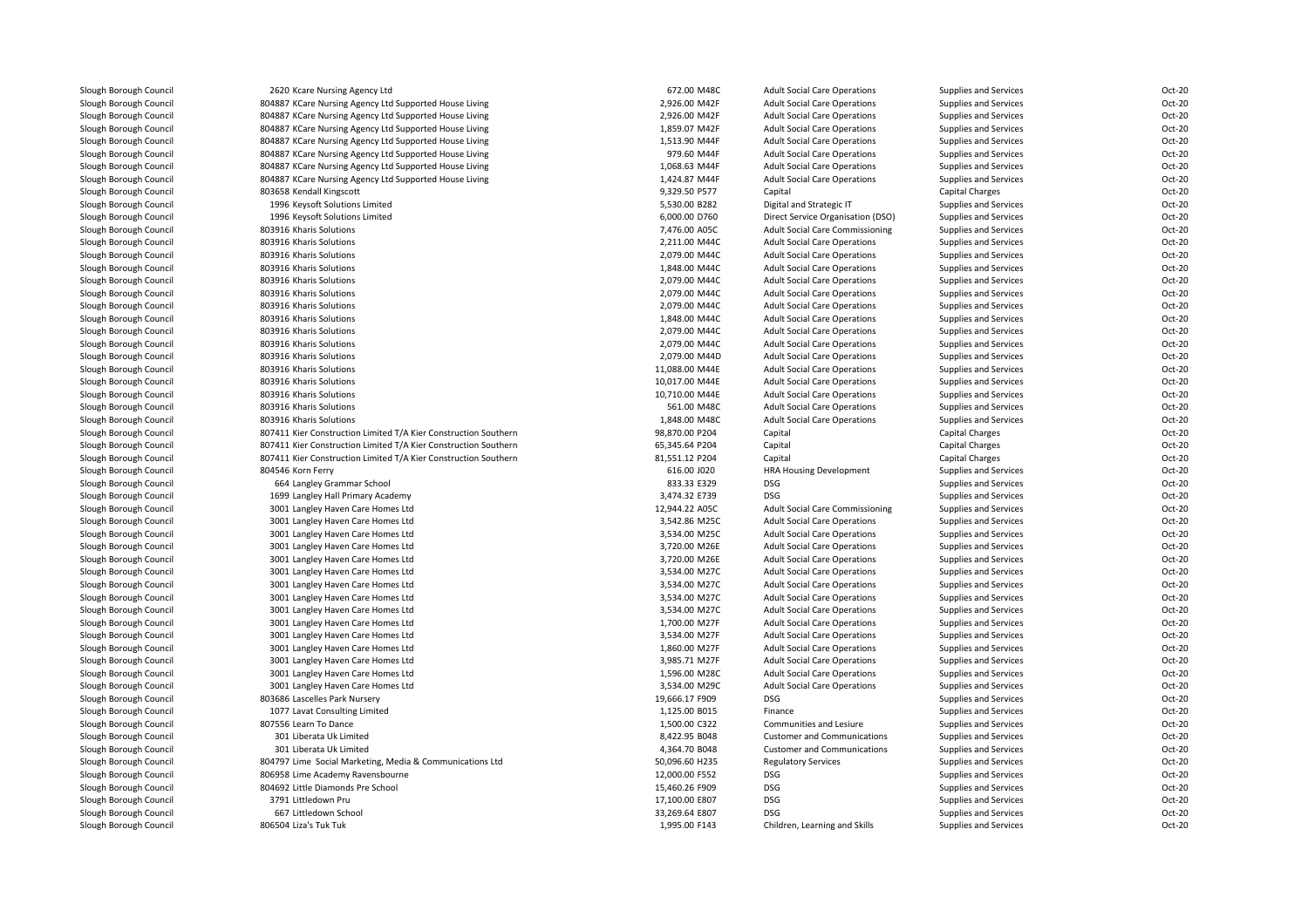| Slough Borough Council | 806504 Liza's Tuk Tuk                                        | 1,750.00 A01P    | Public Health                          | Supplies and Services      | Oct-20           |
|------------------------|--------------------------------------------------------------|------------------|----------------------------------------|----------------------------|------------------|
| Slough Borough Council | 804544 London Borough of Harrow                              | 66,600.80 B096   | Governance                             | Indirect Employee Expenses | Oct-20           |
| Slough Borough Council | 1282 Long Close School                                       | 10,332.18 F909   | <b>DSG</b>                             | Supplies and Services      | Oct-20           |
| Slough Borough Council | 804585 Longlea Ltd                                           | 3,985.71 M18C    | <b>Adult Social Care Operations</b>    | Supplies and Services      | Oct-20           |
| Slough Borough Council | 2302 Look Ahead Care And Support                             | 22,644.22 M42F   | <b>Adult Social Care Operations</b>    | Supplies and Services      | Oct-20           |
| Slough Borough Council | 3910 Lookahead Care & Support                                | 2,266.72 H216    | <b>Strategic Housing Services</b>      | Supplies and Services      | Oct-20           |
| Slough Borough Council | 1195 Lynch Hill (Foundation Primary) School                  | 30,383.33 E749   | <b>DSG</b>                             | Supplies and Services      | Oct-20           |
| Slough Borough Council | 1771 Lynch Hill Academy                                      | 7,541.67 E359    | <b>DSG</b>                             | Supplies and Services      | Oct-20           |
| Slough Borough Council | 290 Lyreco Uk Limited                                        | 540.00 F210      | Communities and Lesiure                | Supplies and Services      | Oct-20           |
| Slough Borough Council | 3424 M D Homes                                               | 4,871.43 M15F    | <b>Adult Social Care Operations</b>    | Supplies and Services      | Oct-20           |
| Slough Borough Council | 804930 M H Goals Ltd                                         | 2,335.00 C039    | Communities and Lesiure                | Supplies and Services      | Oct-20           |
| Slough Borough Council | 803396 M3 Housing                                            | 660.00 J606      | Housing Revenue Account                | Supplies and Services      | Oct-20           |
| Slough Borough Council | 807217 Macadamia Support Limited                             | 3,591.56 M42E    | <b>Adult Social Care Operations</b>    | Supplies and Services      | Oct-20           |
| Slough Borough Council | 807217 Macadamia Support Limited                             | 3,589.12 M42E    | <b>Adult Social Care Operations</b>    | Supplies and Services      | Oct-20           |
| Slough Borough Council | 807217 Macadamia Support Limited                             | 6,713.00 M42E    | <b>Adult Social Care Operations</b>    | Supplies and Services      | Oct-20           |
| Slough Borough Council | 807217 Macadamia Support Limited                             | 5,523.00 M44D    | <b>Adult Social Care Operations</b>    | Supplies and Services      | Oct-20           |
| Slough Borough Council | 1874 Maccabee Pets Hotel                                     | 1,309.00 H253    | Neighbourhood Services                 | Supplies and Services      | Oct-20           |
| Slough Borough Council | 1874 Maccabee Pets Hotel                                     | 1,054.00 H253    | Neighbourhood Services                 | Supplies and Services      | Oct-20           |
| Slough Borough Council | 1874 Maccabee Pets Hotel                                     | 915.00 H253      | Neighbourhood Services                 | Supplies and Services      | Oct-20           |
| Slough Borough Council | 1874 Maccabee Pets Hotel                                     | 2,125.00 H253    | Neighbourhood Services                 | Supplies and Services      | Oct-20           |
| Slough Borough Council | 4001 Manpower Direct Uk Limited                              | 5,530.63 A07M    | <b>Adult Social Care Operations</b>    | Premises                   | Oct-20           |
| Slough Borough Council | 3768 Marish Academy Trust                                    | 1,576.20 P101    | Capital                                | Capital Charges            | Oct-20           |
| Slough Borough Council | 529 Marish Primary School                                    | 66,762.41 E759   | <b>DSG</b>                             | Supplies and Services      | Oct-20           |
| Slough Borough Council | 2751 Martin Conway                                           | 799.15 M28E      | <b>Adult Social Care Operations</b>    | Supplies and Services      | Oct-20           |
| Slough Borough Council | 2751 Martin Conway                                           | 799.15 M28E      | <b>Adult Social Care Operations</b>    | Supplies and Services      | Oct-20           |
| Slough Borough Council | 2751 Martin Conway                                           | 799.15 M28E      | <b>Adult Social Care Operations</b>    | Supplies and Services      | Oct-20           |
| Slough Borough Council | 2751 Martin Conway                                           | 799.15 M28E      | <b>Adult Social Care Operations</b>    | Supplies and Services      | Oct-20           |
| Slough Borough Council | 1886 Matrix Scm                                              | 329,089.22 B023  | Finance                                | <b>Agency Staff</b>        | Oct-20           |
| Slough Borough Council | 1886 Matrix Scm                                              | 310,402.38 B023  | Finance                                | <b>Agency Staff</b>        | Oct-20           |
| Slough Borough Council | 1886 Matrix Scm                                              | 287,922.45 B023  | Finance                                | <b>Agency Staff</b>        | Oct-20           |
| Slough Borough Council | 1886 Matrix Scm                                              | 262,960.97 B023  | Finance                                | <b>Agency Staff</b>        | Oct-20           |
| Slough Borough Council |                                                              |                  |                                        |                            | Oct-20           |
|                        | 804310 Matta Products                                        | 7,101.00 C001    | Communities and Lesiure                | Premises                   |                  |
| Slough Borough Council | 804310 Matta Products                                        | 2,664.90 C001    | Communities and Lesiure                | Premises                   | Oct-20<br>Oct-20 |
| Slough Borough Council | 804390 MBH Social Care Ltd                                   | 1,000.00 A02A    | <b>Adult Social Care Operations</b>    | Supplies and Services      |                  |
| Slough Borough Council | 806926 Meadow High School                                    | 8,333.33 F551    | <b>DSG</b>                             | Supplies and Services      | Oct-20           |
| Slough Borough Council | 806926 Meadow High School                                    | 10,000.00 F551   | <b>DSG</b>                             | Supplies and Services      | Oct-20           |
| Slough Borough Council | 807550 Media Gang Limited                                    | 1,360.00 C032    | Communities and Lesiure                | Supplies and Services      | Oct-20           |
| Slough Borough Council | 805218 Merit Thornton Planning and Community Consultants Ltd | 5,355.00 D012    | Major Infrastructure Projects          | Supplies and Services      | Oct-20           |
| Slough Borough Council | 2237 Metts Ltd                                               | 505.90 M50A      | Major Infrastructure Projects          | Transport                  | Oct-20           |
| Slough Borough Council | 2237 Metts Ltd                                               | 563.80 M50A      | Major Infrastructure Projects          | Transport                  | Oct-20           |
| Slough Borough Council | 1496 Mighty Acorns Day Nursery Ltd                           | 16,488.69 F909   | DSG                                    | Supplies and Services      | Oct-20           |
| Slough Borough Council | 806737 Mishcon de Reya LLP                                   | 20,601.63 P405   | Capital                                | Capital Charges            | Oct-20           |
| Slough Borough Council | 806737 Mishcon de Reya LLP                                   | 9,025.47 P405    | Capital                                | Capital Charges            | Oct-20           |
| Slough Borough Council | 805121 MMCG (2) Limited                                      | 19,601.24 A05C   | <b>Adult Social Care Commissioning</b> | Supplies and Services      | Oct-20           |
| Slough Borough Council | 805121 MMCG (2) Limited                                      | 4,301.25 A03E    | <b>Adult Social Care Operations</b>    | Supplies and Services      | Oct-20           |
| Slough Borough Council | 805121 MMCG (2) Limited                                      | 3,375.00 M15D    | <b>Adult Social Care Operations</b>    | Supplies and Services      | Oct-20           |
| Slough Borough Council | 805121 MMCG (2) Limited                                      | 3,375.00 M15D    | <b>Adult Social Care Operations</b>    | Supplies and Services      | Oct-20           |
| Slough Borough Council | 805121 MMCG (2) Limited                                      | 2,250.00 M15F    | <b>Adult Social Care Operations</b>    | Supplies and Services      | Oct-20           |
| Slough Borough Council | 805121 MMCG (2) Limited                                      | 3,375.00 M17C    | <b>Adult Social Care Operations</b>    | Supplies and Services      | Oct-20           |
| Slough Borough Council | 805121 MMCG (2) Limited                                      | 3,375.00 M17C    | <b>Adult Social Care Operations</b>    | Supplies and Services      | Oct-20           |
| Slough Borough Council | 805121 MMCG (2) Limited                                      | 3,375.00 M18C    | <b>Adult Social Care Operations</b>    | Supplies and Services      | Oct-20           |
| Slough Borough Council | 805121 MMCG (2) Limited                                      | 3,375.00 M18C    | <b>Adult Social Care Operations</b>    | Supplies and Services      | Oct-20           |
| Slough Borough Council | 805121 MMCG (2) Limited                                      | 3,375.00 M18C    | <b>Adult Social Care Operations</b>    | Supplies and Services      | Oct-20           |
| Slough Borough Council | 805121 MMCG (2) Limited                                      | 3,375.00 M18C    | <b>Adult Social Care Operations</b>    | Supplies and Services      | Oct-20           |
| Slough Borough Council | 805121 MMCG (2) Limited                                      | 3,375.00 M18C    | <b>Adult Social Care Operations</b>    | Supplies and Services      | Oct-20           |
| Slough Borough Council | 805121 MMCG (2) Limited                                      | 4,162.50 M18C    | <b>Adult Social Care Operations</b>    | Supplies and Services      | Oct-20           |
| Slough Borough Council | 805121 MMCG (2) Limited                                      | 3,375.00 M18C    | <b>Adult Social Care Operations</b>    | Supplies and Services      | Oct-20           |
| Slough Borough Council | 805121 MMCG (2) Limited                                      | 3,375.00 M18C    | <b>Adult Social Care Operations</b>    | Supplies and Services      | Oct-20           |
| Slough Borough Council | 805121 MMCG (2) Limited                                      | $-1,826.79$ M18C | <b>Adult Social Care Operations</b>    | Supplies and Services      | Oct-20           |
|                        |                                                              |                  |                                        |                            |                  |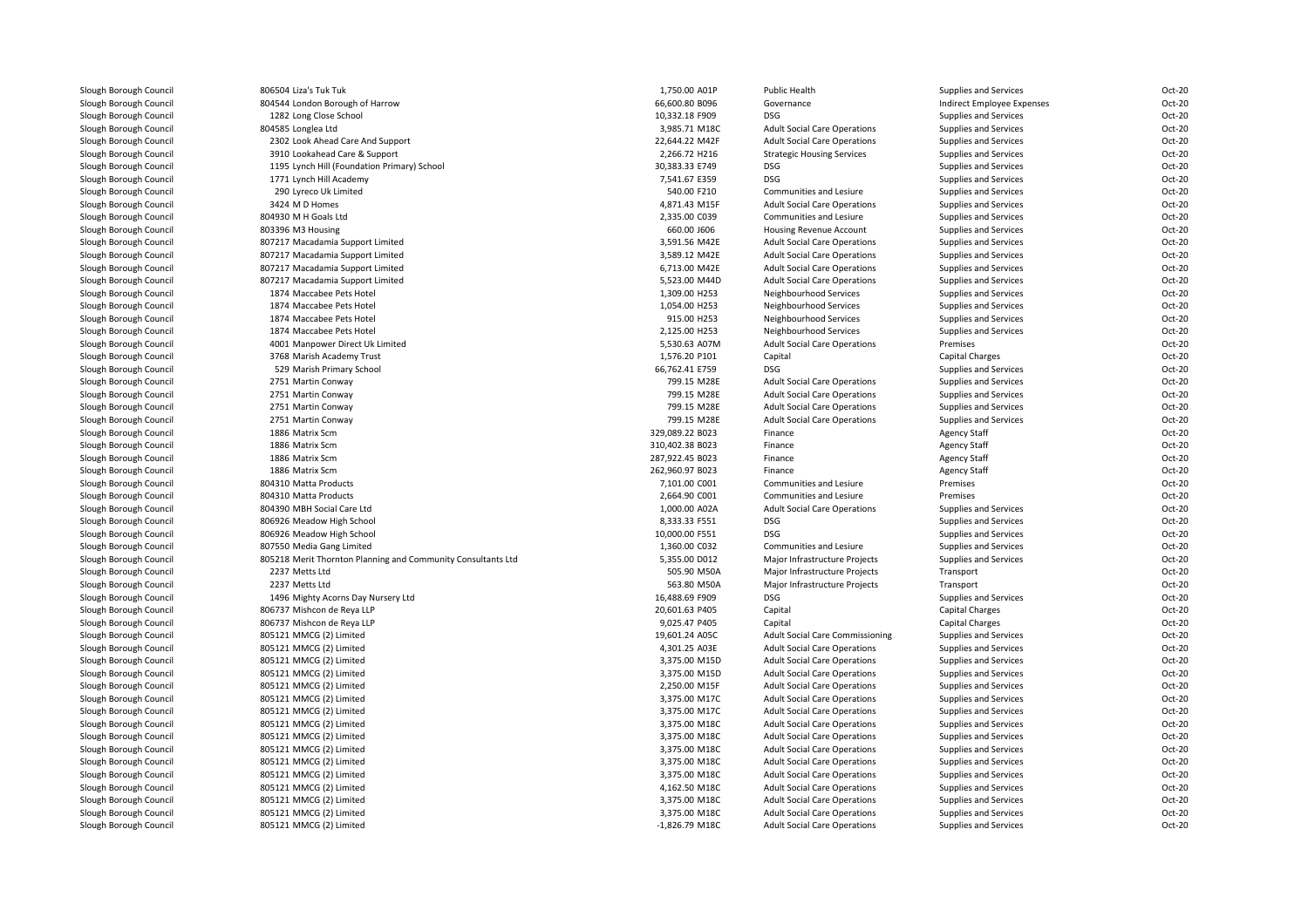| Slough Borough Council                           | 805121 MMCG (2) Limited                                | 3,375.00 M25C                  | <b>Adult Social Care Operations</b>                                        | Supplies and Services             | Oct-20           |
|--------------------------------------------------|--------------------------------------------------------|--------------------------------|----------------------------------------------------------------------------|-----------------------------------|------------------|
| Slough Borough Council                           | 805121 MMCG (2) Limited                                | 3,375.00 M25C                  | <b>Adult Social Care Operations</b>                                        | Supplies and Services             | Oct-20           |
| Slough Borough Council                           | 805121 MMCG (2) Limited                                | 3,375.00 M25C                  | <b>Adult Social Care Operations</b>                                        | Supplies and Services             | Oct-20           |
| Slough Borough Council                           | 805121 MMCG (2) Limited                                | 3,375.00 M25C                  | <b>Adult Social Care Operations</b>                                        | Supplies and Services             | Oct-20           |
| Slough Borough Council                           | 805121 MMCG (2) Limited                                | 3,375.00 M27C                  | <b>Adult Social Care Operations</b>                                        | Supplies and Services             | Oct-20           |
| Slough Borough Council                           | 805121 MMCG (2) Limited                                | 3,375.00 M27C                  | <b>Adult Social Care Operations</b>                                        | Supplies and Services             | Oct-20           |
| Slough Borough Council                           | 805121 MMCG (2) Limited                                | 3,375.00 M27C                  | <b>Adult Social Care Operations</b>                                        | Supplies and Services             | Oct-20           |
| Slough Borough Council                           | 805121 MMCG (2) Limited                                | 3,506.07 M27C                  | <b>Adult Social Care Operations</b>                                        | Supplies and Services             | Oct-20           |
| Slough Borough Council                           | 805121 MMCG (2) Limited                                | 3,487.50 M28C                  | <b>Adult Social Care Operations</b>                                        | Supplies and Services             | Oct-20           |
| Slough Borough Council                           | 805121 MMCG (2) Limited                                | 2,362.50 M28C                  | <b>Adult Social Care Operations</b>                                        | Supplies and Services             | Oct-20           |
| Slough Borough Council                           | 805121 MMCG (2) Limited                                | 2,025.00 M28C                  | <b>Adult Social Care Operations</b>                                        | Supplies and Services             | Oct-20           |
| Slough Borough Council                           | 805121 MMCG (2) Limited                                | 3,375.00 M28C                  | <b>Adult Social Care Operations</b>                                        | Supplies and Services             | Oct-20           |
| Slough Borough Council                           | 805121 MMCG (2) Limited                                | 3,375.00 M28C                  | <b>Adult Social Care Operations</b>                                        | Supplies and Services             | Oct-20           |
| Slough Borough Council                           | 805121 MMCG (2) Limited                                | 3,375.00 M28C                  | <b>Adult Social Care Operations</b>                                        | Supplies and Services             | Oct-20           |
| Slough Borough Council                           | 805121 MMCG (2) Limited                                | 3,375.00 M28C                  | <b>Adult Social Care Operations</b>                                        | Supplies and Services             | Oct-20           |
| Slough Borough Council                           | 805121 MMCG (2) Limited                                | 1,687.50 M28C                  | <b>Adult Social Care Operations</b>                                        | Supplies and Services             | Oct-20           |
| Slough Borough Council                           | 805121 MMCG (2) Limited                                | 3,375.00 M28C                  | <b>Adult Social Care Operations</b>                                        | Supplies and Services             | Oct-20           |
| Slough Borough Council                           | 805121 MMCG (2) Limited                                | 900.00 M28C                    | <b>Adult Social Care Operations</b>                                        | Supplies and Services             | Oct-20           |
| Slough Borough Council                           | 805121 MMCG (2) Limited                                | 787.50 M28C                    | <b>Adult Social Care Operations</b>                                        | Supplies and Services             | Oct-20           |
| Slough Borough Council                           | 805121 MMCG (2) Limited                                | 3,487.50 M28C                  | <b>Adult Social Care Operations</b>                                        | Supplies and Services             | Oct-20           |
| Slough Borough Council                           | 805121 MMCG (2) Limited                                | 900.00 M28C                    | <b>Adult Social Care Operations</b>                                        | Supplies and Services             | Oct-20           |
| Slough Borough Council                           | 805121 MMCG (2) Limited                                | 3,487.50 M28C                  | <b>Adult Social Care Operations</b>                                        | Supplies and Services             | Oct-20           |
| Slough Borough Council                           | 805121 MMCG (2) Limited                                | 3,375.00 M28C                  | <b>Adult Social Care Operations</b>                                        | Supplies and Services             | Oct-20           |
| Slough Borough Council                           | 805121 MMCG (2) Limited                                | 2,785.71 M28C                  | <b>Adult Social Care Operations</b>                                        | Supplies and Services             | Oct-20           |
| Slough Borough Council                           | 805121 MMCG (2) Limited                                | 3,260.00 M28C                  | <b>Adult Social Care Operations</b>                                        | Supplies and Services             | Oct-20           |
| Slough Borough Council                           | 805121 MMCG (2) Limited                                | 1,164.29 M28C                  | <b>Adult Social Care Operations</b>                                        | Supplies and Services             | Oct-20           |
| Slough Borough Council                           | 805121 MMCG (2) Limited                                | 1,912.50 M28C                  | <b>Adult Social Care Operations</b>                                        | Supplies and Services             | Oct-20           |
| Slough Borough Council                           | 805121 MMCG (2) Limited                                | 642.86 M28C                    | <b>Adult Social Care Operations</b>                                        | Supplies and Services             | Oct-20           |
| Slough Borough Council                           | 805121 MMCG (2) Limited                                | 2,850.00 M28C                  | <b>Adult Social Care Operations</b>                                        | Supplies and Services             | Oct-20           |
| Slough Borough Council                           | 805121 MMCG (2) Limited                                | 2,785.72 M29C                  | <b>Adult Social Care Operations</b>                                        | Supplies and Services             | Oct-20           |
| Slough Borough Council                           | 805121 MMCG (2) Limited                                | 535.71 M29C                    | <b>Adult Social Care Operations</b>                                        | Supplies and Services             | Oct-20           |
| Slough Borough Council                           | 2121 Mnk Estates (Uk) Ltd                              | 3,430.00 M81D                  | <b>Adult Social Care Operations</b>                                        | Supplies and Services             | Oct-20           |
| Slough Borough Council                           | 1697 Mobile Mini Uk Limited                            | 772.00 D750                    | Direct Service Organisation (DSO)                                          | Supplies and Services             | Oct-20           |
| Slough Borough Council                           | 807474 Mobysoft Limited                                | 3,450.00 J200                  | Housing Revenue Account                                                    | Supplies and Services             | Oct-20           |
| Slough Borough Council                           | 804815 Molly Southall                                  | 500.00 C322                    | Communities and Lesiure                                                    | Supplies and Services             | Oct-20           |
| Slough Borough Council                           | 804815 Molly Southall                                  | 1,507.00 C322                  | Communities and Lesiure                                                    | Supplies and Services             | Oct-20           |
|                                                  |                                                        |                                |                                                                            |                                   |                  |
| Slough Borough Council                           | 2115 Montagu Evans Llp<br>1140 Montem Guesthouse       | 6,500.00 P128<br>1,260.00 M07E | Capital                                                                    | <b>Capital Charges</b>            | Oct-20<br>Oct-20 |
| Slough Borough Council                           | 1140 Montem Guesthouse                                 | 1,035.00 M80F                  | <b>Adult Social Care Operations</b>                                        | Supplies and Services             | Oct-20           |
| Slough Borough Council                           | 1140 Montem Guesthouse                                 | 1,160.00 M81D                  | <b>Adult Social Care Operations</b><br><b>Adult Social Care Operations</b> | Supplies and Services             | Oct-20           |
| Slough Borough Council                           |                                                        | 1,120.00 H205                  |                                                                            | Supplies and Services             | Oct-20           |
| Slough Borough Council<br>Slough Borough Council | 1140 Montem Guesthouse<br>1140 Montem Guesthouse       | 1,260.00 H205                  | <b>Strategic Housing Services</b>                                          | Supplies and Services             | Oct-20           |
|                                                  |                                                        |                                | <b>Strategic Housing Services</b><br><b>DSG</b>                            | Supplies and Services             | Oct-20           |
| Slough Borough Council                           | 3302 Montem Primary School                             | 21,961.67 E339                 |                                                                            | Supplies and Services             |                  |
| Slough Borough Council                           | 807160 Moot Hill Limited                               | 1,125.00 B096<br>1,707.57 D880 | Governance                                                                 | Supplies and Services             | Oct-20<br>Oct-20 |
| Slough Borough Council<br>Slough Borough Council | 805354 Morelock Signs Limited<br>807432 MPD FM Limited |                                | Direct Service Organisation (DSO)                                          | Supplies and Services             | Oct-20           |
| Slough Borough Council                           | 807432 MPD FM Limited                                  | 7,624.80 H216<br>1,800.30 B167 | <b>Strategic Housing Services</b><br><b>Building Management</b>            | Supplies and Services<br>Premises | Oct-20           |
| Slough Borough Council                           | 807432 MPD FM Limited                                  | 1,771.18 B169                  | <b>Building Management</b>                                                 | Premises                          | Oct-20           |
| Slough Borough Council                           | 807432 MPD FM Limited                                  | 1,776.47 B170                  | <b>Building Management</b>                                                 | Premises                          | Oct-20           |
| Slough Borough Council                           | 805369 NAS Services Limited                            | 8,442.54 M42E                  | <b>Adult Social Care Operations</b>                                        | Supplies and Services             | Oct-20           |
| Slough Borough Council                           |                                                        | 14,025.84 F462                 | <b>DSG</b>                                                                 |                                   | Oct-20           |
|                                                  | 805369 NAS Services Limited                            |                                |                                                                            | Supplies and Services             |                  |
| Slough Borough Council                           | 805369 NAS Services Limited                            | 15,287.92 F462                 | <b>DSG</b>                                                                 | Supplies and Services             | Oct-20           |
| Slough Borough Council                           | 805369 NAS Services Limited                            | 15,288.00 F462                 | <b>DSG</b><br><b>DSG</b>                                                   | Supplies and Services             | Oct-20           |
| Slough Borough Council                           | 805369 NAS Services Limited                            | 1,057.28 F462                  | <b>DSG</b>                                                                 | Supplies and Services             | Oct-20           |
| Slough Borough Council                           | 805369 NAS Services Limited                            | 727.92 F462                    |                                                                            | Supplies and Services             | Oct-20           |
| Slough Borough Council                           | 805369 NAS Services Limited                            | 14,025.84 F462                 | <b>DSG</b>                                                                 | Supplies and Services             | Oct-20           |
| Slough Borough Council                           | 805369 NAS Services Limited                            | 667.84 F462                    | <b>DSG</b><br><b>DSG</b>                                                   | Supplies and Services             | Oct-20           |
| Slough Borough Council                           | 805369 NAS Services Limited                            | 667.84 F462                    |                                                                            | Supplies and Services             | Oct-20           |
| Slough Borough Council                           | 805369 NAS Services Limited                            | 22,204.80 F462                 | <b>DSG</b>                                                                 | Supplies and Services             | Oct-20           |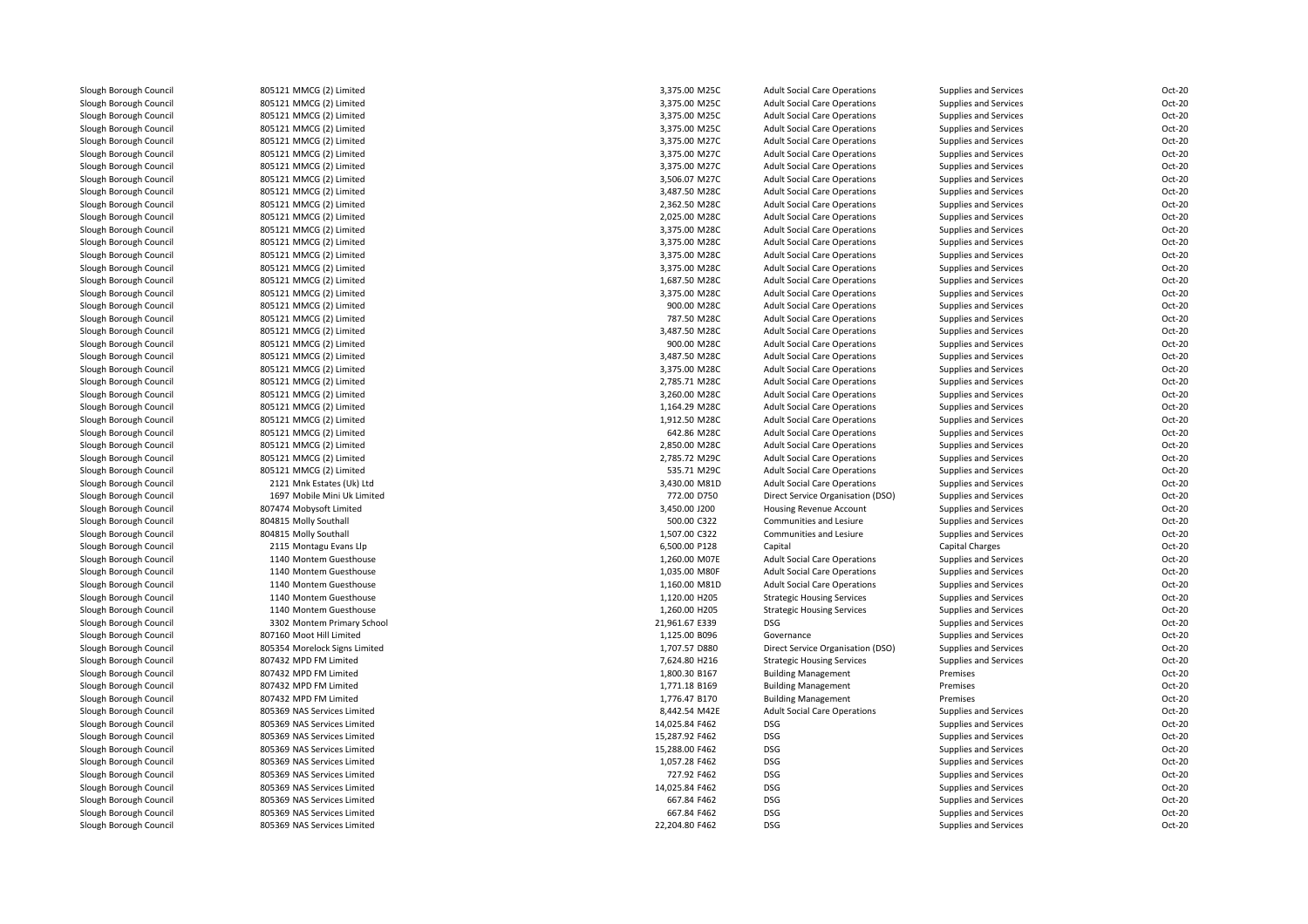| Slough Borough Council                           | 805369 NAS Services Limited                                                    | 1,057.28 F462   | <b>DSG</b>                                                                 | Supplies and Services                          | Oct-20 |
|--------------------------------------------------|--------------------------------------------------------------------------------|-----------------|----------------------------------------------------------------------------|------------------------------------------------|--------|
| Slough Borough Council                           | 805369 NAS Services Limited                                                    | 22,204.80 F462  | <b>DSG</b>                                                                 | Supplies and Services                          | Oct-20 |
| Slough Borough Council                           | 805442 Nasen                                                                   | 2,985.00 F500   | Children, Learning and Skills                                              | Supplies and Services                          | Oct-20 |
| Slough Borough Council                           | 807473 Nash House Training Centre                                              | 21,123.75 F210  | Communities and Lesiure                                                    | Premises                                       | Oct-20 |
| Slough Borough Council                           | 672 Ncc Services Ltd                                                           | 645.00 B277     | Digital and Strategic IT                                                   | Supplies and Services                          | Oct-20 |
| Slough Borough Council                           | 672 Ncc Services Ltd                                                           | 645.00 B277     | Digital and Strategic IT                                                   | Supplies and Services                          | Oct-20 |
| Slough Borough Council                           | 1800 Niblock (Builders) Limited                                                | 9,858.23 P552   | Capital                                                                    | <b>Capital Charges</b>                         | Oct-20 |
| Slough Borough Council                           | 1864 Noahs Ark Environmental Services Ltd                                      | 2,536.66 H253   | Neighbourhood Services                                                     | Supplies and Services                          | Oct-20 |
| Slough Borough Council                           | 3717 Norwood Schools Limited                                                   | 2,570.68 M26E   | <b>Adult Social Care Operations</b>                                        | Supplies and Services                          | Oct-20 |
| Slough Borough Council                           | 3717 Norwood Schools Limited                                                   | 2,570.68 M26E   | <b>Adult Social Care Operations</b>                                        |                                                | Oct-20 |
|                                                  | 3717 Norwood Schools Limited                                                   | 2,570.68 M26E   |                                                                            | Supplies and Services                          | Oct-20 |
| Slough Borough Council                           | 3717 Norwood Schools Limited                                                   | 1,426.60 M50E   | <b>Adult Social Care Operations</b>                                        | Supplies and Services                          | Oct-20 |
| Slough Borough Council                           | 3717 Norwood Schools Limited                                                   | 1,426.60 M50E   | <b>Adult Social Care Operations</b>                                        | Supplies and Services                          | Oct-20 |
| Slough Borough Council<br>Slough Borough Council | 3717 Norwood Schools Limited                                                   | 1,426.60 M50E   | <b>Adult Social Care Operations</b><br><b>Adult Social Care Operations</b> | Supplies and Services<br>Supplies and Services | Oct-20 |
| Slough Borough Council                           | 3717 Norwood Schools Limited                                                   | -552.40 M26E    | <b>Adult Social Care Operations</b>                                        | <b>External Receipts</b>                       | Oct-20 |
| Slough Borough Council                           | 3717 Norwood Schools Limited                                                   | -552.40 M26E    | <b>Adult Social Care Operations</b>                                        | <b>External Receipts</b>                       | Oct-20 |
| Slough Borough Council                           | 3717 Norwood Schools Limited                                                   | -552.40 M26E    | <b>Adult Social Care Operations</b>                                        | <b>External Receipts</b>                       | Oct-20 |
| Slough Borough Council                           | 2021 Now Medical                                                               | 505.00 H207     | <b>Strategic Housing Services</b>                                          | Supplies and Services                          | Oct-20 |
| Slough Borough Council                           | 803238 Oasis Care and Training Agency                                          | 1,113.05 M42C   | <b>Adult Social Care Operations</b>                                        | Supplies and Services                          | Oct-20 |
| Slough Borough Council                           | 803238 Oasis Care and Training Agency                                          | 876.68 M44C     | <b>Adult Social Care Operations</b>                                        | Supplies and Services                          | Oct-20 |
| Slough Borough Council                           | 803238 Oasis Care and Training Agency                                          | 842.32 M44C     | <b>Adult Social Care Operations</b>                                        | Supplies and Services                          | Oct-20 |
| Slough Borough Council                           |                                                                                | 842.32 M44C     |                                                                            |                                                | Oct-20 |
| Slough Borough Council                           | 803238 Oasis Care and Training Agency<br>803238 Oasis Care and Training Agency | 1,082.96 M44C   | <b>Adult Social Care Operations</b><br><b>Adult Social Care Operations</b> | Supplies and Services<br>Supplies and Services | Oct-20 |
| Slough Borough Council                           | 803238 Oasis Care and Training Agency                                          | 2,544.12 M44C   | <b>Adult Social Care Operations</b>                                        | Supplies and Services                          | Oct-20 |
| Slough Borough Council                           | 803238 Oasis Care and Training Agency                                          | 1,289.26 M44C   | <b>Adult Social Care Operations</b>                                        | Supplies and Services                          | Oct-20 |
| Slough Borough Council                           | 803238 Oasis Care and Training Agency                                          | 945.44 M44C     | <b>Adult Social Care Operations</b>                                        | Supplies and Services                          | Oct-20 |
| Slough Borough Council                           | 803238 Oasis Care and Training Agency                                          | 2,492.57 M44C   | <b>Adult Social Care Operations</b>                                        | Supplies and Services                          | Oct-20 |
| Slough Borough Council                           | 803238 Oasis Care and Training Agency                                          | 2,784.80 M44C   | <b>Adult Social Care Operations</b>                                        | Supplies and Services                          | Oct-20 |
| Slough Borough Council                           | 803238 Oasis Care and Training Agency                                          | 842.32 M44D     | <b>Adult Social Care Operations</b>                                        | Supplies and Services                          | Oct-20 |
| Slough Borough Council                           | 803238 Oasis Care and Training Agency                                          | 2,165.96 M44D   | <b>Adult Social Care Operations</b>                                        | Supplies and Services                          | Oct-20 |
| Slough Borough Council                           | 803238 Oasis Care and Training Agency                                          | 1,340.84 M44D   | <b>Adult Social Care Operations</b>                                        | Supplies and Services                          | Oct-20 |
| Slough Borough Council                           | 803238 Oasis Care and Training Agency                                          | 979.84 M44D     | <b>Adult Social Care Operations</b>                                        | Supplies and Services                          | Oct-20 |
| Slough Borough Council                           | 803238 Oasis Care and Training Agency                                          | 2,647.28 M45C   | <b>Adult Social Care Operations</b>                                        | Supplies and Services                          | Oct-20 |
| Slough Borough Council                           | 803238 Oasis Care and Training Agency                                          | 1,203.32 M48C   | <b>Adult Social Care Operations</b>                                        | Supplies and Services                          | Oct-20 |
| Slough Borough Council                           | 803238 Oasis Care and Training Agency                                          | 2,406.60 M48C   | <b>Adult Social Care Operations</b>                                        | Supplies and Services                          | Oct-20 |
| Slough Borough Council                           | 1767 Olive Tree Montessori Ltd                                                 | 18,236.94 F909  | <b>DSG</b>                                                                 | Supplies and Services                          | Oct-20 |
| Slough Borough Council                           | 804687 Optalis Limited                                                         | 5,642.13 M26E   | <b>Adult Social Care Operations</b>                                        | Supplies and Services                          | Oct-20 |
| Slough Borough Council                           | 804687 Optalis Limited                                                         | 4,807.26 M42E   | <b>Adult Social Care Operations</b>                                        | Supplies and Services                          | Oct-20 |
| Slough Borough Council                           | 803490 Optimum Specialised Home Limited                                        | 2,219.01 A05C   | <b>Adult Social Care Commissioning</b>                                     | Supplies and Services                          | Oct-20 |
| Slough Borough Council                           | 803490 Optimum Specialised Home Limited                                        | 2,100.00 M26E   | <b>Adult Social Care Operations</b>                                        |                                                | Oct-20 |
| Slough Borough Council                           | 803490 Optimum Specialised Home Limited                                        | 2,100.00 M26E   | <b>Adult Social Care Operations</b>                                        | Supplies and Services<br>Supplies and Services | Oct-20 |
| Slough Borough Council                           | 803490 Optimum Specialised Home Limited                                        | 2,100.00 M26E   | <b>Adult Social Care Operations</b>                                        | Supplies and Services                          | Oct-20 |
| Slough Borough Council                           | 803490 Optimum Specialised Home Limited                                        | 2,100.00 M26E   | <b>Adult Social Care Operations</b>                                        | Supplies and Services                          | Oct-20 |
| Slough Borough Council                           | 807551 Options Skills Ltd                                                      | 5,833.33 F558   | DSG                                                                        | Supplies and Services                          | Oct-20 |
| Slough Borough Council                           | 1629 Opus Energy Limited                                                       | -12,543.51 K526 | <b>Building Management</b>                                                 | Premises                                       | Oct-20 |
| Slough Borough Council                           | 1629 Opus Energy Limited                                                       | 25,511.77 K526  | <b>Building Management</b>                                                 | Premises                                       | Oct-20 |
| Slough Borough Council                           | 803960 Orchard Hill College                                                    | 18,307.87 F558  | <b>DSG</b>                                                                 | Supplies and Services                          | Oct-20 |
| Slough Borough Council                           | 803960 Orchard Hill College                                                    | 2,095.00 F558   | <b>DSG</b>                                                                 | Supplies and Services                          | Oct-20 |
| Slough Borough Council                           | 803960 Orchard Hill College                                                    | 17,083.87 F558  | <b>DSG</b>                                                                 | Supplies and Services                          | Oct-20 |
| Slough Borough Council                           | 803960 Orchard Hill College                                                    | 19,243.87 F558  | <b>DSG</b>                                                                 | Supplies and Services                          | Oct-20 |
| Slough Borough Council                           | 803960 Orchard Hill College                                                    | 16,914.13 F558  | <b>DSG</b>                                                                 | Supplies and Services                          | Oct-20 |
| Slough Borough Council                           | 803960 Orchard Hill College                                                    | 19,327.87 F558  | DSG                                                                        | Supplies and Services                          | Oct-20 |
| Slough Borough Council                           | 803960 Orchard Hill College                                                    | 18,307.87 F558  | <b>DSG</b>                                                                 | Supplies and Services                          | Oct-20 |
| Slough Borough Council                           | 803960 Orchard Hill College                                                    | 8,294.13 F558   | DSG                                                                        | Supplies and Services                          | Oct-20 |
| Slough Borough Council                           | 805011 Osborne Property Services Limited                                       | 45,697.21 P419  | Capital                                                                    | Supplies and Services                          | Oct-20 |
| Slough Borough Council                           | 805011 Osborne Property Services Limited                                       | 33,350.75 P431  | Capital                                                                    | Supplies and Services                          | Oct-20 |
| Slough Borough Council                           | 805011 Osborne Property Services Limited                                       | 55,559.28 J607  | Housing Revenue Account                                                    | Premises                                       | Oct-20 |
| Slough Borough Council                           | 805011 Osborne Property Services Limited                                       | 45,211.76 J015  | Housing Revenue Account                                                    | Premises                                       | Oct-20 |
| Slough Borough Council                           | 805011 Osborne Property Services Limited                                       | 180,195.71 J607 | Housing Revenue Account                                                    | Supplies and Services                          | Oct-20 |
|                                                  |                                                                                |                 |                                                                            |                                                |        |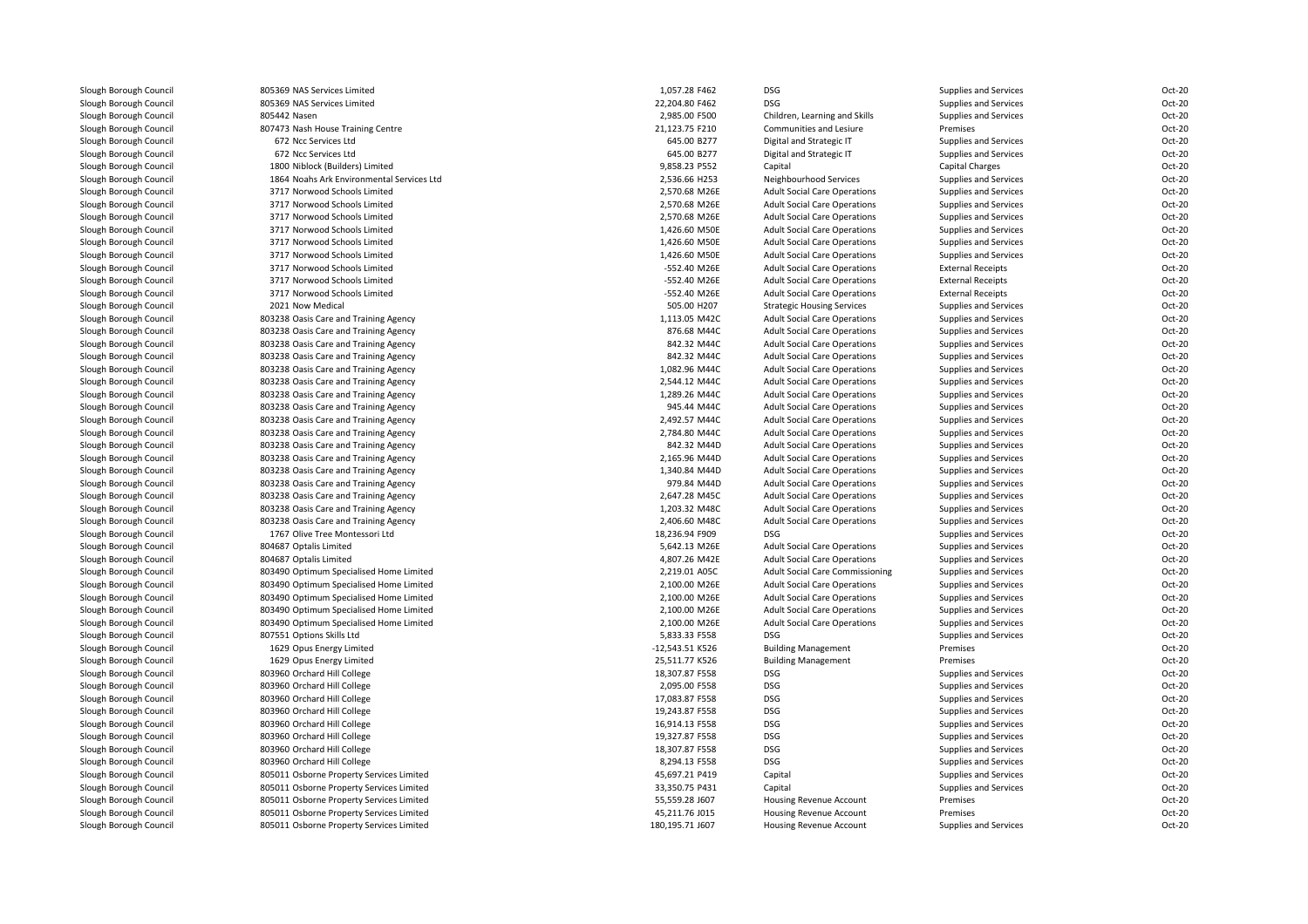| Slough Borough Council | 805011 Osborne Property Services Limited                   | 10,673.69 P409  | Capital                                | Capital Charges        | Oct-20           |
|------------------------|------------------------------------------------------------|-----------------|----------------------------------------|------------------------|------------------|
| Slough Borough Council | 805011 Osborne Property Services Limited                   | 255,758.44 J606 | Housing Revenue Account                | Supplies and Services  | Oct-20           |
| Slough Borough Council | 806996 OSG Architecture Limited                            | 6,000.00 P432   | Capital                                | Capital Charges        | Oct-20           |
| Slough Borough Council | 806996 OSG Architecture Limited                            | 2,500.00 P432   | Capital                                | Capital Charges        | Oct-20           |
| Slough Borough Council | 3371 Our Lady Of Peace Catholic Primary and Nursery School | 51,601.51 E349  | DSG                                    | Supplies and Services  | Oct-20           |
| Slough Borough Council | 294 Oxford Computer Consultants Ltd                        | 2,853.40 A03D   | <b>Adult Social Care Operations</b>    | Supplies and Services  | Oct-20           |
| Slough Borough Council | 294 Oxford Computer Consultants Ltd                        | 9,037.59 A03D   | <b>Adult Social Care Operations</b>    | Supplies and Services  | Oct-20           |
| Slough Borough Council | 680 Oxford House Community Care                            | 638.00 A07R     | <b>Adult Social Care Operations</b>    | Supplies and Services  | Oct-20           |
| Slough Borough Council | 680 Oxford House Community Care                            | 2,446.40 M44C   | <b>Adult Social Care Operations</b>    | Supplies and Services  | Oct-20           |
| Slough Borough Council | 680 Oxford House Community Care                            | 1,108.80 M44C   | <b>Adult Social Care Operations</b>    | Supplies and Services  | Oct-20           |
| Slough Borough Council | 680 Oxford House Community Care                            | 739.20 M44C     | <b>Adult Social Care Operations</b>    | Supplies and Services  | Oct-20           |
| Slough Borough Council | 680 Oxford House Community Care                            | 985.60 M44C     | <b>Adult Social Care Operations</b>    | Supplies and Services  | Oct-20           |
| Slough Borough Council | 680 Oxford House Community Care                            | 739.20 M44C     | <b>Adult Social Care Operations</b>    | Supplies and Services  | Oct-20           |
| Slough Borough Council | 680 Oxford House Community Care                            | 721.60 M44C     | <b>Adult Social Care Operations</b>    | Supplies and Services  | Oct-20           |
|                        | 680 Oxford House Community Care                            | 1,100.00 M44C   |                                        |                        | Oct-20           |
| Slough Borough Council |                                                            |                 | <b>Adult Social Care Operations</b>    | Supplies and Services  | Oct-20           |
| Slough Borough Council | 680 Oxford House Community Care                            | 968.00 M44C     | <b>Adult Social Care Operations</b>    | Supplies and Services  |                  |
| Slough Borough Council | 680 Oxford House Community Care                            | 739.20 M44C     | <b>Adult Social Care Operations</b>    | Supplies and Services  | Oct-20           |
| Slough Borough Council | 680 Oxford House Community Care                            | 616.00 M44C     | <b>Adult Social Care Operations</b>    | Supplies and Services  | Oct-20           |
| Slough Borough Council | 680 Oxford House Community Care                            | 2,217.60 M44C   | <b>Adult Social Care Operations</b>    | Supplies and Services  | Oct-20           |
| Slough Borough Council | 680 Oxford House Community Care                            | 2,217.60 M44C   | <b>Adult Social Care Operations</b>    | Supplies and Services  | Oct-20           |
| Slough Borough Council | 680 Oxford House Community Care                            | 611.60 M44C     | <b>Adult Social Care Operations</b>    | Supplies and Services  | Oct-20           |
| Slough Borough Council | 680 Oxford House Community Care                            | 616.00 M44C     | <b>Adult Social Care Operations</b>    | Supplies and Services  | Oct-20           |
| Slough Borough Council | 680 Oxford House Community Care                            | 616.00 M44D     | <b>Adult Social Care Operations</b>    | Supplies and Services  | Oct-20           |
| Slough Borough Council | 680 Oxford House Community Care                            | 633.60 M44D     | <b>Adult Social Care Operations</b>    | Supplies and Services  | Oct-20           |
| Slough Borough Council | 680 Oxford House Community Care                            | 1,108.80 M44D   | <b>Adult Social Care Operations</b>    | Supplies and Services  | Oct-20           |
| Slough Borough Council | 680 Oxford House Community Care                            | 1,108.80 M48C   | <b>Adult Social Care Operations</b>    | Supplies and Services  | Oct-20           |
| Slough Borough Council | 518 Oxford House Nursing Home                              | 12,574.38 A05C  | <b>Adult Social Care Commissioning</b> | Supplies and Services  | Oct-20           |
| Slough Borough Council | 518 Oxford House Nursing Home                              | 3,005.12 M15D   | <b>Adult Social Care Operations</b>    | Supplies and Services  | Oct-20           |
| Slough Borough Council | 518 Oxford House Nursing Home                              | -12,020.48 M18C | <b>Adult Social Care Operations</b>    | Supplies and Services  | Oct-20           |
| Slough Borough Council | 518 Oxford House Nursing Home                              | 3,005.12 M18C   | <b>Adult Social Care Operations</b>    | Supplies and Services  | Oct-20           |
| Slough Borough Council | 518 Oxford House Nursing Home                              | 3,005.12 M18C   | <b>Adult Social Care Operations</b>    | Supplies and Services  | Oct-20           |
| Slough Borough Council | 518 Oxford House Nursing Home                              | 3,005.12 M18C   | <b>Adult Social Care Operations</b>    | Supplies and Services  | Oct-20           |
| Slough Borough Council | 518 Oxford House Nursing Home                              | 3,005.12 M18C   | <b>Adult Social Care Operations</b>    | Supplies and Services  | Oct-20           |
| Slough Borough Council | 518 Oxford House Nursing Home                              | 1,142.56 M28C   | <b>Adult Social Care Operations</b>    | Supplies and Services  | Oct-20           |
| Slough Borough Council | 518 Oxford House Nursing Home                              | 3,005.12 M28C   | <b>Adult Social Care Operations</b>    | Supplies and Services  | Oct-20           |
| Slough Borough Council | 518 Oxford House Nursing Home                              | -1,931.86 M28C  | <b>Adult Social Care Operations</b>    | Supplies and Services  | Oct-20           |
| Slough Borough Council | 771 Oxford University Press                                | 580.00 A01P     | <b>Public Health</b>                   | Supplies and Services  | Oct-20           |
| Slough Borough Council | 2520 Paradigm Housing Group Ltd                            | 33,209.65 H205  | <b>Strategic Housing Services</b>      | Premises               | Oct-20           |
| Slough Borough Council | 2461 PARK NOW LIMITED                                      | 2,254.03 D123   | Planning and Transport                 | Supplies and Services  | Oct-20           |
| Slough Borough Council | 804804 Parkwood Outdoor's Dolygaer                         | 1,107.60 C400   | Communities and Lesiure                | Supplies and Services  | Oct-20           |
| Slough Borough Council | 3271 Partnership In Care Ltd                               | 3,973.45 M27F   | <b>Adult Social Care Operations</b>    | Supplies and Services  | Oct-20           |
| Slough Borough Council | 2509 Parvaaz Project                                       | 9,968.00 A05C   | <b>Adult Social Care Commissioning</b> | Supplies and Services  | Oct-20           |
| Slough Borough Council | 2509 Parvaaz Project                                       | 585.00 M44E     | <b>Adult Social Care Operations</b>    | Supplies and Services  | Oct-20           |
| Slough Borough Council | 2509 Parvaaz Project                                       | 585.00 M44E     | <b>Adult Social Care Operations</b>    | Supplies and Services  | Oct-20           |
| Slough Borough Council | 2509 Parvaaz Project                                       | 585.00 M44E     | <b>Adult Social Care Operations</b>    | Supplies and Services  | Oct-20           |
| Slough Borough Council | 2509 Parvaaz Project                                       | 585.00 M44E     | <b>Adult Social Care Operations</b>    | Supplies and Services  | Oct-20           |
| Slough Borough Council | 2509 Parvaaz Project                                       | 736.00 M50E     | <b>Adult Social Care Operations</b>    | Supplies and Services  | Oct-20           |
|                        |                                                            |                 |                                        |                        |                  |
| Slough Borough Council | 2509 Parvaaz Project                                       | 736.00 M50E     | <b>Adult Social Care Operations</b>    | Supplies and Services  | Oct-20<br>Oct-20 |
| Slough Borough Council | 2509 Parvaaz Project                                       | 736.00 M50E     | <b>Adult Social Care Operations</b>    | Supplies and Services  |                  |
| Slough Borough Council | 2509 Parvaaz Project                                       | 736.00 M50E     | <b>Adult Social Care Operations</b>    | Supplies and Services  | Oct-20           |
| Slough Borough Council | 807423 Paygate Solutions Ltd                               | 2,000.00 B015   | Finance                                | Supplies and Services  | Oct-20           |
| Slough Borough Council | 806879 Pearce Recycling Ltd                                | 2,097.10 D342   | <b>Environmental Services</b>          | Supplies and Services  | Oct-20           |
| Slough Borough Council | 824 Penn Wood Primary and Nursery School                   | 300,899.94 E459 | <b>DSG</b>                             | Supplies and Services  | Oct-20           |
| Slough Borough Council | 807366 Perfect Circle JV Ltd                               | 151,708.84 P432 | Capital                                | <b>Capital Charges</b> | Oct-20           |
| Slough Borough Council | 1504 Permanent Futures Limited                             | 1,230.00 F410   | <b>DSG</b>                             | <b>Agency Staff</b>    | Oct-20           |
| Slough Borough Council | 1504 Permanent Futures Limited                             | 1,230.00 F410   | <b>DSG</b>                             | <b>Agency Staff</b>    | Oct-20           |
| Slough Borough Council | 1504 Permanent Futures Limited                             | 10,450.00 P331  | Capital                                | Supplies and Services  | Oct-20           |
| Slough Borough Council | 803786 Phillipa Holliday                                   | 1,410.00 C322   | Communities and Lesiure                | Supplies and Services  | Oct-20           |
| Slough Borough Council | 803498 Phoenix Software                                    | 772.55 P084     | Capital                                | Capital Charges        | Oct-20           |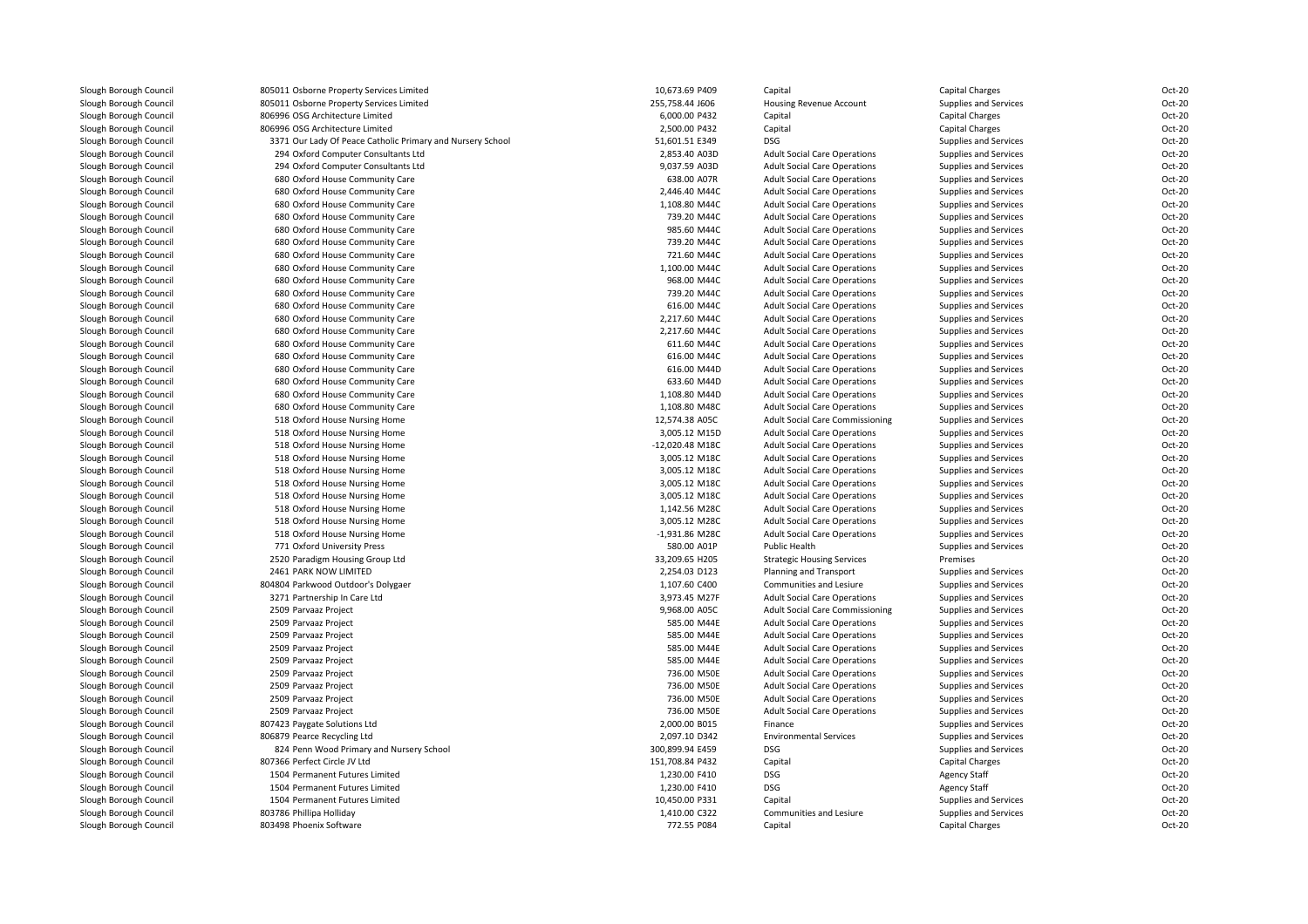| Slough Borough Council | 3359 Pippins School                             | 13,600.67 E379             | <b>DSG</b>                             | Supplies and Services      | Oct-20 |
|------------------------|-------------------------------------------------|----------------------------|----------------------------------------|----------------------------|--------|
| Slough Borough Council | 805987 Pitney Bowes Software Europe LTD         | 8,250.00 K077              | <b>Building Management</b>             | Supplies and Services      | Oct-20 |
| Slough Borough Council | 807120 PJ Care Limited                          | 9,514.50 M15D              | <b>Adult Social Care Operations</b>    | Supplies and Services      | Oct-20 |
| Slough Borough Council | 807120 PJ Care Limited                          | 9,831.65 M15D              | <b>Adult Social Care Operations</b>    | Supplies and Services      | Oct-20 |
| Slough Borough Council | 2537 Pre School Stars                           | 7,609.70 F909              | DSG                                    | Supplies and Services      | Oct-20 |
| Slough Borough Council | 803391 Premier People Solutions LTS             | 625.00 B409                | People                                 | Supplies and Services      | Oct-20 |
| Slough Borough Council | 803391 Premier People Solutions LTS             | 550.00 B409                | People                                 | Supplies and Services      | Oct-20 |
| Slough Borough Council | 803391 Premier People Solutions LTS             | 780.00 B409                | People                                 | Supplies and Services      | Oct-20 |
| Slough Borough Council | 2693 Pressbeau Ltd                              | 3,857.14 M18C              | <b>Adult Social Care Operations</b>    | Supplies and Services      | Oct-20 |
| Slough Borough Council | 2693 Pressbeau Ltd                              | 3,985.71 M18C              | <b>Adult Social Care Operations</b>    | Supplies and Services      | Oct-20 |
| Slough Borough Council | 2693 Pressbeau Ltd                              | 4,500.00 M28C              | <b>Adult Social Care Operations</b>    | Supplies and Services      | Oct-20 |
| Slough Borough Council | 2693 Pressbeau Ltd                              | 4,650.00 M28C              | <b>Adult Social Care Operations</b>    | Supplies and Services      | Oct-20 |
| Slough Borough Council | 803790 Primula Care Limited                     | 2,700.00 M25C              | <b>Adult Social Care Operations</b>    | Supplies and Services      | Oct-20 |
| Slough Borough Council | 803790 Primula Care Limited                     | 2,790.00 M25C              | <b>Adult Social Care Operations</b>    | Supplies and Services      | Oct-20 |
| Slough Borough Council | 849 Priory Primary School                       | 430,999.96 E389            | <b>DSG</b>                             | Supplies and Services      | Oct-20 |
| Slough Borough Council | 806931 Proclus Mediation Limited                | 3,125.00 B096              | Governance                             | Supplies and Services      | Oct-20 |
| Slough Borough Council | 805949 Promedica24 UK Limited                   | 3,321.43 M44D              | <b>Adult Social Care Operations</b>    | Supplies and Services      | Oct-20 |
| Slough Borough Council | 805949 Promedica24 UK Limited                   | 3,432.14 M44D              | <b>Adult Social Care Operations</b>    | Supplies and Services      | Oct-20 |
| Slough Borough Council | 1917 Provida                                    | 571.60 A04F                | <b>Adult Social Care Operations</b>    | Premises                   | Oct-20 |
|                        |                                                 |                            |                                        |                            | Oct-20 |
| Slough Borough Council | 803400 PTRC Education and Research Services Ltd | 594.15 D105                | Major Infrastructure Projects          | Indirect Employee Expenses |        |
| Slough Borough Council | 1138 Qed Slough Ltd                             | 573,736.11 F868            | Children, Learning and Skills          | Supplies and Services      | Oct-20 |
| Slough Borough Council | 1138 Qed Slough Ltd                             | 4,332.48 F868              | Children, Learning and Skills          | Supplies and Services      | Oct-20 |
| Slough Borough Council | 805746 Qfree (Bristol) UK Ltd                   | 1,702.14 D500              | Major Infrastructure Projects          | Premises                   | Oct-20 |
| Slough Borough Council | 2376 Quality Care Homes Uk Ltd                  | 1,800.00 M26E              | <b>Adult Social Care Operations</b>    | Supplies and Services      | Oct-20 |
| Slough Borough Council | 2376 Quality Care Homes Uk Ltd                  | 1,800.00 M26E              | <b>Adult Social Care Operations</b>    | Supplies and Services      | Oct-20 |
| Slough Borough Council | 2376 Quality Care Homes Uk Ltd                  | 1,800.00 M26E              | <b>Adult Social Care Operations</b>    | Supplies and Services      | Oct-20 |
| Slough Borough Council | 2376 Quality Care Homes Uk Ltd                  | 1,800.00 M26E              | <b>Adult Social Care Operations</b>    | Supplies and Services      | Oct-20 |
| Slough Borough Council | 2376 Quality Care Homes Uk Ltd                  | 1,795.00 M26E              | <b>Adult Social Care Operations</b>    | Supplies and Services      | Oct-20 |
| Slough Borough Council | 2376 Quality Care Homes Uk Ltd                  | 1,795.00 M26E              | <b>Adult Social Care Operations</b>    | Supplies and Services      | Oct-20 |
| Slough Borough Council | 2376 Quality Care Homes Uk Ltd                  | 1,795.00 M26E              | <b>Adult Social Care Operations</b>    | Supplies and Services      | Oct-20 |
| Slough Borough Council | 2376 Quality Care Homes Uk Ltd                  | 1,795.00 M26E              | <b>Adult Social Care Operations</b>    | Supplies and Services      | Oct-20 |
| Slough Borough Council | 1942 Quickson (South & West) Ltd                | 250,000.00 P180            | Capital                                | <b>Capital Charges</b>     | Oct-20 |
| Slough Borough Council | 1942 Quickson (South & West) Ltd                | 36,831.95 P180             | Capital                                | Capital Charges            | Oct-20 |
| Slough Borough Council | 1942 Quickson (South & West) Ltd                | 622,574.83 P180            | Capital                                | Capital Charges            | Oct-20 |
| Slough Borough Council | 1942 Quickson (South & West) Ltd                | 78,309.00 P198             | Capital                                | <b>Capital Charges</b>     | Oct-20 |
| Slough Borough Council | 2685 R.E.A.C.H                                  | 3,359.50 M26E              | <b>Adult Social Care Operations</b>    | Supplies and Services      | Oct-20 |
| Slough Borough Council | 2685 R.E.A.C.H                                  | 7,267.68 M26E              | <b>Adult Social Care Operations</b>    | Supplies and Services      | Oct-20 |
| Slough Borough Council | 2685 R.E.A.C.H                                  | 5,108.20 M26E              | <b>Adult Social Care Operations</b>    | Supplies and Services      | Oct-20 |
| Slough Borough Council | 2685 R.E.A.C.H                                  | 6,592.00 M26E              | <b>Adult Social Care Operations</b>    | Supplies and Services      | Oct-20 |
| Slough Borough Council | 2685 R.E.A.C.H                                  | 5,358.34 M26E              | <b>Adult Social Care Operations</b>    | Supplies and Services      | Oct-20 |
| Slough Borough Council | 2685 R.E.A.C.H                                  | -521.80 M26E               | <b>Adult Social Care Operations</b>    | <b>External Receipts</b>   | Oct-20 |
| Slough Borough Council | 1305 Rackspace Limited                          | 555.68 B342                | Digital and Strategic IT               | Supplies and Services      | Oct-20 |
| Slough Borough Council | 1305 Rackspace Limited                          | 3,252.50 B342              | Digital and Strategic IT               | Supplies and Services      | Oct-20 |
| Slough Borough Council | 805444 Reading Transport Ltd                    | 7,919.67 D512              | Major Infrastructure Projects          | Supplies and Services      | Oct-20 |
| Slough Borough Council | 806766 Red Brick Care Ltd                       | 2,670.00 A05C              | <b>Adult Social Care Commissioning</b> | Supplies and Services      | Oct-20 |
| Slough Borough Council | 806541 Redacted                                 | 10,016.14 F909             | <b>DSG</b>                             | Supplies and Services      | Oct-20 |
| Slough Borough Council | 803807 Redacted                                 | 1,210.28 F909              | <b>DSG</b>                             | Supplies and Services      | Oct-20 |
| Slough Borough Council | 805307 Redacted                                 | 686.25 F909                | <b>DSG</b>                             | Supplies and Services      | Oct-20 |
| Slough Borough Council | 1928 Redacted                                   | 543.51 F909                | <b>DSG</b>                             | Supplies and Services      | Oct-20 |
| Slough Borough Council | 3834 Redacted                                   | 1,316.81 F909              | <b>DSG</b>                             | Supplies and Services      | Oct-20 |
| Slough Borough Council | 806671 Redacted                                 |                            | <b>DSG</b>                             |                            | Oct-20 |
|                        | 3934 Redacted                                   | 581.03 F909<br>588.21 F909 | <b>DSG</b>                             | Supplies and Services      | Oct-20 |
| Slough Borough Council |                                                 |                            |                                        | Supplies and Services      |        |
| Slough Borough Council | 803886 Redacted                                 | 673.02 F909                | <b>DSG</b>                             | Supplies and Services      | Oct-20 |
| Slough Borough Council | 804932 Redacted                                 | 828.29 F909                | <b>DSG</b>                             | Supplies and Services      | Oct-20 |
| Slough Borough Council | 804708 Redacted                                 | 587.43 F909                | <b>DSG</b>                             | Supplies and Services      | Oct-20 |
| Slough Borough Council | 807443 Redacted                                 | 588.21 F909                | <b>DSG</b>                             | Supplies and Services      | Oct-20 |
| Slough Borough Council | 807233 Redacted                                 | 706.09 F909                | <b>DSG</b>                             | Supplies and Services      | Oct-20 |
| Slough Borough Council | 803824 Redacted                                 | 776.54 F909                | <b>DSG</b>                             | Supplies and Services      | Oct-20 |
| Slough Borough Council | 3251 Redacted                                   | 1,245.43 F909              | <b>DSG</b>                             | Supplies and Services      | Oct-20 |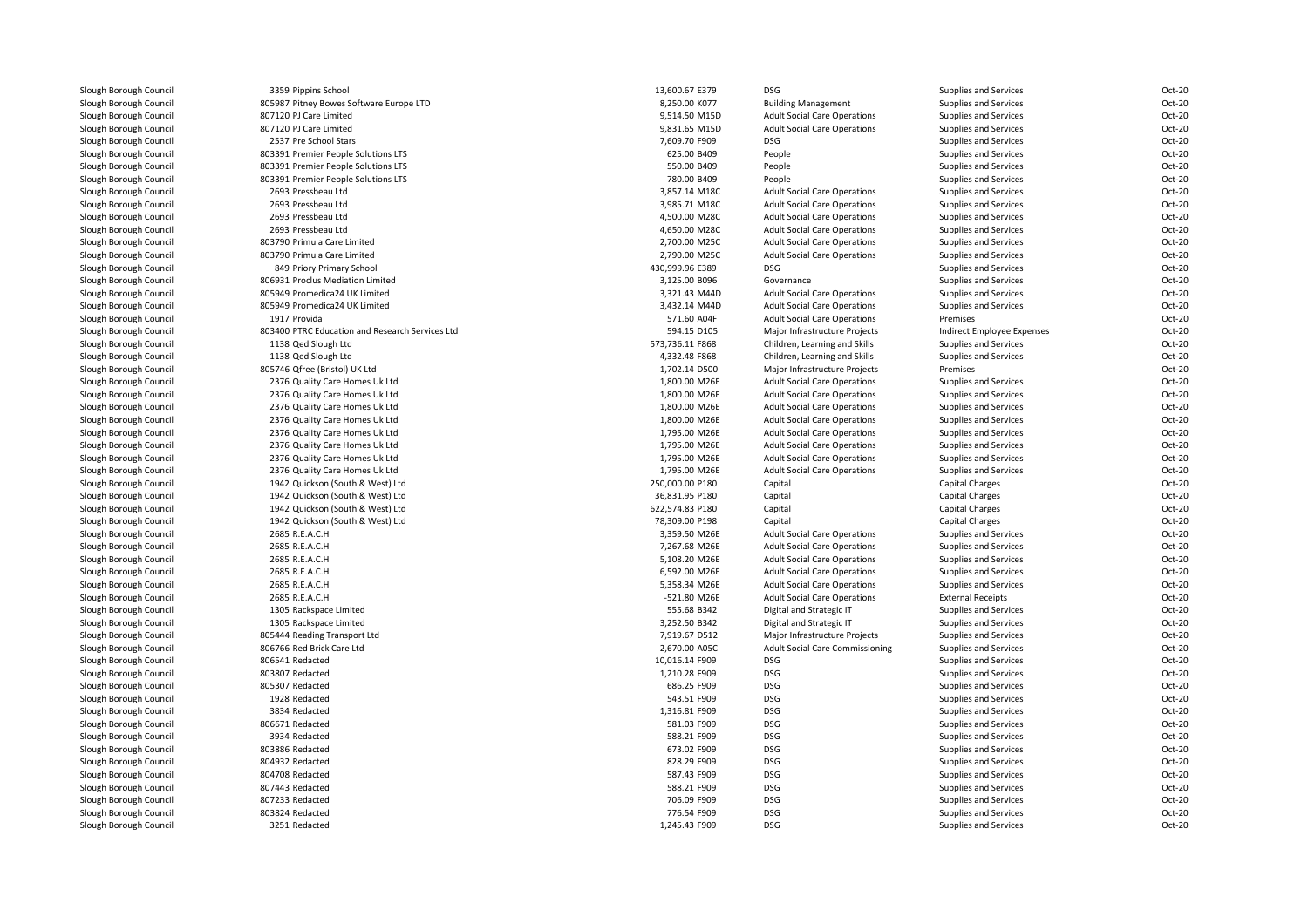| Slough Borough Council                           | 803802 Redacted                                                                                          | 1,644.32 F909                  | DSG                                                          | Supplies and Services                          | Oct-20 |
|--------------------------------------------------|----------------------------------------------------------------------------------------------------------|--------------------------------|--------------------------------------------------------------|------------------------------------------------|--------|
| Slough Borough Council                           | 803842 Redacted                                                                                          | 517.67 F909                    | <b>DSG</b>                                                   | Supplies and Services                          | Oct-20 |
| Slough Borough Council                           | 2948 Redacted                                                                                            | 541.55 F909                    | DSG                                                          | Supplies and Services                          | Oct-20 |
| Slough Borough Council                           | 805806 Redacted                                                                                          | 674.56 F909                    | DSG                                                          | Supplies and Services                          | Oct-20 |
| Slough Borough Council                           | 1572 Redactive Events Limited                                                                            | 695.00 B015                    | Finance                                                      | Indirect Employee Expenses                     | Oct-20 |
| Slough Borough Council                           | 804597 Redline Buses Ltd                                                                                 | 4,840.13 D512                  | Major Infrastructure Projects                                | Supplies and Services                          | Oct-20 |
| Slough Borough Council                           | 804597 Redline Buses Ltd                                                                                 | 5,351.00 D512                  | Major Infrastructure Projects                                | Supplies and Services                          | Oct-20 |
| Slough Borough Council                           | 806854 Reed Specialist Recruitment                                                                       | 612.67 B033                    | People                                                       | Salaries and Wages                             | Oct-20 |
| Slough Borough Council                           | 806854 Reed Specialist Recruitment                                                                       | 732.25 B033                    | People                                                       | Salaries and Wages                             | Oct-20 |
| Slough Borough Council                           | 806854 Reed Specialist Recruitment                                                                       | 747.40 B033                    | People                                                       | Salaries and Wages                             | Oct-20 |
| Slough Borough Council                           | 6 Re-Format Llp                                                                                          | 23,149.50 P153                 | Capital                                                      | <b>Capital Charges</b>                         | Oct-20 |
| Slough Borough Council                           | 6 Re-Format Llp                                                                                          | 3,105.00 P153                  | Capital                                                      | Capital Charges                                | Oct-20 |
| Slough Borough Council                           | 2229 Reliance High-Tech Limited (T/A Reliance Project)                                                   | 753.12 A01D                    | <b>Adult Social Care Operations</b>                          | Supplies and Services                          | Oct-20 |
| Slough Borough Council                           | 807562 Renovo Farnborough Limited                                                                        | 8.370.00 M25D                  | <b>Adult Social Care Operations</b>                          | Supplies and Services                          | Oct-20 |
| Slough Borough Council                           | 805624 Rent Connect Housing ltd.                                                                         | 9,000.00 H205                  | <b>Strategic Housing Services</b>                            | Premises                                       | Oct-20 |
| Slough Borough Council                           | 806612 Rentokil Initial K Ltd T/A Initial Washroom Hygiene                                               | 596.15 D320                    | <b>Regulatory Services</b>                                   | Supplies and Services                          | Oct-20 |
| Slough Borough Council                           | 806612 Rentokil Initial K Ltd T/A Initial Washroom Hygiene                                               | 2,015.00 B064                  | <b>Building Management</b>                                   | Supplies and Services                          | Oct-20 |
| Slough Borough Council                           | 1531 Rh Environmental                                                                                    | 1,180.00 H219                  | Neighbourhood Services                                       | Indirect Employee Expenses                     | Oct-20 |
| Slough Borough Council                           | 1893 Ricardo-Aea Limited                                                                                 | 2,625.00 D460                  | Major Infrastructure Projects                                | Supplies and Services                          | Oct-20 |
| Slough Borough Council                           | 1893 Ricardo-Aea Limited                                                                                 | 15,000.00 P155                 | Capital                                                      | <b>Capital Charges</b>                         | Oct-20 |
| Slough Borough Council                           | 2529 Richmond Fellowship                                                                                 | 2,380.36 M27F                  | <b>Adult Social Care Operations</b>                          | Supplies and Services                          | Oct-20 |
| Slough Borough Council                           | 805202 Rigby Taylor Ltd                                                                                  | 818.88 D750                    | Direct Service Organisation (DSO)                            | Supplies and Services                          | Oct-20 |
| Slough Borough Council                           | 1553 Robyn Baker                                                                                         | 1,842.00 C322                  | Communities and Lesiure                                      | Supplies and Services                          | Oct-20 |
| Slough Borough Council                           | 806930 Roselight Healthcare Service Limited                                                              | 3,340.00 M42F                  | <b>Adult Social Care Operations</b>                          | Supplies and Services                          | Oct-20 |
| Slough Borough Council                           | 806930 Roselight Healthcare Service Limited                                                              | 3,340.00 M42F                  | <b>Adult Social Care Operations</b>                          | Supplies and Services                          | Oct-20 |
| Slough Borough Council                           | 806930 Roselight Healthcare Service Limited                                                              | 3,340.00 M44F                  | <b>Adult Social Care Operations</b>                          | Supplies and Services                          | Oct-20 |
| Slough Borough Council                           | 806930 Roselight Healthcare Service Limited                                                              | 2,600.00 M44F                  | <b>Adult Social Care Operations</b>                          | Supplies and Services                          | Oct-20 |
| Slough Borough Council                           | 2168 RSM Risk Assurance Services LLP                                                                     | 21,613.00 B132                 | Finance                                                      | Supplies and Services                          | Oct-20 |
| Slough Borough Council                           | 2168 RSM Risk Assurance Services LLP                                                                     | 27,550.00 B146                 | Governance                                                   | Supplies and Services                          | Oct-20 |
| Slough Borough Council                           | 2168 RSM Risk Assurance Services LLP                                                                     | 25,912.50 B146                 | Governance                                                   | Supplies and Services                          | Oct-20 |
| Slough Borough Council                           | 2168 RSM Risk Assurance Services LLP                                                                     | 10,975.00 P432                 | Capital                                                      | <b>Capital Charges</b>                         | Oct-20 |
| Slough Borough Council                           | 2168 RSM Risk Assurance Services LLP                                                                     | 14,700.00 P432                 | Capital                                                      | <b>Capital Charges</b>                         | Oct-20 |
| Slough Borough Council                           | 2168 RSM Risk Assurance Services LLP                                                                     | 17,825.00 P432                 | Capital                                                      | <b>Capital Charges</b>                         | Oct-20 |
| Slough Borough Council                           | 2168 RSM Risk Assurance Services LLP                                                                     | 14,375.00 P432                 | Capital                                                      | Capital Charges                                | Oct-20 |
| Slough Borough Council                           | 807425 Ruskin Mill Trust Ltd                                                                             | 56,159.77 F462                 | <b>DSG</b>                                                   | Supplies and Services                          | Oct-20 |
| Slough Borough Council                           | 842 Ryvers Primary School                                                                                | 20,910.57 E399                 | <b>DSG</b>                                                   | Supplies and Services                          | Oct-20 |
| Slough Borough Council                           | 806398 Saba Park UK Services Limited                                                                     | 1,365.54 D182                  | Planning and Transport                                       | Premises                                       | Oct-20 |
| Slough Borough Council                           | 806398 Saba Park UK Services Limited                                                                     | 19,810.77 D010                 | Planning and Transport                                       | Supplies and Services                          | Oct-20 |
| Slough Borough Council                           | 806398 Saba Park UK Services Limited                                                                     | 12,951.48 D122                 | Planning and Transport                                       | Premises                                       | Oct-20 |
| Slough Borough Council                           | 806398 Saba Park UK Services Limited                                                                     | 1,137.50 D122                  | Planning and Transport                                       | Supplies and Services                          | Oct-20 |
| Slough Borough Council                           | 806398 Saba Park UK Services Limited                                                                     | 10,237.50 D123                 | Planning and Transport                                       | Supplies and Services                          | Oct-20 |
| Slough Borough Council                           | 806398 Saba Park UK Services Limited                                                                     | 981.32 D123                    | Planning and Transport                                       | Supplies and Services                          | Oct-20 |
| Slough Borough Council                           | 806398 Saba Park UK Services Limited                                                                     | 2,131.02 D123                  | Planning and Transport                                       | Supplies and Services                          | Oct-20 |
| Slough Borough Council                           | 806398 Saba Park UK Services Limited                                                                     | 2,125.03 D123                  | Planning and Transport                                       | Supplies and Services                          | Oct-20 |
| Slough Borough Council                           | 806398 Saba Park UK Services Limited                                                                     | 94,229.39 D123                 | Planning and Transport                                       | Supplies and Services                          | Oct-20 |
| Slough Borough Council                           | 806398 Saba Park UK Services Limited                                                                     | 10,469.93 D122                 | Planning and Transport                                       | Supplies and Services                          | Oct-20 |
|                                                  |                                                                                                          | 1,568.14 D123                  |                                                              |                                                | Oct-20 |
| Slough Borough Council<br>Slough Borough Council | 806398 Saba Park UK Services Limited                                                                     | 1,950.00 D305                  | Planning and Transport<br><b>Customer and Communications</b> | Supplies and Services<br>Supplies and Services | Oct-20 |
|                                                  | 3729 Sainsburys Business Direct                                                                          |                                |                                                              |                                                | Oct-20 |
| Slough Borough Council<br>Slough Borough Council | 805875 Salutem LD Bidco IV Limited T/A Ambito Care<br>805875 Salutem LD Bidco IV Limited T/A Ambito Care | 3,502.50 M25D<br>3,619.25 M25D | <b>Adult Social Care Operations</b>                          | Supplies and Services                          | Oct-20 |
|                                                  |                                                                                                          |                                | <b>Adult Social Care Operations</b>                          | Supplies and Services                          |        |
| Slough Borough Council                           | 805875 Salutem LD Bidco IV Limited T/A Ambito Care                                                       | 4,494.56 M26E                  | <b>Adult Social Care Operations</b>                          | Supplies and Services                          | Oct-20 |
| Slough Borough Council                           | 805875 Salutem LD Bidco IV Limited T/A Ambito Care                                                       | $-611.59$ M26E                 | <b>Adult Social Care Operations</b>                          | <b>External Receipts</b>                       | Oct-20 |
| Slough Borough Council                           | 804350 Sandra's Childcare                                                                                | 1,385.13 F909                  | DSG                                                          | Supplies and Services                          | Oct-20 |
| Slough Borough Council                           | 925 Sara Wood                                                                                            | 550.00 D320                    | <b>Regulatory Services</b>                                   | Supplies and Services                          | Oct-20 |
| Slough Borough Council                           | 925 Sara Wood                                                                                            | 700.00 D320                    | <b>Regulatory Services</b>                                   | Supplies and Services                          | Oct-20 |
| Slough Borough Council                           | 925 Sara Wood                                                                                            | 500.00 D320                    | <b>Regulatory Services</b>                                   | Supplies and Services                          | Oct-20 |
| Slough Borough Council                           | 1580 Savills (UK) Ltd                                                                                    | 1,500.00 J006                  | Housing Revenue Account                                      | Supplies and Services                          | Oct-20 |
| Slough Borough Council                           | 1580 Savills (UK) Ltd                                                                                    | 10.000.00 J006                 | <b>Housing Revenue Account</b>                               | Supplies and Services                          | Oct-20 |
| Slough Borough Council                           | 1580 Savills (UK) Ltd                                                                                    | 1,000.00 P405                  | Capital                                                      | <b>Capital Charges</b>                         | Oct-20 |
|                                                  |                                                                                                          |                                |                                                              |                                                |        |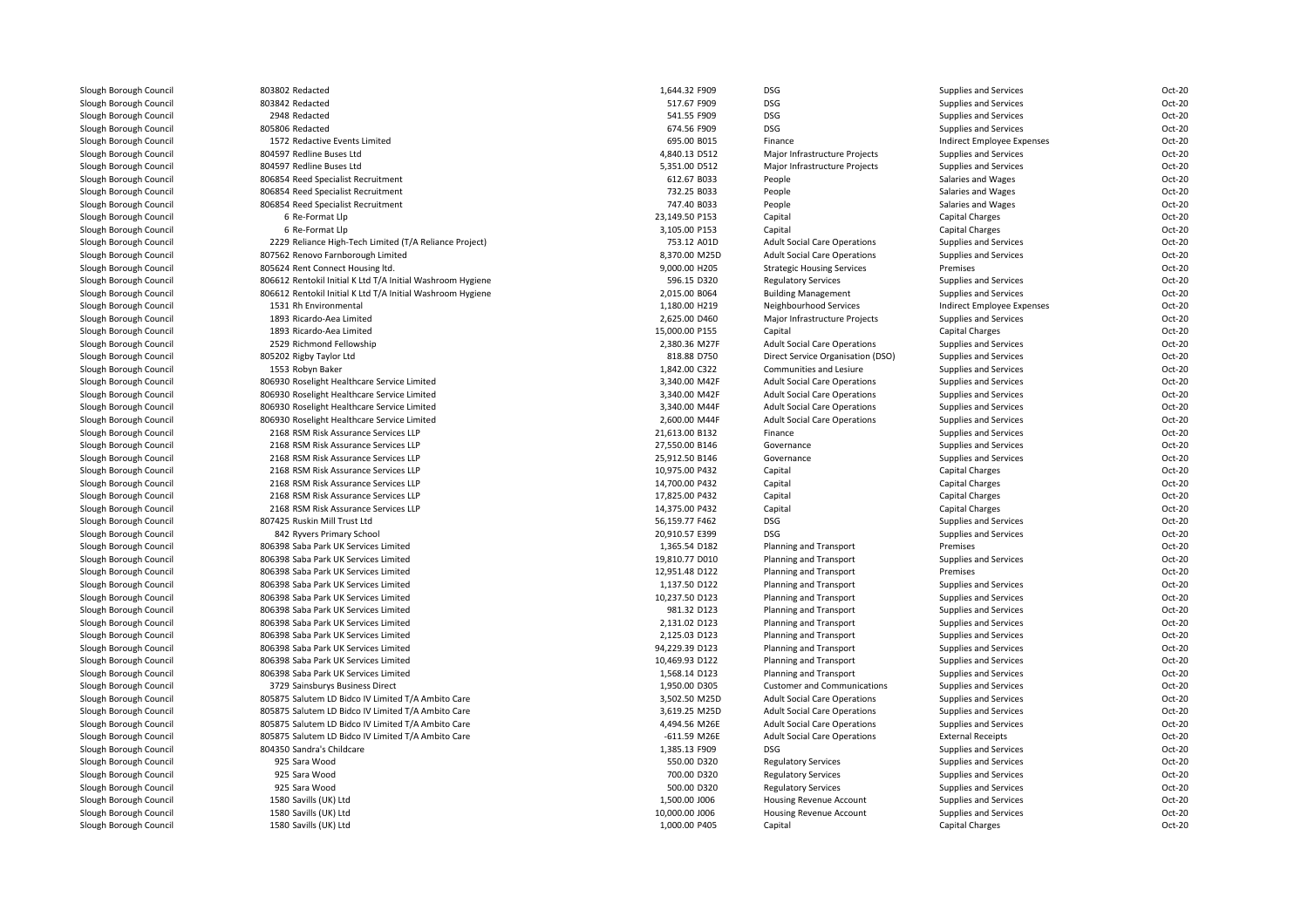| Slough Borough Council | 1580 Savills (UK) Ltd                            | 14,300.00 P405    | Capital                                                                    | Capital Charges                                | Oct-20           |
|------------------------|--------------------------------------------------|-------------------|----------------------------------------------------------------------------|------------------------------------------------|------------------|
| Slough Borough Council | 1580 Savills (UK) Ltd                            | 39,965.00 P405    | Capital                                                                    | Capital Charges                                | Oct-20           |
| Slough Borough Council | 1580 Savills (UK) Ltd                            | 3,823.75 P432     | Capital                                                                    | Capital Charges                                | Oct-20           |
| Slough Borough Council | 1580 Savills (UK) Ltd                            | 1,665.63 P432     | Capital                                                                    | Capital Charges                                | Oct-20           |
| Slough Borough Council | 1580 Savills (UK) Ltd                            | 65,800.00 P432    | Capital                                                                    | Capital Charges                                | Oct-20           |
| Slough Borough Council | 1580 Savills (UK) Ltd                            | 48,964.80 P432    | Capital                                                                    | Capital Charges                                | Oct-20           |
| Slough Borough Council | 1580 Savills (UK) Ltd                            | 55,000.00 P432    | Capital                                                                    | Capital Charges                                | Oct-20           |
| Slough Borough Council | 1580 Savills (UK) Ltd                            | 18,649.00 P432    | Capital                                                                    | Capital Charges                                | Oct-20           |
| Slough Borough Council | 1580 Savills (UK) Ltd                            | 5,802.50 P432     | Capital                                                                    | Capital Charges                                | Oct-20           |
| Slough Borough Council | 1580 Savills (UK) Ltd                            | 16,000.00 P432    | Capital                                                                    | Capital Charges                                | Oct-20           |
| Slough Borough Council | 1580 Savills (UK) Ltd                            | 6.826.50 P432     | Capital                                                                    | Capital Charges                                | Oct-20           |
| Slough Borough Council | 1580 Savills (UK) Ltd                            | 13,058.50 P432    | Capital                                                                    | Capital Charges                                | Oct-20           |
| Slough Borough Council | 1580 Savills (UK) Ltd                            | 3,917.70 P432     | Capital                                                                    | Capital Charges                                | Oct-20           |
| Slough Borough Council | 1580 Savills (UK) Ltd                            | 28,126.00 P432    | Capital                                                                    | Capital Charges                                | Oct-20           |
| Slough Borough Council | 1580 Savills (UK) Ltd                            | 6,629.70 P432     | Capital                                                                    | Capital Charges                                | Oct-20           |
| Slough Borough Council | 1580 Savills (UK) Ltd                            | 45,000.00 P432    | Capital                                                                    | Capital Charges                                | Oct-20           |
| Slough Borough Council | 1607 Scott Stemp                                 | 500.00 H009       | Finance                                                                    | Supplies and Services                          | Oct-20           |
| Slough Borough Council | 1661 Scottish And Southern Electricity           | 59,191.46 P405    | Capital                                                                    | Capital Charges                                | Oct-20           |
| Slough Borough Council | 1661 Scottish And Southern Electricity           | 2,258.34 P405     | Capital                                                                    | <b>Capital Charges</b>                         | Oct-20           |
| Slough Borough Council | 1022 Sdk Environmental Ltd                       | 6,250.00 C001     | Communities and Lesiure                                                    | Supplies and Services                          | Oct-20           |
| Slough Borough Council | 1022 Sdk Environmental Ltd                       | 5,745.33 H253     | Neighbourhood Services                                                     | Supplies and Services                          | Oct-20           |
| Slough Borough Council | 2969 Segro Administration Ltd                    | 4,642.00 B082     | <b>Regeneration Development</b>                                            | Supplies and Services                          | Oct-20           |
| Slough Borough Council | 803999 Sequence Care Group                       | 11,782.83 M26E    | <b>Adult Social Care Operations</b>                                        | Supplies and Services                          | Oct-20           |
| Slough Borough Council | 1680 Service Point                               | 1,367.50 C032     | Communities and Lesiure                                                    | Supplies and Services                          | Oct-20           |
| Slough Borough Council | 2585 Seymour House                               | 4,068.18 A05C     | <b>Adult Social Care Commissioning</b>                                     | Supplies and Services                          | Oct-20           |
| Slough Borough Council | 2585 Seymour House                               | 5,774.41 M26E     | <b>Adult Social Care Operations</b>                                        | Supplies and Services                          | Oct-20           |
| Slough Borough Council | 2585 Seymour House                               | 5,638.99 M26E     | <b>Adult Social Care Operations</b>                                        | Supplies and Services                          | Oct-20           |
| Slough Borough Council | 2585 Seymour House                               | 1,488.00 M26E     | <b>Adult Social Care Operations</b>                                        | Supplies and Services                          | Oct-20           |
| Slough Borough Council | 2585 Seymour House                               | 6,503.56 M26E     | <b>Adult Social Care Operations</b>                                        | Supplies and Services                          | Oct-20           |
| Slough Borough Council | 2585 Seymour House                               | 6,293.76 M26E     | <b>Adult Social Care Operations</b>                                        | Supplies and Services                          | Oct-20           |
| Slough Borough Council | 2585 Seymour House                               | 5,457.09 M26E     | <b>Adult Social Care Operations</b>                                        | Supplies and Services                          | Oct-20           |
| Slough Borough Council |                                                  | 1,590.91 M26E     |                                                                            |                                                |                  |
| Slough Borough Council | 2585 Seymour House<br>2585 Seymour House         | 5,588.14 M26E     | <b>Adult Social Care Operations</b><br><b>Adult Social Care Operations</b> | Supplies and Services<br>Supplies and Services | Oct-20<br>Oct-20 |
|                        |                                                  |                   |                                                                            |                                                |                  |
| Slough Borough Council | 2585 Seymour House                               | 2,376.76 M42E     | <b>Adult Social Care Operations</b>                                        | Supplies and Services                          | Oct-20           |
| Slough Borough Council | 2585 Seymour House                               | 2,150.40 M42E     | <b>Adult Social Care Operations</b>                                        | Supplies and Services                          | Oct-20           |
| Slough Borough Council | 2585 Seymour House                               | -594.98 M26E      | <b>Adult Social Care Operations</b>                                        | <b>External Receipts</b>                       | Oct-20           |
| Slough Borough Council | 2585 Seymour House                               | -575.79 M26E      | <b>Adult Social Care Operations</b>                                        | <b>External Receipts</b>                       | Oct-20           |
| Slough Borough Council | 1853 Shamita Ray                                 | 700.00 C322       | <b>Communities and Lesiure</b>                                             | Supplies and Services                          | Oct-20           |
| Slough Borough Council | 1853 Shamita Ray                                 | 700.00 C322       | Communities and Lesiure                                                    | Supplies and Services                          | Oct-20           |
| Slough Borough Council | 805204 Shorts Group Ltd                          | 1,350.00 D750     | Direct Service Organisation (DSO)                                          | Supplies and Services                          | Oct-20           |
| Slough Borough Council | 805807 Siemens Mobility Limited                  | 21,097.22 D500    | Major Infrastructure Projects                                              | Premises                                       | Oct-20           |
| Slough Borough Council | 805807 Siemens Mobility Limited                  | 4,310.74 D500     | Major Infrastructure Projects                                              | Premises                                       | Oct-20           |
| Slough Borough Council | 804922 SIMPSON ENVIRONMENTAL SERVICE LTD         | 11,874.00 B081    | <b>Regeneration Development</b>                                            | Premises                                       | Oct-20           |
| Slough Borough Council | 1459 Slough And Eton C E School                  | 19,500.00 E769    | <b>DSG</b>                                                                 | Supplies and Services                          | Oct-20           |
| Slough Borough Council | 2466 Slough Childrens Services Trust Limited     | 62,445.00 M99C    | Children, Learning and Skills                                              | Supplies and Services                          | Oct-20           |
| Slough Borough Council | 2466 Slough Childrens Services Trust Limited     | 2,333,252.00 M99C | Children, Learning and Skills                                              | Supplies and Services                          | Oct-20           |
| Slough Borough Council | 1913 Slough Crossroads Caring For Carers         | 13,528.00 A05C    | <b>Adult Social Care Commissioning</b>                                     | Supplies and Services                          | Oct-20           |
| Slough Borough Council | 1913 Slough Crossroads Caring For Carers         | 511.53 M44D       | <b>Adult Social Care Operations</b>                                        | Supplies and Services                          | Oct-20           |
| Slough Borough Council | 1913 Slough Crossroads Caring For Carers         | 528.32 M44D       | <b>Adult Social Care Operations</b>                                        | Supplies and Services                          | Oct-20           |
| Slough Borough Council | 1913 Slough Crossroads Caring For Carers         | 1,590.25 M44E     | <b>Adult Social Care Operations</b>                                        | Supplies and Services                          | Oct-20           |
| Slough Borough Council | 1913 Slough Crossroads Caring For Carers         | 1,485.90 M44E     | <b>Adult Social Care Operations</b>                                        | Supplies and Services                          | Oct-20           |
| Slough Borough Council | 1913 Slough Crossroads Caring For Carers         | 748.04 M44E       | <b>Adult Social Care Operations</b>                                        | Supplies and Services                          | Oct-20           |
| Slough Borough Council | 1913 Slough Crossroads Caring For Carers         | 869.42 M44F       | <b>Adult Social Care Operations</b>                                        | Supplies and Services                          | Oct-20           |
| Slough Borough Council | 1913 Slough Crossroads Caring For Carers         | 891.38 M44F       | <b>Adult Social Care Operations</b>                                        | Supplies and Services                          | Oct-20           |
| Slough Borough Council | 3503 Slough Day Nursery                          | 9,288.50 F909     | <b>DSG</b>                                                                 | Supplies and Services                          | Oct-20           |
| Slough Borough Council | 3011 Slough Urban Renewal Community Projects LLP | 22,827.50 P229    | Capital                                                                    | Capital Charges                                | Oct-20           |
| Slough Borough Council | 3011 Slough Urban Renewal Community Projects LLP | 7,875.16 P164     | Capital                                                                    | Capital Charges                                | Oct-20           |
| Slough Borough Council | 382 Softcat Plc                                  | 15,951.00 B282    | Digital and Strategic IT                                                   | Supplies and Services                          | Oct-20           |
| Slough Borough Council | 382 Softcat Plc                                  | 65,280.04 P084    | Capital                                                                    | Capital Charges                                | Oct-20           |
|                        |                                                  |                   |                                                                            |                                                |                  |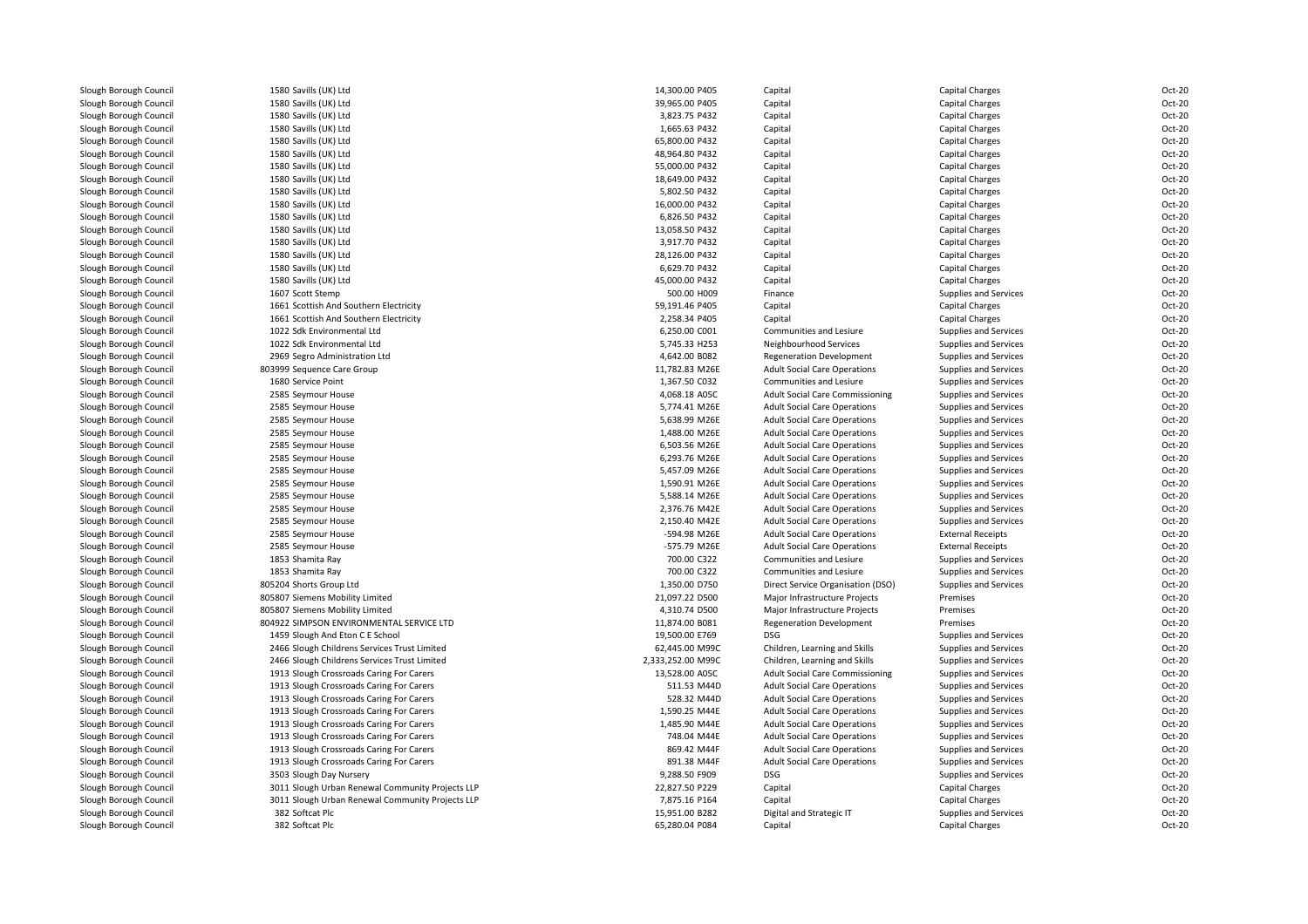| Slough Borough Council | 807530 Software Training London Ltd                   | 990.00 A01P       | Public Health                          | Indirect Employee Expenses | Oct-20           |
|------------------------|-------------------------------------------------------|-------------------|----------------------------------------|----------------------------|------------------|
| Slough Borough Council | 114 Solutions 4 Health Ltd                            | 15,015.84 A05C    | <b>Adult Social Care Commissioning</b> | Supplies and Services      | Oct-20           |
| Slough Borough Council | 114 Solutions 4 Health Ltd                            | 60,000.00 A09C    | <b>Adult Social Care Commissioning</b> | Supplies and Services      | Oct-20           |
| Slough Borough Council | 114 Solutions 4 Health Ltd                            | 226,216.31 A09C   | <b>Adult Social Care Commissioning</b> | Supplies and Services      | Oct-20           |
| Slough Borough Council | 1598 Sorbon Estates Limited                           | 5,865.00 H205     | <b>Strategic Housing Services</b>      | Premises                   | Oct-20           |
| Slough Borough Council | 710 Southern Electric Plc                             | 512.62 H203       | <b>Strategic Housing Services</b>      | Premises                   | Oct-20           |
| Slough Borough Council | 710 Southern Electric Plc                             | 514.54 H203       | <b>Strategic Housing Services</b>      | Premises                   | Oct-20           |
| Slough Borough Council | 710 Southern Electric Plc                             | 851.30 K089       | <b>Regulatory Services</b>             | Premises                   | Oct-20           |
| Slough Borough Council | 804781 Sports and Leisure Management Ltd              | 87,852.71 C025    | Communities and Lesiure                | Supplies and Services      | Oct-20           |
| Slough Borough Council | 804781 Sports and Leisure Management Ltd              | 92,051.62 C025    | Communities and Lesiure                | Supplies and Services      | Oct-20           |
| Slough Borough Council | 804781 Sports and Leisure Management Ltd              | 3,941.25 C025     | <b>Communities and Lesiure</b>         | Supplies and Services      | Oct-20           |
| Slough Borough Council | 804781 Sports and Leisure Management Ltd              | 9,910.81 C025     | Communities and Lesiure                | Supplies and Services      | Oct-20           |
| Slough Borough Council | 1875 Ss & Kk. Hothi                                   | 15,816.66 H205    | <b>Strategic Housing Services</b>      | Premises                   | Oct-20           |
| Slough Borough Council | 1875 Ss & Kk. Hothi                                   | 11,771.25 H205    | <b>Strategic Housing Services</b>      | Premises                   | Oct-20           |
| Slough Borough Council | 1875 Ss & Kk. Hothi                                   | 4,910.00 H205     | <b>Strategic Housing Services</b>      | Premises                   | Oct-20           |
| Slough Borough Council | 1366 Ssi Schaefer Ltd                                 | 13,834.80 P581    | Capital                                | Capital Charges            | Oct-20           |
| Slough Borough Council | 803165 St Anthony's Catholic Primary School & Nursery | 18,113.33 E409    | <b>DSG</b>                             | Supplies and Services      | Oct-20           |
| Slough Borough Council | 3383 St Bernards Catholic Grammar School              | 423,591.65 E559   | DSG                                    | Supplies and Services      | Oct-20           |
| Slough Borough Council | 2918 St Bernard'S Rc Preparatory School               | 16,036.27 F909    | <b>DSG</b>                             | Supplies and Services      | Oct-20           |
| Slough Borough Council | 3547 St Ethelberts School                             | 7,936.71 E419     | <b>DSG</b>                             | Supplies and Services      | Oct-20           |
| Slough Borough Council | 1378 St Josephs Catholic High School                  | 13,478.31 E569    | <b>DSG</b>                             | Supplies and Services      | Oct-20           |
| Slough Borough Council | 806584 St Mattews Ltd                                 | 4,096.42 M15F     | <b>Adult Social Care Operations</b>    | Supplies and Services      | Oct-20           |
| Slough Borough Council | 1445 Stallcombe House                                 | 5,922.00 M26E     | <b>Adult Social Care Operations</b>    | Supplies and Services      | Oct-20           |
| Slough Borough Council | 804910 Stennetts Limited                              | 5,070.00 D630     | Direct Service Organisation (DSO)      | Supplies and Services      | Oct-20           |
| Slough Borough Council | 804910 Stennetts Limited                              | 1,000.00 D750     | Direct Service Organisation (DSO)      | Supplies and Services      | Oct-20           |
| Slough Borough Council | 804910 Stennetts Limited                              | 1,365.00 D880     | Direct Service Organisation (DSO)      | Supplies and Services      | Oct-20           |
| Slough Borough Council | 804910 Stennetts Limited                              | 1,845.00 D630     | Direct Service Organisation (DSO)      | Supplies and Services      | Oct-20           |
| Slough Borough Council | 804910 Stennetts Limited                              | 538.31 D630       | Direct Service Organisation (DSO)      | Supplies and Services      | Oct-20           |
| Slough Borough Council | 2687 Stepping Stones                                  | 5,133.24 M26E     | <b>Adult Social Care Operations</b>    | Supplies and Services      | Oct-20           |
| Slough Borough Council | 2687 Stepping Stones                                  | 5,133.24 M26E     | <b>Adult Social Care Operations</b>    | Supplies and Services      | Oct-20           |
| Slough Borough Council | 2687 Stepping Stones                                  | 5,133.24 M26E     | <b>Adult Social Care Operations</b>    | Supplies and Services      | Oct-20           |
| Slough Borough Council |                                                       |                   |                                        |                            | Oct-20           |
|                        | 2687 Stepping Stones                                  | 5,133.24 M26E     | <b>Adult Social Care Operations</b>    | Supplies and Services      |                  |
| Slough Borough Council | 2687 Stepping Stones                                  | 8,005.12 M27F     | <b>Adult Social Care Operations</b>    | Supplies and Services      | Oct-20<br>Oct-20 |
| Slough Borough Council | 2687 Stepping Stones                                  | 8,005.12 M27F     | <b>Adult Social Care Operations</b>    | Supplies and Services      |                  |
| Slough Borough Council | 2687 Stepping Stones                                  | 8,005.12 M27F     | <b>Adult Social Care Operations</b>    | Supplies and Services      | Oct-20           |
| Slough Borough Council | 805835 STEPPING STONES SCHOOL HINDHEAD                | 7,763.00 F462     | DSG                                    | Supplies and Services      | Oct-20           |
| Slough Borough Council | 806876 Stopford Information Systems                   | 6,550.00 D332     | <b>Regulatory Services</b>             | Supplies and Services      | Oct-20           |
| Slough Borough Council | 805181 Street Furnishings Ltd                         | 664.40 D880       | Direct Service Organisation (DSO)      | Supplies and Services      | Oct-20           |
| Slough Borough Council | 805181 Street Furnishings Ltd                         | 978.60 D880       | Direct Service Organisation (DSO)      | Supplies and Services      | Oct-20           |
| Slough Borough Council | 807426 Sunfield Children's Home Ltd                   | 8,333.33 F462     | <b>DSG</b>                             | Supplies and Services      | Oct-20           |
| Slough Borough Council | 2688 Sunnyside Nursing Home                           | 2,991.76 M15D     | <b>Adult Social Care Operations</b>    | Supplies and Services      | Oct-20           |
| Slough Borough Council | 2688 Sunnyside Nursing Home                           | 2,991.76 M15D     | <b>Adult Social Care Operations</b>    | Supplies and Services      | Oct-20           |
| Slough Borough Council | 2688 Sunnyside Nursing Home                           | 2,979.80 M17C     | <b>Adult Social Care Operations</b>    | Supplies and Services      | Oct-20           |
| Slough Borough Council | 2688 Sunnyside Nursing Home                           | 2,979.80 M17C     | <b>Adult Social Care Operations</b>    | Supplies and Services      | Oct-20           |
| Slough Borough Council | 517 Supplies Team                                     | 1,102.20 F150     | Children, Learning and Skills          | Supplies and Services      | Oct-20           |
| Slough Borough Council | 805898 SUR Old Library (Hotel) LLP                    | 1,863,992.02 P159 | Capital                                | <b>Capital Charges</b>     | Oct-20           |
| Slough Borough Council | 805898 SUR Old Library (Hotel) LLP                    | -383,250.00 P159  | Capital                                | <b>Capital Charges</b>     | Oct-20           |
| Slough Borough Council | 293 Surecare Slough                                   | 18,512.00 A05C    | <b>Adult Social Care Commissioning</b> | Supplies and Services      | Oct-20           |
| Slough Borough Council | 293 Surecare Slough                                   | 1,140.70 A07R     | <b>Adult Social Care Operations</b>    | Supplies and Services      | Oct-20           |
| Slough Borough Council | 293 Surecare Slough                                   | 2,406.60 M44C     | <b>Adult Social Care Operations</b>    | Supplies and Services      | Oct-20           |
| Slough Borough Council | 293 Surecare Slough                                   | 530.03 M44C       | <b>Adult Social Care Operations</b>    | Supplies and Services      | Oct-20           |
| Slough Borough Council | 293 Surecare Slough                                   | 1,196.72 M44C     | <b>Adult Social Care Operations</b>    | Supplies and Services      | Oct-20           |
| Slough Borough Council | 293 Surecare Slough                                   | 1,141.55 M44C     | <b>Adult Social Care Operations</b>    | Supplies and Services      | Oct-20           |
| Slough Borough Council | 293 Surecare Slough                                   | 2,930.31 M44C     | <b>Adult Social Care Operations</b>    | Supplies and Services      | Oct-20           |
| Slough Borough Council | 293 Surecare Slough                                   | 2,406.60 M44C     | <b>Adult Social Care Operations</b>    | Supplies and Services      | Oct-20           |
| Slough Borough Council | 293 Surecare Slough                                   | 762.73 M44C       | <b>Adult Social Care Operations</b>    | Supplies and Services      | Oct-20           |
| Slough Borough Council | 293 Surecare Slough                                   | 665.77 M44C       | <b>Adult Social Care Operations</b>    | Supplies and Services      | Oct-20           |
| Slough Borough Council | 293 Surecare Slough                                   | 2,481.42 M44C     | <b>Adult Social Care Operations</b>    | Supplies and Services      | Oct-20           |
| Slough Borough Council | 293 Surecare Slough                                   | 1,079.31 M44C     | <b>Adult Social Care Operations</b>    | Supplies and Services      | Oct-20           |
|                        |                                                       |                   |                                        |                            |                  |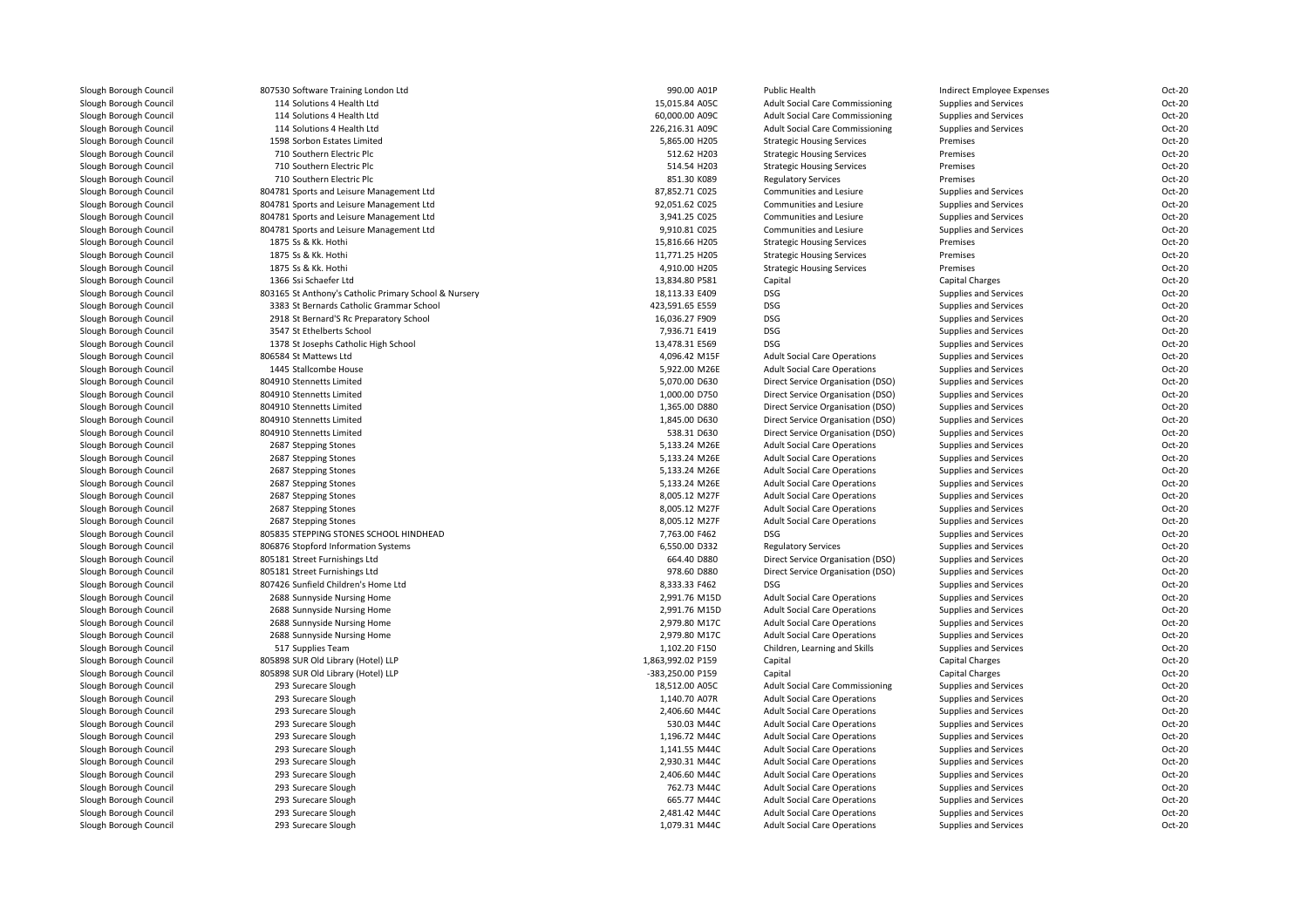| Slough Borough Council | 293 Surecare Slough                                    | 695.00 M44C    | <b>Adult Social Care Operations</b>    | Supplies and Services | Oct-20 |
|------------------------|--------------------------------------------------------|----------------|----------------------------------------|-----------------------|--------|
| Slough Borough Council | 293 Surecare Slough                                    | 1,203.30 M44C  | <b>Adult Social Care Operations</b>    | Supplies and Services | Oct-20 |
| Slough Borough Council | 293 Surecare Slough                                    | 936.04 M44C    | <b>Adult Social Care Operations</b>    | Supplies and Services | Oct-20 |
| Slough Borough Council | 293 Surecare Slough                                    | 1,337.28 M44C  | <b>Adult Social Care Operations</b>    | Supplies and Services | Oct-20 |
| Slough Borough Council | 293 Surecare Slough                                    | 2,434.80 M44C  | <b>Adult Social Care Operations</b>    | Supplies and Services | Oct-20 |
| Slough Borough Council | 293 Surecare Slough                                    | 2,006.34 M44C  | <b>Adult Social Care Operations</b>    | Supplies and Services | Oct-20 |
| Slough Borough Council | 293 Surecare Slough                                    | 2,667.50 M44C  | <b>Adult Social Care Operations</b>    | Supplies and Services | Oct-20 |
| Slough Borough Council | 293 Surecare Slough                                    | 802.20 M44C    | <b>Adult Social Care Operations</b>    | Supplies and Services | Oct-20 |
| Slough Borough Council | 293 Surecare Slough                                    | 796.18 M44C    | <b>Adult Social Care Operations</b>    | Supplies and Services | Oct-20 |
| Slough Borough Council | 293 Surecare Slough                                    | 2,445.04 M44C  | <b>Adult Social Care Operations</b>    | Supplies and Services | Oct-20 |
| Slough Borough Council | 293 Surecare Slough                                    | 1,025.64 M44C  | <b>Adult Social Care Operations</b>    | Supplies and Services | Oct-20 |
| Slough Borough Council | 293 Surecare Slough                                    | 2,499.56 M44C  | <b>Adult Social Care Operations</b>    | Supplies and Services | Oct-20 |
| Slough Borough Council | 293 Surecare Slough                                    | 3,386.04 M44C  | <b>Adult Social Care Operations</b>    | Supplies and Services | Oct-20 |
| Slough Borough Council | 293 Surecare Slough                                    | 695.94 M44C    | <b>Adult Social Care Operations</b>    | Supplies and Services | Oct-20 |
| Slough Borough Council | 293 Surecare Slough                                    | 1,069.60 M44C  | <b>Adult Social Care Operations</b>    | Supplies and Services | Oct-20 |
| Slough Borough Council | 293 Surecare Slough                                    | 799.99 M44C    | <b>Adult Social Care Operations</b>    | Supplies and Services | Oct-20 |
| Slough Borough Council |                                                        | 654.31 M44C    |                                        |                       | Oct-20 |
|                        | 293 Surecare Slough                                    |                | <b>Adult Social Care Operations</b>    | Supplies and Services | Oct-20 |
| Slough Borough Council | 293 Surecare Slough                                    | 1,067.94 M44C  | <b>Adult Social Care Operations</b>    | Supplies and Services |        |
| Slough Borough Council | 293 Surecare Slough                                    | 2,406.88 M44C  | <b>Adult Social Care Operations</b>    | Supplies and Services | Oct-20 |
| Slough Borough Council | 293 Surecare Slough                                    | 1,192.29 M44C  | <b>Adult Social Care Operations</b>    | Supplies and Services | Oct-20 |
| Slough Borough Council | 293 Surecare Slough                                    | 719.22 M44C    | <b>Adult Social Care Operations</b>    | Supplies and Services | Oct-20 |
| Slough Borough Council | 293 Surecare Slough                                    | 2,941.36 M44C  | <b>Adult Social Care Operations</b>    | Supplies and Services | Oct-20 |
| Slough Borough Council | 293 Surecare Slough                                    | 802.20 M44C    | <b>Adult Social Care Operations</b>    | Supplies and Services | Oct-20 |
| Slough Borough Council | 293 Surecare Slough                                    | 1,236.54 M44C  | <b>Adult Social Care Operations</b>    | Supplies and Services | Oct-20 |
| Slough Borough Council | 293 Surecare Slough                                    | 1,776.30 M44C  | <b>Adult Social Care Operations</b>    | Supplies and Services | Oct-20 |
| Slough Borough Council | 293 Surecare Slough                                    | 1,139.35 M44C  | <b>Adult Social Care Operations</b>    | Supplies and Services | Oct-20 |
| Slough Borough Council | 293 Surecare Slough                                    | 2,405.94 M44C  | <b>Adult Social Care Operations</b>    | Supplies and Services | Oct-20 |
| Slough Borough Council | 293 Surecare Slough                                    | 1,335.74 M44C  | <b>Adult Social Care Operations</b>    | Supplies and Services | Oct-20 |
| Slough Borough Council | 293 Surecare Slough                                    | 2,397.96 M44D  | <b>Adult Social Care Operations</b>    | Supplies and Services | Oct-20 |
| Slough Borough Council | 293 Surecare Slough                                    | 1,194.65 M44D  | <b>Adult Social Care Operations</b>    | Supplies and Services | Oct-20 |
| Slough Borough Council | 293 Surecare Slough                                    | 2,674.00 M44D  | <b>Adult Social Care Operations</b>    | Supplies and Services | Oct-20 |
| Slough Borough Council | 293 Surecare Slough                                    | 2,139.20 M44D  | <b>Adult Social Care Operations</b>    | Supplies and Services | Oct-20 |
| Slough Borough Council | 293 Surecare Slough                                    | 2,406.60 M44D  | <b>Adult Social Care Operations</b>    | Supplies and Services | Oct-20 |
| Slough Borough Council | 293 Surecare Slough                                    | 2,932.84 M44D  | <b>Adult Social Care Operations</b>    | Supplies and Services | Oct-20 |
| Slough Borough Council | 293 Surecare Slough                                    | 2,508.62 M44D  | <b>Adult Social Care Operations</b>    | Supplies and Services | Oct-20 |
| Slough Borough Council | 293 Surecare Slough                                    | 806.16 M44D    | <b>Adult Social Care Operations</b>    | Supplies and Services | Oct-20 |
| Slough Borough Council | 293 Surecare Slough                                    | 611.20 M44E    | <b>Adult Social Care Operations</b>    | Supplies and Services | Oct-20 |
| Slough Borough Council | 293 Surecare Slough                                    | 917.04 M44E    | <b>Adult Social Care Operations</b>    | Supplies and Services | Oct-20 |
| Slough Borough Council | 293 Surecare Slough                                    | 1,069.60 M44E  | <b>Adult Social Care Operations</b>    | Supplies and Services | Oct-20 |
| Slough Borough Council | 293 Surecare Slough                                    | 1,327.72 M44E  | <b>Adult Social Care Operations</b>    | Supplies and Services | Oct-20 |
| Slough Borough Council | 293 Surecare Slough                                    | 2,406.60 M47D  | <b>Adult Social Care Operations</b>    | Supplies and Services | Oct-20 |
| Slough Borough Council | 293 Surecare Slough                                    | 834.68 M48C    | <b>Adult Social Care Operations</b>    | Supplies and Services | Oct-20 |
| Slough Borough Council | 293 Surecare Slough                                    | 2,941.40 M48C  | <b>Adult Social Care Operations</b>    | Supplies and Services | Oct-20 |
| Slough Borough Council | 293 Surecare Slough                                    | 2,671.48 M48C  | <b>Adult Social Care Operations</b>    | Supplies and Services | Oct-20 |
| Slough Borough Council | 293 Surecare Slough                                    | 1,871.76 M48C  | <b>Adult Social Care Operations</b>    | Supplies and Services | Oct-20 |
| Slough Borough Council | 293 Surecare Slough                                    | 2,386.18 M48C  | <b>Adult Social Care Operations</b>    |                       | Oct-20 |
|                        |                                                        |                |                                        | Supplies and Services |        |
| Slough Borough Council | 803668 Surrey Disabled People's Partnership            | 33,224.90 A02C | <b>Adult Social Care Commissioning</b> | Supplies and Services | Oct-20 |
| Slough Borough Council | 18 Survey Monkey                                       | 900.00 F146    | Children, Learning and Skills          | Supplies and Services | Oct-20 |
| Slough Borough Council | 1724 Susan Nash                                        | 1,375.00 C322  | Communities and Lesiure                | Supplies and Services | Oct-20 |
| Slough Borough Council | 1724 Susan Nash                                        | 700.00 C322    | Communities and Lesiure                | Supplies and Services | Oct-20 |
| Slough Borough Council | 805484 Synergy Asset Services Ltd                      | 1,248.00 D900  | Direct Service Organisation (DSO)      | Supplies and Services | Oct-20 |
| Slough Borough Council | 803578 T Haynes Chorley & Co Ltd t/a Spectrum Plastics | 1,352.00 C104  | Communities and Lesiure                | Supplies and Services | Oct-20 |
| Slough Borough Council | 803578 T Haynes Chorley & Co Ltd t/a Spectrum Plastics | 813.00 C104    | Communities and Lesiure                | Supplies and Services | Oct-20 |
| Slough Borough Council | 803464 TAIRA FOO                                       | 750.00 C322    | Communities and Lesiure                | Supplies and Services | Oct-20 |
| Slough Borough Council | 807256 Targeted Provision Ltd                          | 3,300.00 F446  | <b>DSG</b>                             | Supplies and Services | Oct-20 |
| Slough Borough Council | 807256 Targeted Provision Ltd                          | 660.00 F446    | <b>DSG</b>                             | Supplies and Services | Oct-20 |
| Slough Borough Council | 807256 Targeted Provision Ltd                          | 1,100.00 F446  | <b>DSG</b>                             | Supplies and Services | Oct-20 |
| Slough Borough Council | 805683 Team Carita DCS Limited                         | 868.00 M42C    | <b>Adult Social Care Operations</b>    | Supplies and Services | Oct-20 |
| Slough Borough Council | 805683 Team Carita DCS Limited                         | 1,193.64 M44C  | <b>Adult Social Care Operations</b>    | Supplies and Services | Oct-20 |
|                        |                                                        |                |                                        |                       |        |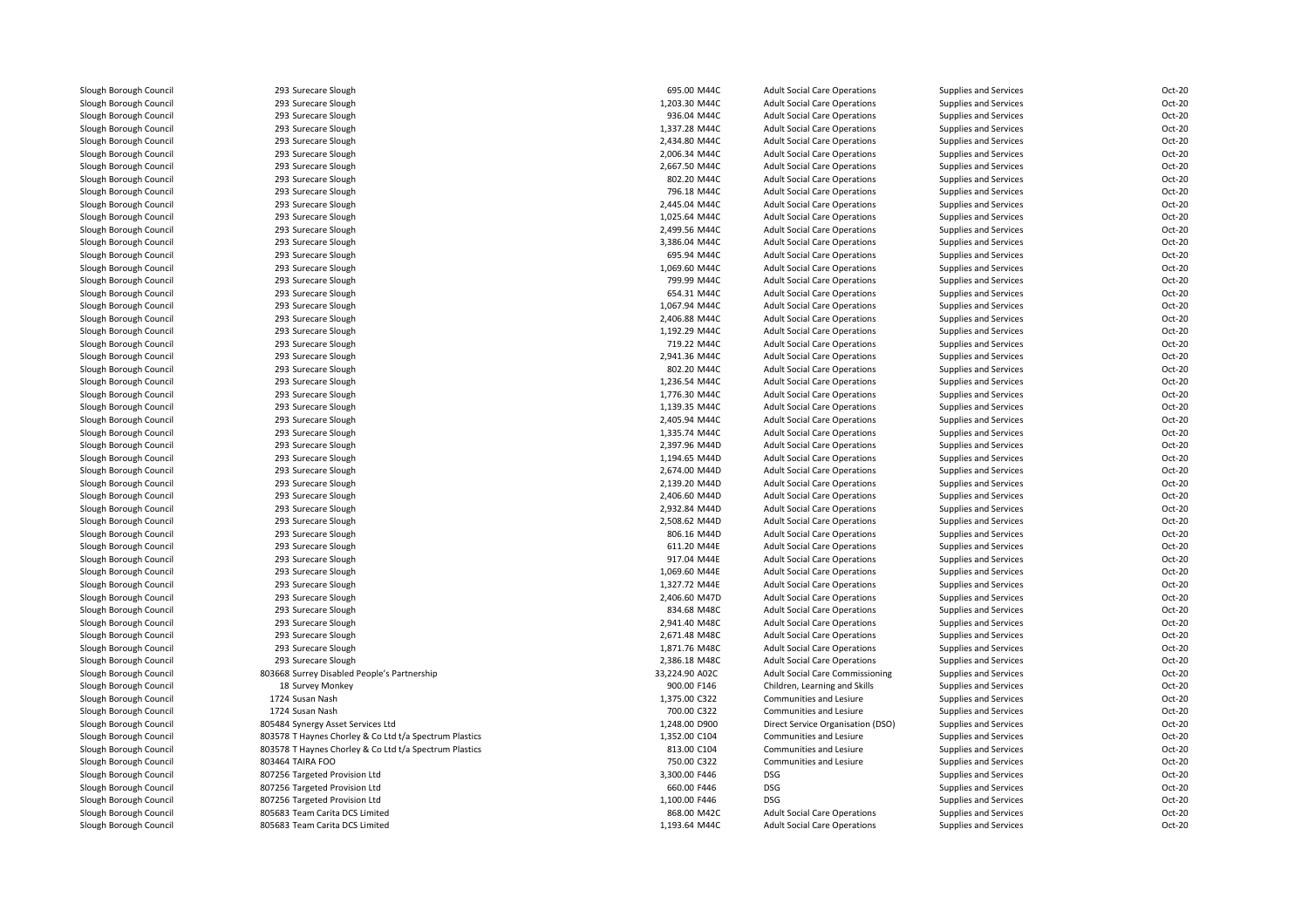| Slough Borough Council | 805683 Team Carita DCS Limited               | 1,038.64 M44C    | <b>Adult Social Care Operations</b>    | Supplies and Services                          | Oct-20 |
|------------------------|----------------------------------------------|------------------|----------------------------------------|------------------------------------------------|--------|
| Slough Borough Council | 3369 Teeny Boppers Montessori School         | 9,879.64 F909    | <b>DSG</b>                             | Supplies and Services                          | Oct-20 |
| Slough Borough Council | 1596 Teleshore (Uk) Limited                  | 1,500.00 D320    | <b>Regulatory Services</b>             | Supplies and Services                          | Oct-20 |
| Slough Borough Council | 1596 Teleshore (Uk) Limited                  | 1,384.39 D320    | <b>Regulatory Services</b>             | Supplies and Services                          | Oct-20 |
| Slough Borough Council | 1596 Teleshore (Uk) Limited                  | 1,836.50 D320    | <b>Regulatory Services</b>             | Supplies and Services                          | Oct-20 |
| Slough Borough Council | 951 Templewood Security Systems Ltd          | 551.80 A04F      | <b>Adult Social Care Operations</b>    | Supplies and Services                          | Oct-20 |
| Slough Borough Council | 806335 Tennyson Finn Ltd                     | 2,205.00 C322    | Communities and Lesiure                | Supplies and Services                          | Oct-20 |
| Slough Borough Council | 803266 Thames Valley Berkshire LEP Ltd       | 10,000.00 B415   | Economic Development                   | Supplies and Services                          | Oct-20 |
| Slough Borough Council | 803712 Thames Valley Transport Services LTD  | 96,995.00 F123   | Children, Learning and Skills          | Supplies and Services                          | Oct-20 |
| Slough Borough Council | 803774 The Abbeyfield Maidenhead Society Ltd | 3,321.43 M27C    | <b>Adult Social Care Operations</b>    | Supplies and Services                          | Oct-20 |
| Slough Borough Council | 653 The Godolphin Junior Academy             | 7,083.33 E779    | <b>DSG</b>                             | Supplies and Services                          | Oct-20 |
| Slough Borough Council | 2206 The Housing Ombudsman                   | 13,469.82 J200   | Housing Revenue Account                | Supplies and Services                          | Oct-20 |
| Slough Borough Council | 803300 The Langley Academy Primary           | 23,683.33 E469   | DSG                                    | Supplies and Services                          | Oct-20 |
| Slough Borough Council | 806847 The Langley Heritage Primary Academy  | 14,838.33 E369   | <b>DSG</b>                             | Supplies and Services                          | Oct-20 |
| Slough Borough Council | 805400 The Leading Care Company              | 15,486.00 A05C   | <b>Adult Social Care Commissioning</b> | Supplies and Services                          | Oct-20 |
| Slough Borough Council | 805400 The Leading Care Company              | 1,782.00 A07R    | <b>Adult Social Care Operations</b>    | Supplies and Services                          | Oct-20 |
| Slough Borough Council | 805400 The Leading Care Company              | 907.50 A07R      | <b>Adult Social Care Operations</b>    | Supplies and Services                          | Oct-20 |
| Slough Borough Council | 805400 The Leading Care Company              | 924.00 A07R      | <b>Adult Social Care Operations</b>    | Supplies and Services                          | Oct-20 |
| Slough Borough Council | 805400 The Leading Care Company              | 1,155.00 M44C    | <b>Adult Social Care Operations</b>    | Supplies and Services                          | Oct-20 |
| Slough Borough Council | 805400 The Leading Care Company              | 693.00 M44C      | <b>Adult Social Care Operations</b>    | Supplies and Services                          | Oct-20 |
| Slough Borough Council | 805400 The Leading Care Company              | 924.00 M44C      | <b>Adult Social Care Operations</b>    | Supplies and Services                          | Oct-20 |
| Slough Borough Council | 805400 The Leading Care Company              | 1,089.14 M44C    | <b>Adult Social Care Operations</b>    | Supplies and Services                          | Oct-20 |
| Slough Borough Council | 805400 The Leading Care Company              | 1,039.64 M44C    | <b>Adult Social Care Operations</b>    | Supplies and Services                          | Oct-20 |
| Slough Borough Council | 805400 The Leading Care Company              | 1,138.92 M44C    | <b>Adult Social Care Operations</b>    | Supplies and Services                          | Oct-20 |
| Slough Borough Council | 805400 The Leading Care Company              | 1,386.00 M44C    | <b>Adult Social Care Operations</b>    | Supplies and Services                          | Oct-20 |
| Slough Borough Council | 805400 The Leading Care Company              | 594.08 M44C      | <b>Adult Social Care Operations</b>    | Supplies and Services                          | Oct-20 |
| Slough Borough Council | 805400 The Leading Care Company              | 808.64 M44C      | <b>Adult Social Care Operations</b>    | Supplies and Services                          | Oct-20 |
| Slough Borough Council | 805400 The Leading Care Company              | 2,310.56 M44D    | <b>Adult Social Care Operations</b>    | Supplies and Services                          | Oct-20 |
| Slough Borough Council | 805400 The Leading Care Company              | 808.64 M44D      | <b>Adult Social Care Operations</b>    | Supplies and Services                          | Oct-20 |
| Slough Borough Council | 805400 The Leading Care Company              | 2,079.28 M45C    | <b>Adult Social Care Operations</b>    | Supplies and Services                          | Oct-20 |
| Slough Borough Council | 805400 The Leading Care Company              | 2,025.64 M45C    | <b>Adult Social Care Operations</b>    | Supplies and Services                          | Oct-20 |
| Slough Borough Council | 805400 The Leading Care Company              | 763.26 M48C      | <b>Adult Social Care Operations</b>    | Supplies and Services                          | Oct-20 |
| Slough Borough Council | 3883 The Maples Reading                      | 4,340.00 M26E    | <b>Adult Social Care Operations</b>    | Supplies and Services                          | Oct-20 |
| Slough Borough Council | 3883 The Maples Reading                      | 12,178.57 M26E   | <b>Adult Social Care Operations</b>    | Supplies and Services                          | Oct-20 |
| Slough Borough Council | 3883 The Maples Reading                      | 12,178.57 M26E   | <b>Adult Social Care Operations</b>    | Supplies and Services                          | Oct-20 |
| Slough Borough Council | 3883 The Maples Reading                      | 12,483.04 M26E   | <b>Adult Social Care Operations</b>    | Supplies and Services                          | Oct-20 |
| Slough Borough Council | 3883 The Maples Reading                      | 12,080.36 M26E   | <b>Adult Social Care Operations</b>    | Supplies and Services                          | Oct-20 |
| Slough Borough Council | 3883 The Maples Reading                      | 4,448.50 M26E    | <b>Adult Social Care Operations</b>    | Supplies and Services                          | Oct-20 |
| Slough Borough Council | 3883 The Maples Reading                      | 4,340.00 M26E    | <b>Adult Social Care Operations</b>    | Supplies and Services                          | Oct-20 |
| Slough Borough Council | 3883 The Maples Reading                      | 4,448.50 M26E    | <b>Adult Social Care Operations</b>    | Supplies and Services                          | Oct-20 |
| Slough Borough Council | 3883 The Maples Reading                      | 12,483.04 M26E   | <b>Adult Social Care Operations</b>    | Supplies and Services                          | Oct-20 |
| Slough Borough Council | 3883 The Maples Reading                      | 4,305.00 M26E    | <b>Adult Social Care Operations</b>    | Supplies and Services                          | Oct-20 |
| Slough Borough Council | 3116 The Oratory Montessori Day Nursery      | 10,636.24 F909   | DSG                                    | Supplies and Services                          | Oct-20 |
| Slough Borough Council | 2898 The Regard Partnership Ltd              | 7,021.15 M26E    | <b>Adult Social Care Operations</b>    | Supplies and Services                          | Oct-20 |
| Slough Borough Council | 2898 The Regard Partnership Ltd              | 5,757.14 M26E    | <b>Adult Social Care Operations</b>    | Supplies and Services                          | Oct-20 |
| Slough Borough Council | 2898 The Regard Partnership Ltd              | 6,330.73 M42E    | <b>Adult Social Care Operations</b>    |                                                | Oct-20 |
| Slough Borough Council | 2898 The Regard Partnership Ltd              | 4,979.93 M42E    | <b>Adult Social Care Operations</b>    | Supplies and Services<br>Supplies and Services | Oct-20 |
| Slough Borough Council | 2898 The Regard Partnership Ltd              | 3,169.04 M42E    | <b>Adult Social Care Operations</b>    | Supplies and Services                          | Oct-20 |
|                        |                                              | 6,547.24 M42E    |                                        |                                                | Oct-20 |
| Slough Borough Council | 2898 The Regard Partnership Ltd              | 5,197.24 M42E    | <b>Adult Social Care Operations</b>    | Supplies and Services                          | Oct-20 |
| Slough Borough Council | 2898 The Regard Partnership Ltd              |                  | <b>Adult Social Care Operations</b>    | Supplies and Services                          |        |
| Slough Borough Council | 2898 The Regard Partnership Ltd              | 4,887.11 M42E    | <b>Adult Social Care Operations</b>    | Supplies and Services                          | Oct-20 |
| Slough Borough Council | 2898 The Regard Partnership Ltd              | 4,387.52 M44D    | <b>Adult Social Care Operations</b>    | Supplies and Services                          | Oct-20 |
| Slough Borough Council | 2898 The Regard Partnership Ltd              | 5,431.73 M44E    | <b>Adult Social Care Operations</b>    | Supplies and Services                          | Oct-20 |
| Slough Borough Council | 821 The Westgate School                      | 21,330.25 E789   | DSG                                    | Supplies and Services                          | Oct-20 |
| Slough Borough Council | 807518 Therapeia Ltd.                        | 1,000.00 A03F    | <b>Adult Social Care Operations</b>    | Supplies and Services                          | Oct-20 |
| Slough Borough Council | 804686 Thistle Insurance Services Ltd        | $-1,806.20$ J006 | Housing Revenue Account                | Supplies and Services                          | Oct-20 |
| Slough Borough Council | 805915 Time 4 U Limited                      | 2,940.66 M42F    | <b>Adult Social Care Operations</b>    | Supplies and Services                          | Oct-20 |
| Slough Borough Council | 805915 Time 4 U Limited                      | 3.381.17 M44F    | <b>Adult Social Care Operations</b>    | Supplies and Services                          | Oct-20 |
| Slough Borough Council | 805915 Time 4 U Limited                      | 2,892.90 M44F    | <b>Adult Social Care Operations</b>    | Supplies and Services                          | Oct-20 |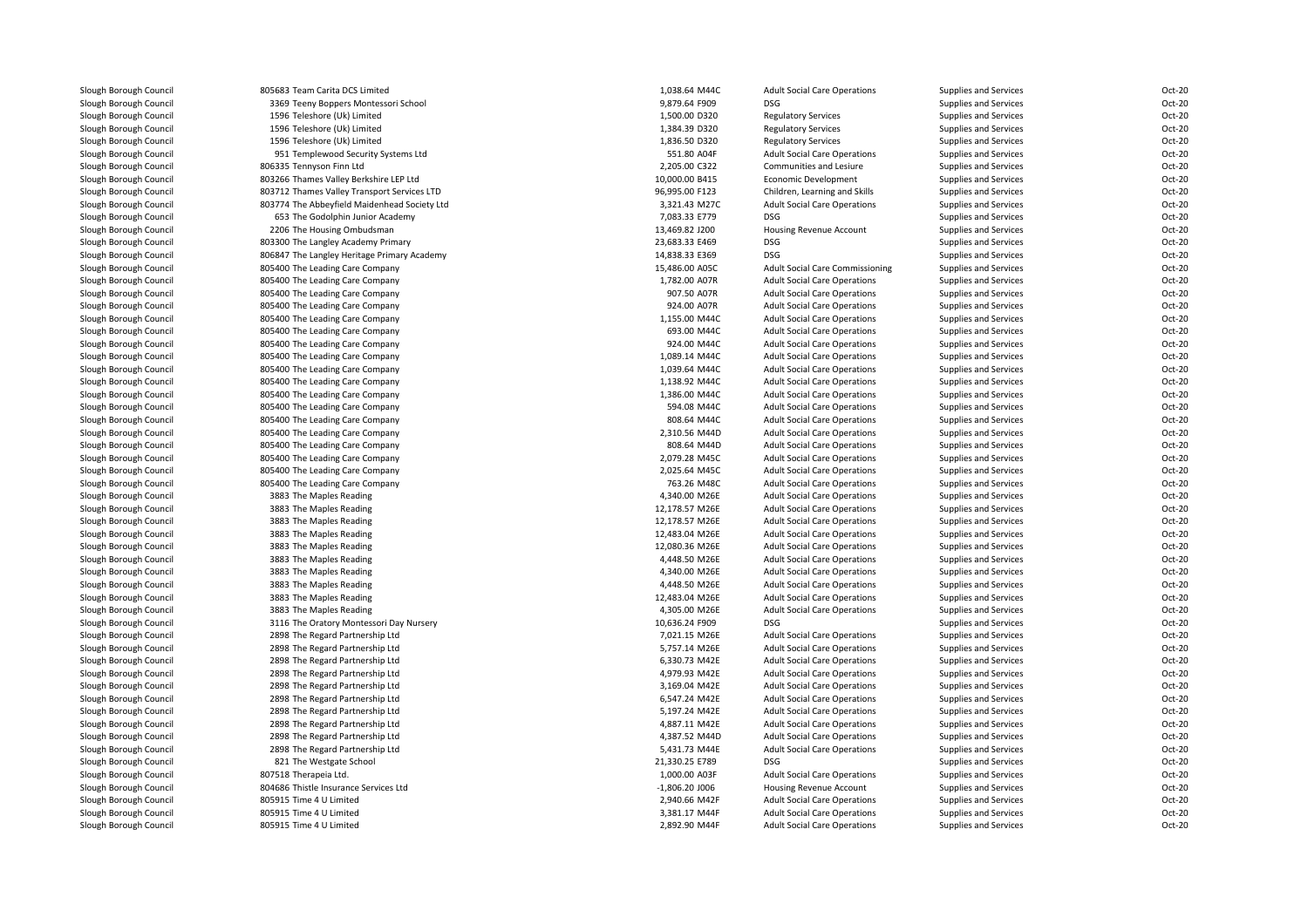| Slough Borough Council | 806360 Tiny Turtles Daycare Nursery Ltd     | 12,278.94 F909   | DSG                                    | Supplies and Services    | Oct-20 |
|------------------------|---------------------------------------------|------------------|----------------------------------------|--------------------------|--------|
| Slough Borough Council | 803194 TMP Worldwide                        | 1,272.34 B348    | People                                 | Supplies and Services    | Oct-20 |
| Slough Borough Council | 803194 TMP Worldwide                        | 3,472.15 B348    | People                                 | Supplies and Services    | Oct-20 |
| Slough Borough Council | 803194 TMP Worldwide                        | 816.95 B348      | People                                 | Supplies and Services    | Oct-20 |
| Slough Borough Council | 171 Toad Hall Nursery                       | 28,733.04 F909   | <b>DSG</b>                             | Supplies and Services    | Oct-20 |
| Slough Borough Council | 2432 Tracsis Traffic Data Limited           | 1,525.00 D500    | Major Infrastructure Projects          | Supplies and Services    | Oct-20 |
| Slough Borough Council | 805950 Treloar College                      | -7,304.82 M26E   | <b>Adult Social Care Operations</b>    | Supplies and Services    | Oct-20 |
| Slough Borough Council | 805950 Treloar College                      | 6,330.94 M26E    | <b>Adult Social Care Operations</b>    | Supplies and Services    | Oct-20 |
| Slough Borough Council | 805950 Treloar College                      | 6,541.97 M26E    | <b>Adult Social Care Operations</b>    | Supplies and Services    | Oct-20 |
| Slough Borough Council | 805950 Treloar College                      | 6,330.94 M26E    | <b>Adult Social Care Operations</b>    | Supplies and Services    | Oct-20 |
| Slough Borough Council | 805950 Treloar College                      | 1.580.73 M26E    | <b>Adult Social Care Operations</b>    | Supplies and Services    | Oct-20 |
| Slough Borough Council | 805950 Treloar College                      | 2,412.00 F462    | DSG                                    | Supplies and Services    | Oct-20 |
| Slough Borough Council | 805950 Treloar College                      | 27,782.08 F462   | <b>DSG</b>                             | Supplies and Services    | Oct-20 |
| Slough Borough Council | 805950 Treloar College                      | 28,940.17 F462   | <b>DSG</b>                             | Supplies and Services    | Oct-20 |
|                        | 2288 Trowers & Hamlins                      | 2,754.00 J006    |                                        |                          | Oct-20 |
| Slough Borough Council | 2288 Trowers & Hamlins                      | 4,483.00 J006    | Housing Revenue Account                | Supplies and Services    | Oct-20 |
| Slough Borough Council |                                             |                  | Housing Revenue Account                | Supplies and Services    |        |
| Slough Borough Council | 2288 Trowers & Hamlins                      | 14,200.00 J006   | Housing Revenue Account                | Supplies and Services    | Oct-20 |
| Slough Borough Council | 1899 Truvelo (Uk) Limited                   | 9,455.00 P111    | Capital                                | Capital Charges          | Oct-20 |
| Slough Borough Council | 805771 TTS Group Ltd                        | 4,204.76 F253    | Children, Learning and Skills          | Supplies and Services    | Oct-20 |
| Slough Borough Council | 2889 Tudor (UK) Ltd t/a Tudor Environmental | 1,120.00 D750    | Direct Service Organisation (DSO)      | Supplies and Services    | Oct-20 |
| Slough Borough Council | 722 Tunstall Healthcare (Uk) Ltd            | 5,202.90 K089    | <b>Regulatory Services</b>             | Supplies and Services    | Oct-20 |
| Slough Borough Council | 942 Turning Point                           | 18,139.50 A04C   | Adult Social Care Commissioning        | Supplies and Services    | Oct-20 |
| Slough Borough Council | 942 Turning Point                           | 206,250.00 A04C  | <b>Adult Social Care Commissioning</b> | Supplies and Services    | Oct-20 |
| Slough Borough Council | 807414 Unig Health Care                     | 1,228.00 M42E    | <b>Adult Social Care Operations</b>    | Supplies and Services    | Oct-20 |
| Slough Borough Council | 807414 Uniq Health Care                     | 1,228.00 M42E    | <b>Adult Social Care Operations</b>    | Supplies and Services    | Oct-20 |
| Slough Borough Council | 807414 Unig Health Care                     | 1,228.00 M42E    | <b>Adult Social Care Operations</b>    | Supplies and Services    | Oct-20 |
| Slough Borough Council | 807414 Unig Health Care                     | 1,228.00 M42E    | <b>Adult Social Care Operations</b>    | Supplies and Services    | Oct-20 |
| Slough Borough Council | 807414 Uniq Health Care                     | 1,228.00 M42E    | <b>Adult Social Care Operations</b>    | Supplies and Services    | Oct-20 |
| Slough Borough Council | 807414 Uniq Health Care                     | 1,228.00 M42E    | <b>Adult Social Care Operations</b>    | Supplies and Services    | Oct-20 |
| Slough Borough Council | 807414 Uniq Health Care                     | 1,228.00 M42E    | <b>Adult Social Care Operations</b>    | Supplies and Services    | Oct-20 |
| Slough Borough Council | 3953 Upton Court Grammar School             | 2,000.00 E799    | <b>DSG</b>                             | Supplies and Services    | Oct-20 |
| Slough Borough Council | 577 Upton Park Hotel                        | 5,040.00 J018    | Housing Revenue Account                | Supplies and Services    | Oct-20 |
| Slough Borough Council | 577 Upton Park Hotel                        | 6,930.00 M07E    | <b>Adult Social Care Operations</b>    | Supplies and Services    | Oct-20 |
| Slough Borough Council | 577 Upton Park Hotel                        | -6,390.00 M07E   | <b>Adult Social Care Operations</b>    | Supplies and Services    | Oct-20 |
| Slough Borough Council | 577 Upton Park Hotel                        | 1,260.00 M51C    | <b>Adult Social Care Operations</b>    | Supplies and Services    | Oct-20 |
| Slough Borough Council | 577 Upton Park Hotel                        | 1,260.00 M51C    | <b>Adult Social Care Operations</b>    | Supplies and Services    | Oct-20 |
| Slough Borough Council | 577 Upton Park Hotel                        | 1,260.00 M51C    | <b>Adult Social Care Operations</b>    | Supplies and Services    | Oct-20 |
| Slough Borough Council | 577 Upton Park Hotel                        | 1,260.00 M51C    | <b>Adult Social Care Operations</b>    | Supplies and Services    | Oct-20 |
| Slough Borough Council | 577 Upton Park Hotel                        | 1,260.00 M51C    | <b>Adult Social Care Operations</b>    | Supplies and Services    | Oct-20 |
| Slough Borough Council | 803251 Vail Williams LLP                    | 2,500.00 B079    | <b>Regeneration Development</b>        | Capital Charges          | Oct-20 |
| Slough Borough Council | 1212 Virgin Media Ltd                       | 10,097.20 A03D   | <b>Adult Social Care Operations</b>    | Supplies and Services    | Oct-20 |
| Slough Borough Council | 1212 Virgin Media Ltd                       | -4,836.03 A03D   | <b>Adult Social Care Operations</b>    | Supplies and Services    | Oct-20 |
| Slough Borough Council | 1212 Virgin Media Ltd                       | -3,140.89 B282   | Digital and Strategic IT               | Supplies and Services    | Oct-20 |
| Slough Borough Council | 1212 Virgin Media Ltd                       | $-2,357.33$ B282 | Digital and Strategic IT               | Supplies and Services    | Oct-20 |
| Slough Borough Council | 1212 Virgin Media Ltd                       | 6,286.18 B282    | Digital and Strategic IT               | Supplies and Services    | Oct-20 |
| Slough Borough Council | 1212 Virgin Media Ltd                       | 24,708.66 B023   | Finance                                | Supplies and Services    | Oct-20 |
| Slough Borough Council | 1212 Virgin Media Ltd                       | 40,173.33 P084   | Capital                                | Capital Charges          | Oct-20 |
| Slough Borough Council | 752 Vodafone Limited                        | 5,266.06 P053    | Capital                                | Capital Charges          | Oct-20 |
| Slough Borough Council | 2682 Voyage 1 Limited                       | 5,057.01 M26E    | <b>Adult Social Care Operations</b>    | Supplies and Services    | Oct-20 |
| Slough Borough Council | 2682 Voyage 1 Limited                       | 607.11 M26E      | <b>Adult Social Care Operations</b>    | Supplies and Services    | Oct-20 |
| Slough Borough Council | 2682 Voyage 1 Limited                       | 6,466.01 M26E    | <b>Adult Social Care Operations</b>    | Supplies and Services    | Oct-20 |
| Slough Borough Council | 2682 Voyage 1 Limited                       | 5,477.92 M26E    | <b>Adult Social Care Operations</b>    | Supplies and Services    | Oct-20 |
| Slough Borough Council | 2682 Voyage 1 Limited                       | 5,016.97 M27F    | <b>Adult Social Care Operations</b>    | Supplies and Services    | Oct-20 |
| Slough Borough Council | 2682 Voyage 1 Limited                       | 6,451.44 M26E    | <b>Adult Social Care Operations</b>    | Supplies and Services    | Oct-20 |
| Slough Borough Council | 2682 Voyage 1 Limited                       | -617.65 M26E     | <b>Adult Social Care Operations</b>    | <b>External Receipts</b> | Oct-20 |
|                        |                                             |                  |                                        |                          | Oct-20 |
| Slough Borough Council | 3436 Voyage Ltd                             | 5,723.62 M26E    | <b>Adult Social Care Operations</b>    | Supplies and Services    |        |
| Slough Borough Council | 3436 Voyage Ltd                             | 3,575.98 M26E    | <b>Adult Social Care Operations</b>    | Supplies and Services    | Oct-20 |
| Slough Borough Council | 3436 Voyage Ltd                             | 4,620.76 M42E    | <b>Adult Social Care Operations</b>    | Supplies and Services    | Oct-20 |
| Slough Borough Council | 3436 Voyage Ltd                             | 4,431.30 M42E    | <b>Adult Social Care Operations</b>    | Supplies and Services    | Oct-20 |